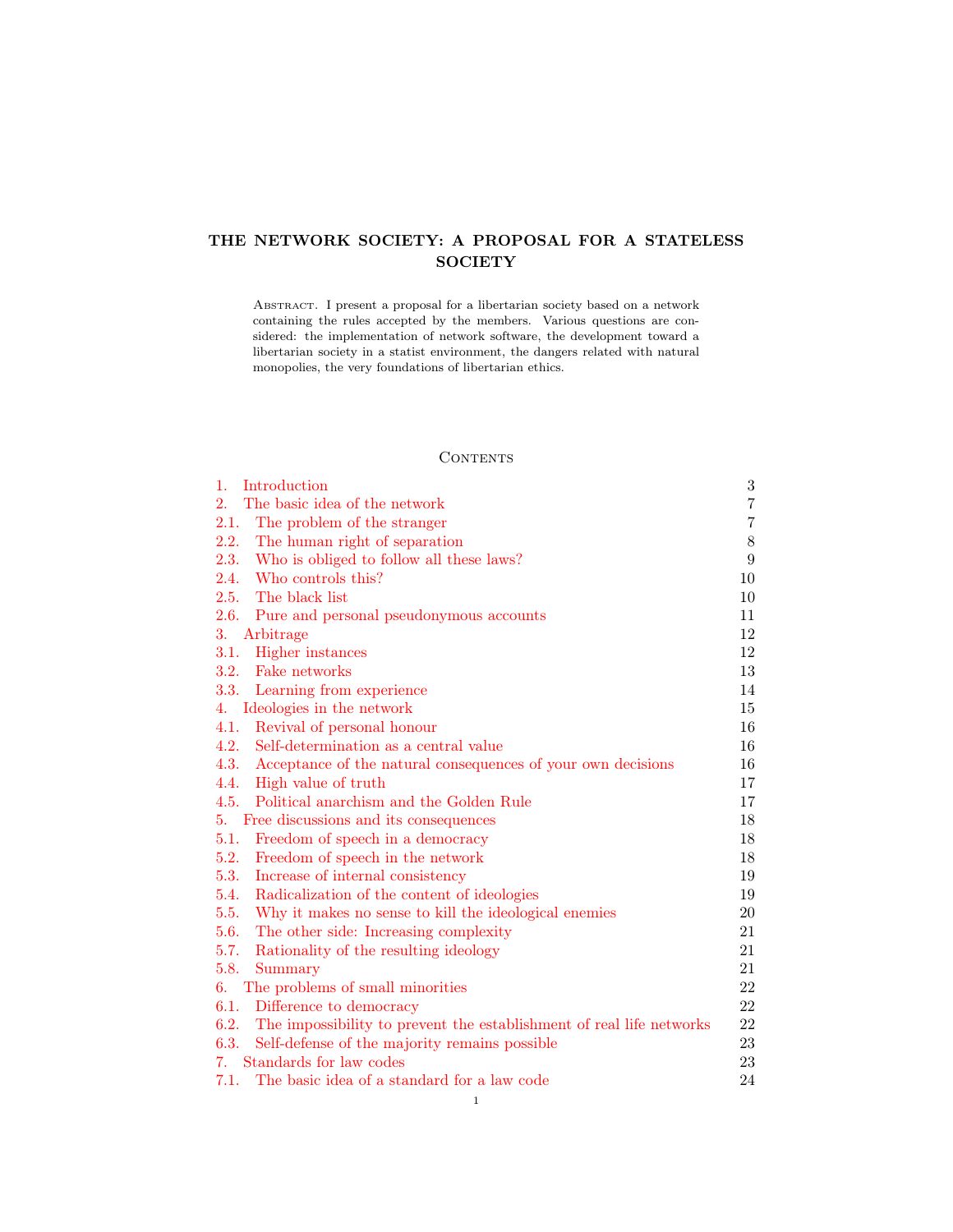| 7.2.<br>The advantages of standardization                                    | 24 |
|------------------------------------------------------------------------------|----|
| 7.3.<br>Competition between different standards                              | 25 |
| Transformation programs between standards<br>7.4.                            | 25 |
| What will be the differences between the competing standards?<br>7.5.        | 28 |
| 7.6.<br>Translations of the law codes                                        | 29 |
| 7.7.<br>Summary                                                              | 30 |
| Forgiving black list records<br>8. .                                         | 30 |
| 8.1. Children in the network                                                 | 30 |
| 8.2. Newbie errors                                                           | 31 |
| 8.3. Penalties as information about the seriousness of the broken promise    | 32 |
| 8.4. Limitation                                                              | 33 |
| 8.5. Explicit forgiving by the victim                                        | 33 |
| 8.6. Explicit acknowledgement of arbitrage error                             | 33 |
| 9. Personal identification control                                           | 33 |
| 9.1. External personal identification agencies                               | 34 |
| 9.2. Placing the personal identification key                                 | 36 |
| 10.<br>Controlling the number of pseudonyms                                  | 37 |
| 10.1. The global pseudonym counter                                           | 37 |
| 10.2. Is the counter-monopoly dangerous?                                     | 38 |
| 10.3. What happens if the state forbids the network                          | 39 |
| 11. Guarantees                                                               | 40 |
| 11.1. Faked guarantees                                                       | 40 |
| 11.2. Strategies to obtain guarantees                                        | 41 |
| 11.3. Higher order guarantees                                                | 42 |
| 11.4. Not too complex?                                                       | 43 |
| 12. Defense against attacks by the state                                     | 43 |
| 12.1. The legal case in favour of the network                                | 44 |
| 12.2. Ghandi-like open violation of anti-network laws                        | 45 |
| 12.3. If the internet itself is closed                                       | 46 |
| 12.4.<br>If strong encryption is illegal                                     | 46 |
| 12.5.<br>A friendly virus: What to do if particular programs are forbidden   | 46 |
| 12.6.<br>Surviving with strong encryption                                    | 47 |
| 13. A legal network in a statist society<br>13.1.                            | 47 |
| The internal banking system                                                  | 48 |
| 13.2.<br>The special attractiveness of the network for the rich and powerful | 48 |
| 13.3.<br>The raise of illegal markets                                        | 49 |
| Increasing reputation of political prisoners<br>13.4.                        | 50 |
| 13.5.<br>Decreasing regulative power of the state                            | 51 |
| <b>13.6.</b><br>Development of a shadow economy                              | 52 |
| 13.7.<br>Loss of the power of labor unions                                   | 53 |
| Possible consequences of the decreasing tax base<br>13.8.                    | 54 |
| The Golden Rule<br>14.                                                       | 54 |
| 14.1.<br>The meaning of the Golden Rule in the network context               | 54 |
| 14.2.<br>About the justification of the Golden Rule                          | 55 |
| 14.3.<br>Comparison with the non-aggression principle                        | 55 |
| 14.4.<br>The ethical content of promises                                     | 56 |
| 14.5.<br>General rules vs. additional promises                               | 57 |
| 14.6.<br>The preference for tolerance                                        | 58 |

2 THE NETWORK SOCIETY: A PROPOSAL FOR A STATELESS SOCIETY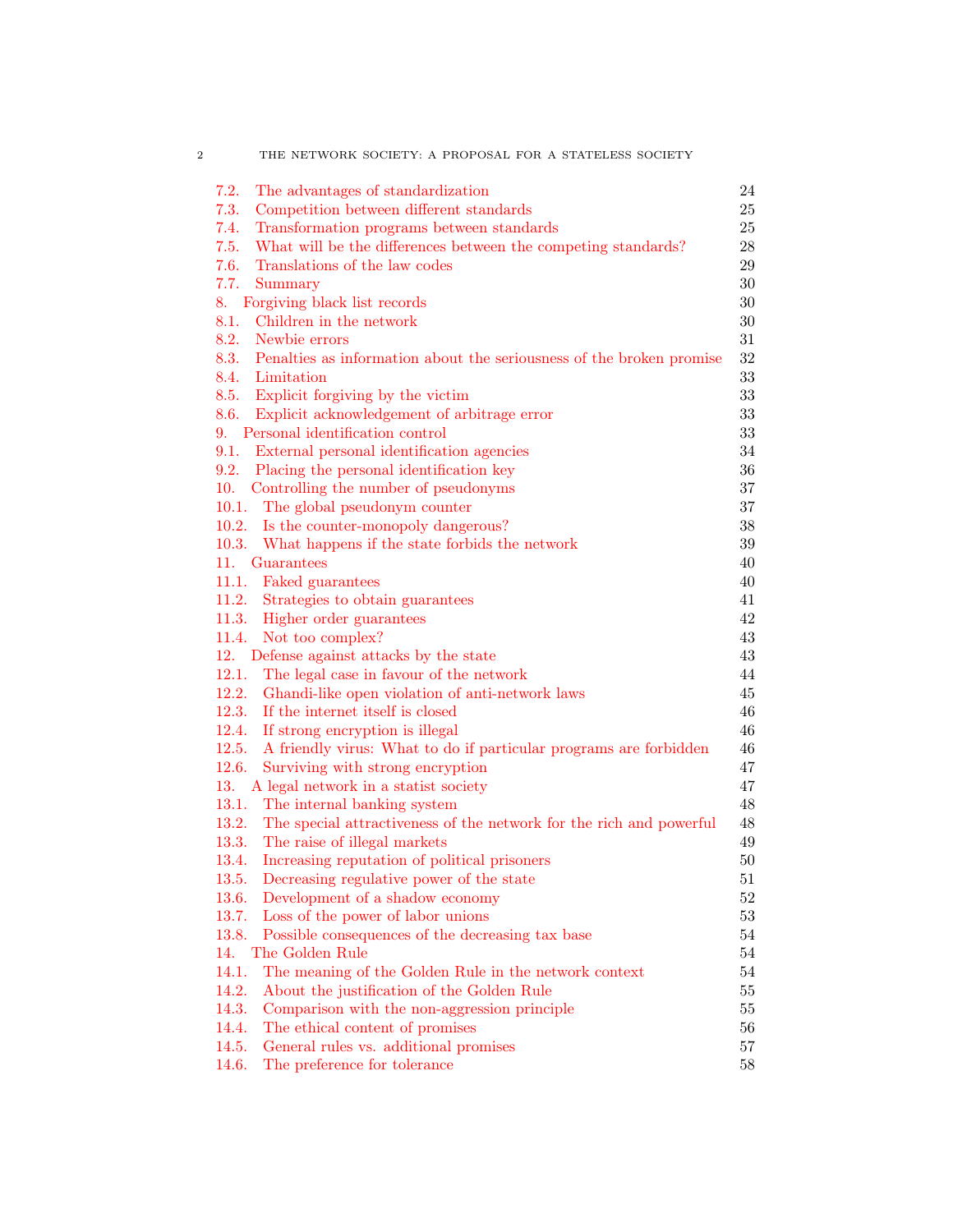| THE NETWORK SOCIETY: A PROPOSAL FOR A STATELESS SOCIETY           | 3  |
|-------------------------------------------------------------------|----|
| 14.7. Property claims                                             | 59 |
| 14.8. Justification of property claims                            | 59 |
| The state as part of the network<br>15.                           | 60 |
| Participation of states and other criminal organizations<br>15.1. | 60 |
| Making the state predictable at all<br>15.2.                      | 61 |
| Transforming the state into a civilized organization<br>15.3.     | 62 |
| A program for a libertarian party<br>15.4.                        | 63 |
| Strategies for improvement of the state<br>15.5.                  | 64 |
| 15.6. Other transformations of state laws                         | 65 |
| Transformation into a stateless society<br>15.7.                  | 65 |
| Conclusions<br>16.                                                | 66 |
| References                                                        | 67 |

#### 1. INTRODUCTION

<span id="page-2-0"></span>I'm libertarian. The state is, in my opinion, a criminal gang, worse and more dangerous than any other gangs. The aim of this paper is not to justify this position – it is sufficiently justified in a lot of other libertarian writings. I can summarize my rejection of the state in a single sentence: The state openly violates one of the most important ethical principles at all, if not the most important one – the Golden Rule. What could be worse?

And I think we have a chance to get rid of it, that a society without state is a realistic possibility in our modern world. But how?

My answer is the main content of this paper. I do not cover everything. For example, I do not consider the problem of defense, in particular military defense against states. See  $[1, 2]$  $[1, 2]$  $[1, 2]$  about this.

What I propose to develop a libertarian network. Its members present in this network the rules which they accept for themself, together with a list of arbiters they accept as fair. If someone else thinks that you have violated your own rules he can ask these arbiters to decide about this. Violations of the own rules, as established by the own arbiters, will be published in a global black list, with open access to everybody.

The network gives immediate advantages for its members: They can find there similar-minded people to cooperate with. They obtain some information about their reliability. One can make contracts with other network members which would not be supported by state courts. Nonetheless, one can be sufficiently certain that the contract will be fulfilled – the black list will be sufficient to enforce this.

An important advantage is that the network can be created and developed already in a world full of states. The new, libertarian society can show how it works, and that it works better, without destruction of the existing, working society. This minimizes the risks related with the creation of a new society. If the network doesn't work at all, nothing wrong happens: No Gulags, no killing fields, nothing, except that some people have participated in some strange network game and given it up after some time.

And if it works only partially, so that it appears that some things can be managed in the network, but some others, like the army, have to be left to states, there is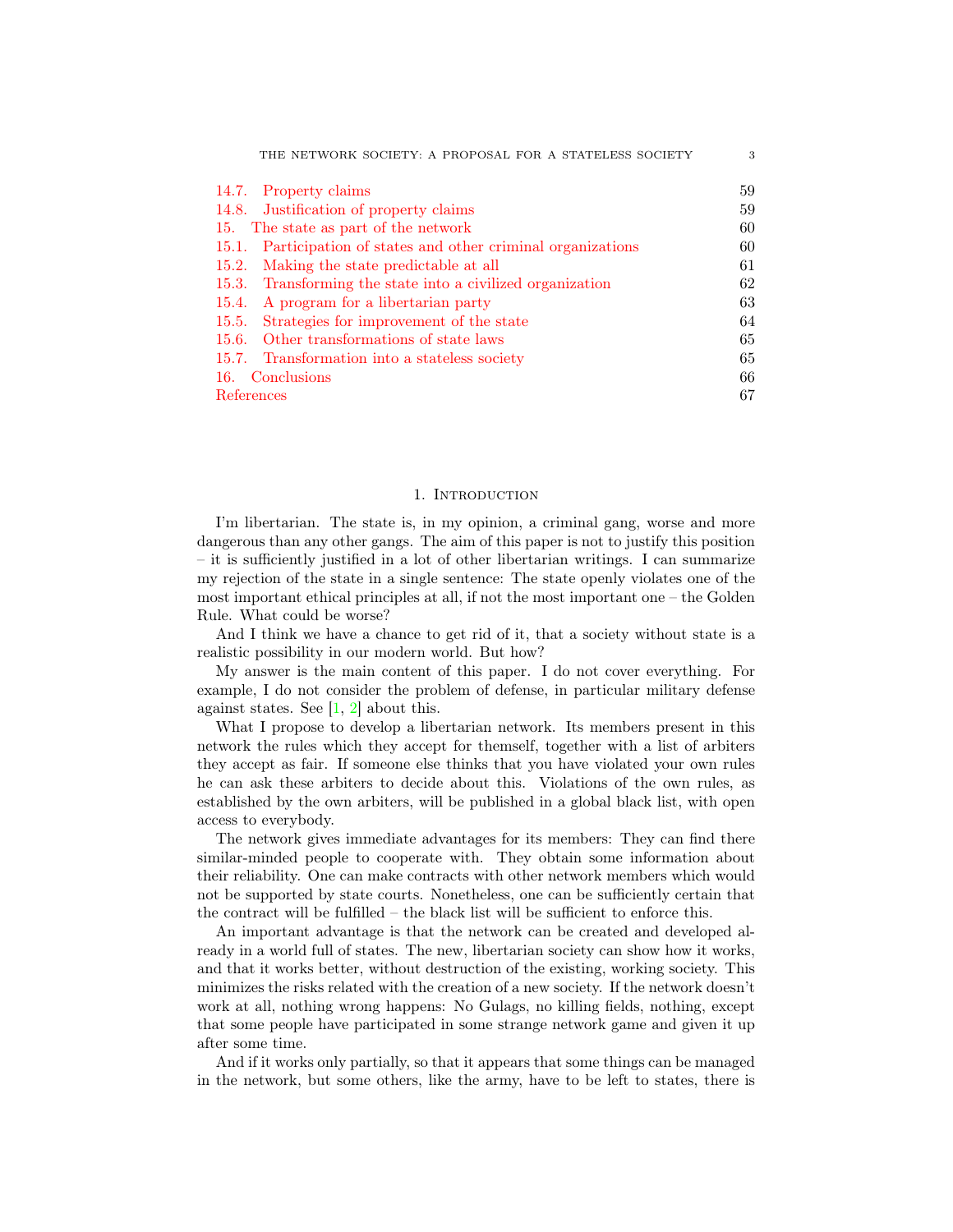no problem too. The full libertarian dream would not be realized, but the society would be improved, would be much more libertarian than today.

In any way, the network provides a peaceful method of transition into a more libertarian, possibly even completely libertarian society. Everybody is free to participate in the network or not. Everybody is free to decide which rules he accepts in the network – these rules may be, in particular, also the laws of some state one considers to be just. Nobody is forced to give up the state. Of course, the libertarian members of the network don't accept the laws of the remaining states as ethically relevant and feel free to violate them if possible and not too dangerous. But this will be as peaceful a revolution as those of 1989-1990, where people have peacefully violated laws of the communist states too.

Different from Marxists, I'm happy to work out the details of my proposals. So they may be criticized in detail. If the proposal is utopian or otherwise unrealistic, this can be detected already in pure theory. So my network proposal is open to criticism. If it appears faulty, indefensible, it would be even unnecessary to implement the network software and to start the network. The aim of most of this essay is to work out the network proposal in some detail. There are a lot of questions which have to be considered.

In particular, to be able to manage all the rules of all the people on Earth, one needs appropriate, sufficiently fast software. To handle pure text would be impossible without a lot of artificial intelligence. But there are much simpler possibilities. In particular, one can use some sort of standardization of the rules. This sounds dangerously restrictive, but it appears much less restrictive as it seems. Nonetheless, it is important to think about ways to manage this standardization in such a way that it restricts the freedom of choice of the own rules only in a minimal way. Then, how can property claims be managed in the network? One also has to think about simple automatic algorithms for the evaluation of the reliability of others.

There are other things to think about. The network suggests an interesting subdivision of ethical questions. On the one hand, there is the question of honesty, of fulfilling the own promises, of following the own rules. On the other hand, the there is the content of these rules and promises, which may be quite amoral, up to the extremal case of contract killers. The black list of the network covers only violators of the first kind – those who break the own promises. There appear some foundational questions: Is this ethically justified? I give a positive answer from point of view of rational self-interest: Somebody who violates his promises cannot be trusted. If you don't like the rules of somebody else, but if he holds his promises, cooperation is possible.

This leads into another domain of inquiry – the very foundations of libertarian ethics. I present here my own approach, and this approach in fact reflects this subdivision too. It seems useful to distinguish two different domains of ethical theory. First, a theory of honesty, which considers only the single ethical value of honesty, of fulfilling given promises. And, second, a theory about the content of such rules and promises. These two parts are indeed quite different. The main questions have almost no connection with each other.

The main problem of the theory of honesty is why it is reasonable to be honest in general, if there are situations where honesty becomes irrational, and how to handle these situations. The very foundational questions of ethics of type "why should we follow ethical rules" appear already in this part, exemplified by the question "why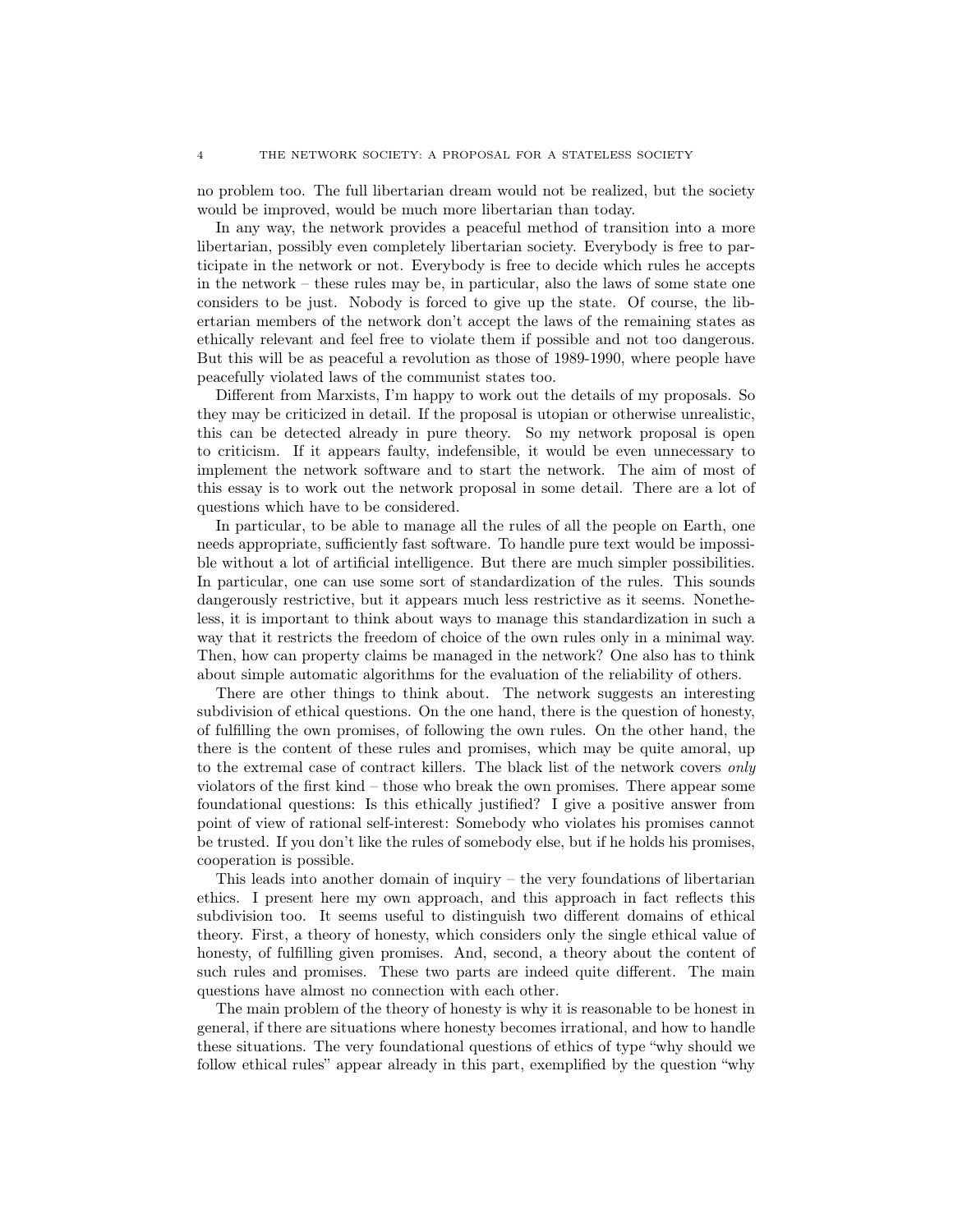should we fulfill our promises". The question what are the ethical values has, in this part, an easy answer: There is only one ethical value considered here, honesty. And the network is quite sure about this part too: Those who violate this value, those who break their own promises, appear on the black list.

Instead, in the part about the content of the rules we do not have to care anymore about these foundational questions. Once I'm honest, and once I have accepted some rule, the problem is solved  $-1$  have to follow it. The question is now a pragmatical one: What are the rules which a rational human being would openly accept for himself? The network is completely open about this question, does not lead to any preference for one or another solution.

Nonetheless, I propose here also some ideas. First of all, the key ethical rule, which distinguishes the libertarian from the proponents of a state, should be the Golden Rule. It forbids legal monopolies and, therefore, the state. This seems much better than a non-aggression rule, which depends on a lot of details necessary to distinguish justified self-defense from aggression. The Golden Rule is, instead, a simple and clear symmetry rule, and it can be easily and unquestionable established if a set of rules is in agreement with the Golden Rule.

But the Golden Rule covers only some part of the rules – general rules, which restrict only really dangerous behaviour. Other ethical rules, like prescriptions of particular religions, vegetarianism and so on, are better handled as additional promises, independent of the Golden Rule. On the other hand, property claims can be considered as exceptions from the Golden Rule too – they are claims of monopoly rights over the property.

This leads to another natural subdivision – the subdivision into property claims and their acceptance by others. It seems reasonable to incorporate a management of property claims into the network. But, different from similar institutions of states, it is not the job of this management to make decisions about the just owner. There will be quite different ideas about which property claims are justified or not. The network management system will contain only the information about property claims themself and what has been proposed to justify them.

Such a system of property management seems heavily prejudiced in favour of the pro-capitalistic direction of libertarianism. But in fact this question is undecided. Anarcho-communists may as well accept and follow the Golden Rule. I think this is an important advantage of using the Golden Rule as the ethical foundation of a libertarian movement. There is no reason to exclude those communists from such a movement who are ready to accept the Golden Rule.

In fact this should be one of the central points of a libertarian movement – that it is open for very different ideas of organizing life. Communism is economically inefficient, but so what – this is not yet a reason to treat anarcho-communists as enemies. Anarcho-communist communes can have their fair place in a liberarian society, as long as they don't start to use violence against those who do not share their communist views. There are, of course, strong reasons to suspect that anarchocommunists are not really anarchists, but, instead, only hidden communists. But the network helps to decide this question. To participate, the anarcho-communists would have to put their own rules into the network, so that we can see and evaluate them.

Last but not least, one has to think about defense against the state. One can expect that etatists will not like such a network. Moreover, it is reasonable to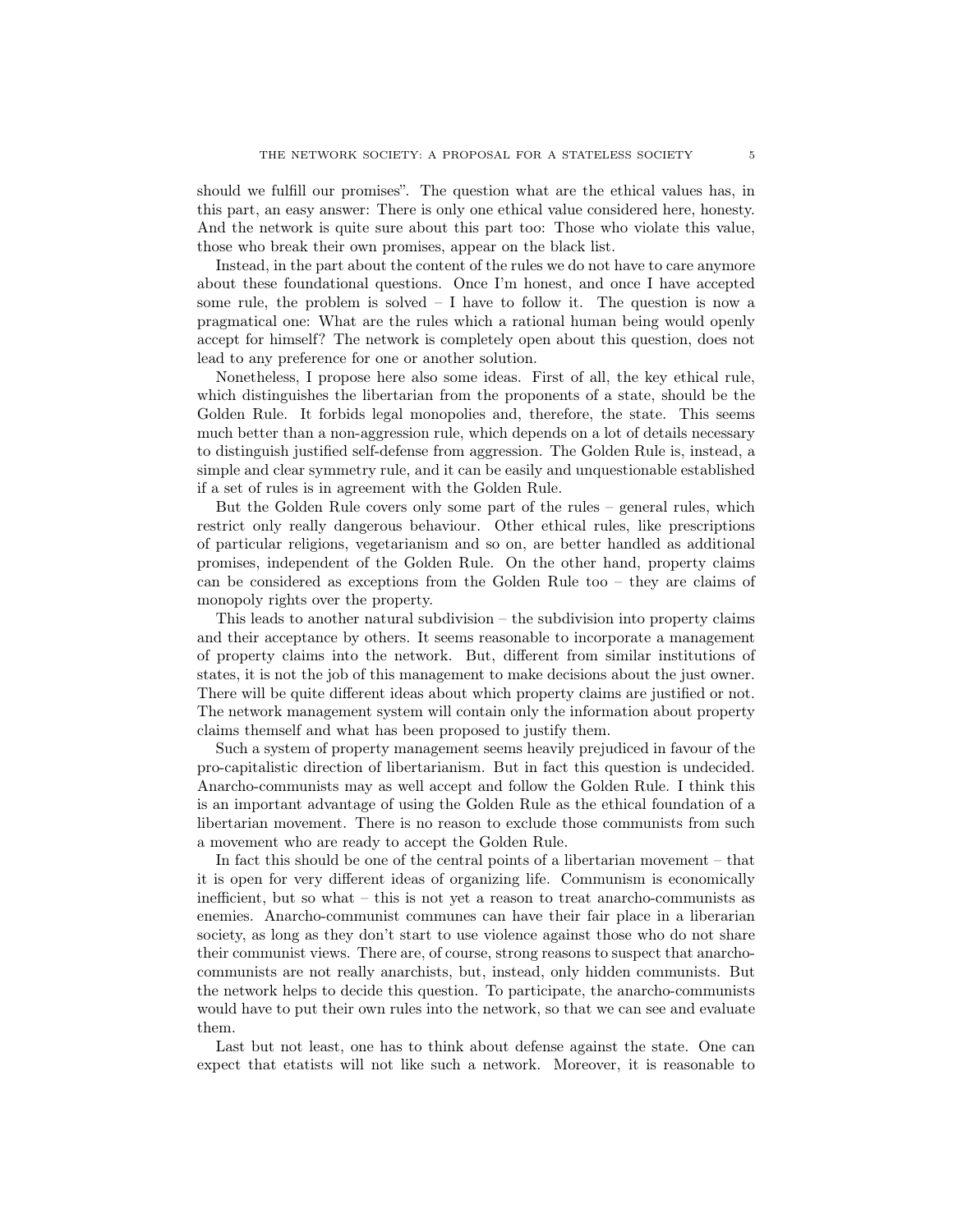expect that the participants will use the network for various illegal activities. This is, last but not least, one of the advantages of using the network – if one wants to "perpetrate" victimless "crimes", the network is a fine place to find similar-minded people to cooperate. Even more, once the network becomes large enough, one can expect that an internal banking system develops. This banking system will be out of control of the state, which makes it attractive for money laundering and tax evasion. From libertarian point of view, nothing of this is problematic: Victimless crimes should be decriminalized, and the statist control of the banking system is extremely dangerous for freedom.

But the states have a different opinion about this, and therefore one has to expect heavy attacks from the state. What can one do to defend the network? First, there are good arguments for legality. The basic activities of the network should be legal in a democracy: One cannot forbid the people to tell openly about which rules they consider to be just. One cannot forbid people to promise to follow their own preferred rules, except for a few exceptions where it is promised to break laws. It seems hard to forbid freely chosen arbiters to tell everybody about their opinion about a particular event. And it seems also hard to forbid to publish these opinions, given that they are made about people who have agreed that the opinion of the arbiter may be published there. One would have to forbid the distribution of opinions. In other words, the state would have to become quite totalitarian to forbid the network.

Given the arguments in favour of a legal network, the network members can try to fight a law which makes the network illegal by Ghandi-like methods of open, demonstrative violation of these laws.

Then, the possibilities of the network will be especially interesting for the rich, powerful, and intelligent, or, in other words, for the elite. So there may be a lot of defenders of the network inside the ruling class. The common interest of the ruling class in the preservation of the state is only a common good, their particular gains from using the network are, instead, private goods, so that they may care more about the network than about the state.

Of course, this does not make sure that the state will not fight. What to do in this case? First, there will be some technical and organizational methods to avoid persecution. In particular, there will be pseudonymous accounts, and the decision of which information one puts into the network has to be completely left to the individual. The techniques for anonymous networking have been already implemented in networks like Tor and freenet. If the use of particular software will be forbidden, one can implement this software as a "friendly virus" – a program which is indistinguishable from a virus and behaves like a virus if one does not know how to use it, but can be used in a safe way if one knows how. The behaviour of an infected program can be made indistinguishable from the use of the program. So, or the state incarcerates all those infected by the virus, or it becomes impossible to prevent the use of the program.

Whatever the possible defense methods, the state has possibilities to win: In a totalitarian state, where internet is forbidden, the network cannot survive. But the costs will be high. Not only for the personal freedom of the citizens, but also in terms of comfort and productivity. If the network is prepared to meet this challenge, a small increase of repression will not be dangerous at all. This will be a good argument against them in a democratic discussion. If it becomes clear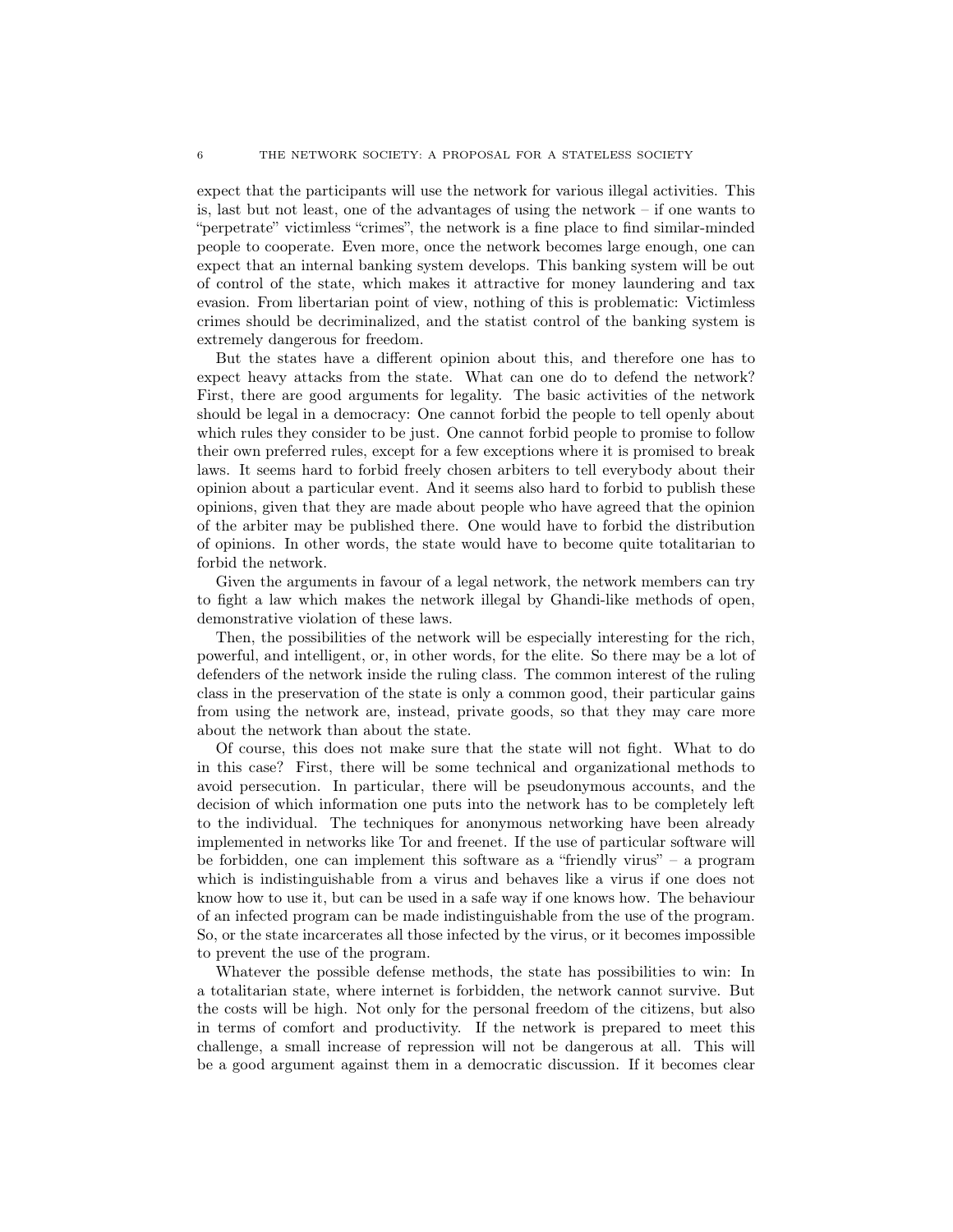that the etatists can win only if they go the full way and, in particular, have to shut down the internet, one can hope that they will not even try. Or, if they do, not everywhere. Then, the economic progress of those regions where the network remains legal will decide the fight.

If the network remains legal, it will be almost impossible to prevent the increase of the membership until almost everybody is a member. Indeed, the network gives safe possibilities to participate in illegal markets, so everybody with some illegal interest will participate. Given the increasing control of everything by the state, these will be quite a lot of people. Then, everybody interested in safe contracts with other countries will prefer arbitrage in the network in comparison with an unknown system of law enforcement of other countries. Then, there are already a lot of things in contracts which cannot be enforced in state courts. If people want to use such contracts in a safe way, they will use the network, even if the legal unenforcable part is quite harmless. Last but not least, with a sufficient large number of members and a corresponding large internal circulation, the internal banking system gives everybody a powerful method of tax evasion. An untaxable shadow economy may develop.

On the other hand, it is worth to think about cooperation between the network and the state too: The state may become a member of the network himself. This leads to an improvement of the state in a quite natural way – the states which participate in the network, as well as the political parties of these states, have to compete for reputation in the same way as ordinary people, with the same criteria. This may have a civilizing influence on the state – its criminal character may decrease.

Thus, there are a lot of questions to think about. Let's start.

#### 2. The basic idea of the network

<span id="page-6-0"></span>Let's start with the basic idea – the idea that everybody defines his own set of rules and penalties for violating them as just, accepts an own set of arbiters as fair, and those who refuse to accept the decisions of their own freely chosen arbiters will be published in a black list visible to everybody.

<span id="page-6-1"></span>2.1. The problem of the stranger. In a small society, no state is necessary. The reason is simple – everybody knows everybody. If you break your promise, the victim will tell everybody about it, and, as a consequence, nobody will believe your promises in future. So, to hold promises is almost obligatory – one cannot break them regularly, repeatedly. The natural penalty for breaking a promise – non-cooperation by others who do not believe the promise-breaker  $-$  is sufficient to enforce promises in such a small society. It is unavoidable: The victim will tell everybody about the fact, and everybody is eager to learn about such things out of his own self-interest. And you will be penalized for breaking the promise not because of some official moral obligation, but out of simple self-interest: Other people are afraid of cooperation with promise-breakers because it is risky to cooperate with them.

Because of the unavoidable penalty for breaking a promise, it becomes stupid to break them. As a consequence, it seldom happens. So, it is reasonable to trust others. As a consequence, in the rare cases where it happens, the penalty will be even more rigorous: First, promise-breakers are rare exceptions, and, second, the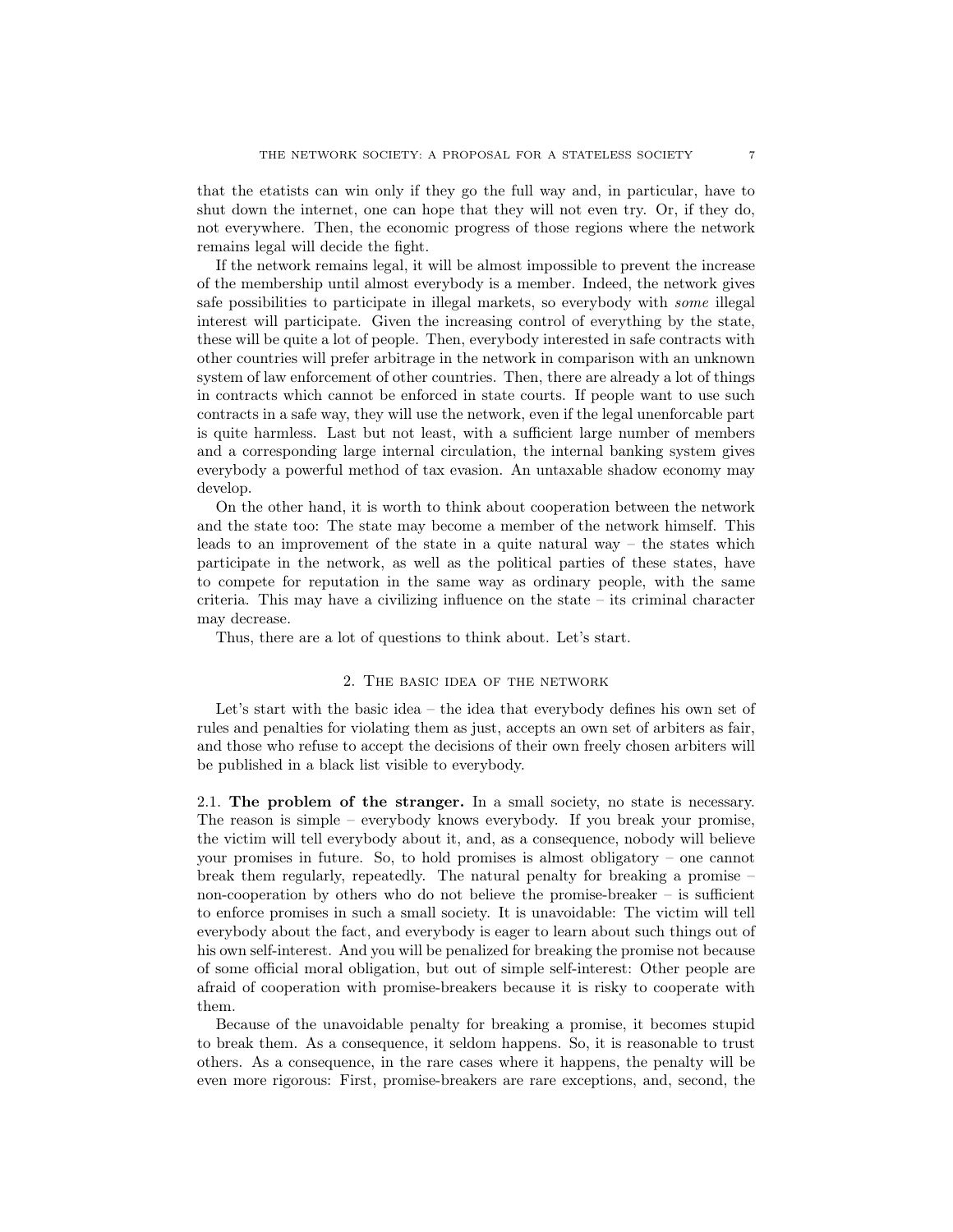difference between usual behaviour – trust – and non-cooperation will be larger. And it becomes even more reasonable to hold promises.

Unfortunately this changes if small villages become large towns. It is no longer possible to know everybody, at least not in sufficient detail. So, a problem appears – the problem of cooperation with a stranger. You don't know him, you don't know if he holds his promises or not. And if he breaks his promise, you will be unable to tell his future victims about this, for the same reason his earlier victims have not told you about him – you don't know each other.

So it is no longer rational not to break promises. The penalty for breaking them decreases with the size of the town. In a large enough town you can make a living by breaking promises repeatedly. All you have to do is to find new victims.

But, once you cannot exclude this, there will be much less trust in general. As a consequence, the effective penalty for breaking promises decreases – once there is not much trust anyway, there is not that much to loose. And so it becomes even more reasonable to break promises. Therefore, more promises will be broken, and it becomes even more stupid to trust others.

One solution of the problem is that of small networks of trust – you can trust your family, and a few people in your environment, but only after a long time. But you cannot trust strangers. So this solution only prevents a complete breakdown of cooperation. It does not solve the problem of cooperation with strangers.

The other classical solution is the state. Instead of trusting the stranger, it is sufficient to trust the police. If the stranger violates the common law, you call the police, and the police will help you and enforce the law – force him to fulfill the contract.

This solution is also not optimal. In particular, it remains rational to break promises if the police is unable to catch you, or your victim is unable, for whatever reason, to call the police. The typical case of the last situation is a victim who has violated some law himself, and to call the police would be too dangerous for the victim itself.

But today a new solution is possible  $-$  a network. Information about somebody who violates his promises you can give, today, to the whole world. Thus, if this is organized in an appropriate way, the solution provided by the state becomes as unnecessary as in a small society. This paper is about the question how to organize this. The resulting solution is, again, better than the police solution – it becomes, again, rational to hold your promises, as in a small society.

<span id="page-7-0"></span>2.2. The human right of separation. If the state is considered as a useful organization for its citizens, the right of a group of people to separate, to create their own, independent state, would be a natural right. The denial of the right of separation shows, in a simple and obvious way, that the state is an instrument of exploitation. People or groups of people who do not want to participate, but, instead, want to organize a separate state, are forced to remain in the state. This obviously cannot be justified by the harm done by the separating group – all the separating group wants to do is to establish an own state. If this would be wrong, the point that states are inherently wrong would have to be admitted. So, to forbid separation is clearly unjust.

So, if one wants to defend the very idea of the state as just, one has to accept the right of separation for every group of people who likes it.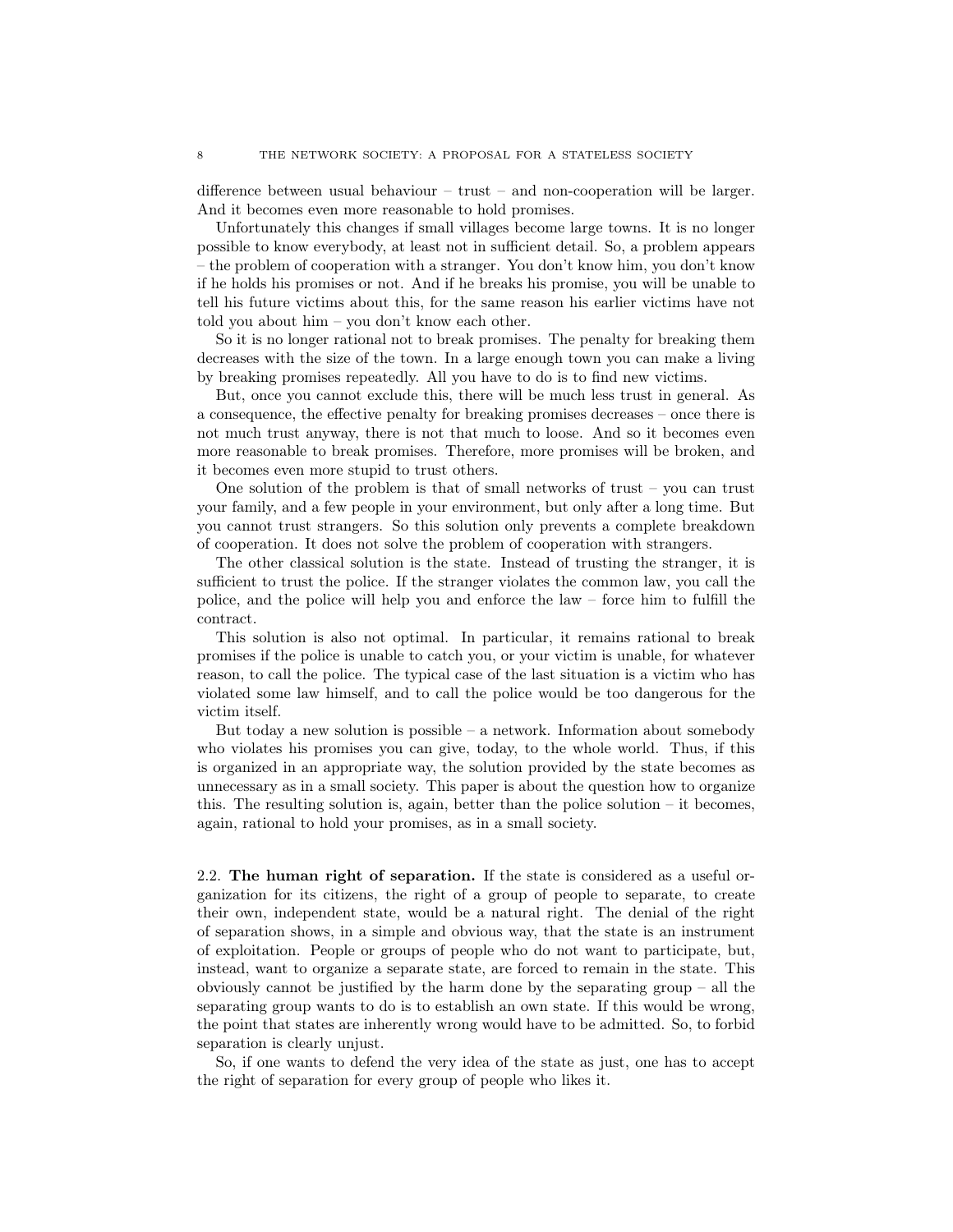In particular, this argumentation does not contain any lower bound for the number of people who wants to separate. So, this number can be as small as one likes. In particular, it may be as small as one. So, everybody should be free to separate from his state and to create an own state, and, in particular, to establish his own laws.

But even those who accept the right of separation for large populations often do not accept the right of individuals to separate. And there is even an argument which can be used to justify this position. The argument is that separation of a single person would violate the Golden Rule, because one cannot wish that everybody uses this right. Indeed, the consequence would be a world where everybody has his own set of laws. A world with more than 6 000 000 000 different complete sets of laws. It is hard enough for international trade to live in a world with a few hundred of different laws – a single world law would be much simpler and preferable – but this is something we have to accept up to now.

So a world with more than 6 000 000 000 different complete sets of laws would be unmanagable even in principle.

But, sorry, I disagree. This problem can be solved. The simple solution is standardization. We will consider the details in section [7.](#page-22-1) The standard fixes the text of the articles, but leaves you the complete freedom of choice about the numbers, in particular, the penalties. So, if you think something should be legalized, simply put a number 0 for the penalty. The standard will be established by free competition between those who like to propose such standards. Once all the differences between different laws using the same standard are only numbers, one can use simple and fast programs to compare them.

<span id="page-8-0"></span>2.3. Who is obliged to follow all these laws? The next trivial objection is the question who is obliged to follow all these laws. The answer is a quite trivial one: Once you propose these laws as just, you are morally obliged to follow them. You and nobody else. You propose the rules for your own behaviour. And you, and only you, are obliged to follow them.

But, in this case, why would one accept such laws at all? Very simple, for the same reason why you accept obligations if you sign contracts. You are interested in cooperation with other people. But in a libertarian society nobody is obliged to help you, no state gives you any social support, so that you depend on the cooperation of other people. And other people will accept you as a possible partner only if you promise to follow reasonable rules. So those who accept reasonable rules have an advantage: They will be preferred as partners in cooperation.

Remember that the network is designed in such a way that people can use automatic search for those with the best rules. If you want to sell something on the net, you make proposals about your prices in the net. The lower the price, the greater the probability that you find somebody who wants to buy it. In the same way, if you want to cooperate with others, and make proposals for this on the net, your rules will be part of this proposal, and therefore it depends on your rules if you will be accepted as a partner or not. The more restrictive your rules are for you, and the more you allow others to do, the greater the probability that other people will agree to cooperate with you.

Now, if we start the network in our current statist society, these rules are simply some additional restrictions for you. The laws of the state do not disappear yet. If you violate these laws, you will be punished as usual by the state.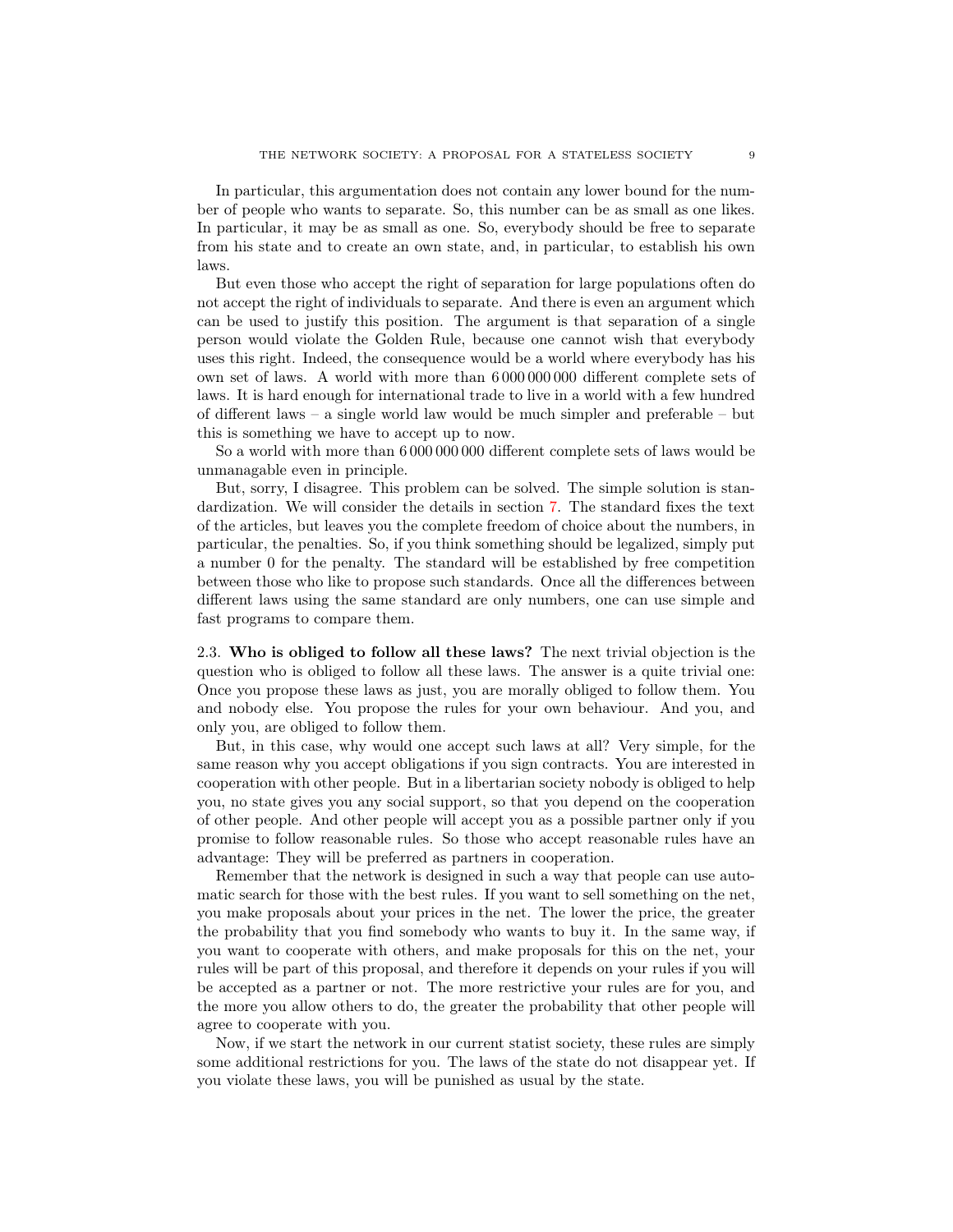But your rules will have an influence. People will distinguish between those who violate only some law which they openly consider as unjust and those who violate their own rules. Those of the first group will be considered as something like political prisoners – people who fight for a different set of laws. One may disagree with them, but one can nonetheless trust them. Instead, those who break their own rules will be considered as real criminals – people who do not deserve any trust.

<span id="page-9-0"></span>2.4. Who controls this? But who decides if you follow your own rules or not?

The idea is simple – you also define a list of arbiters. Arbiters who, in your opinion, are fair and trustworthy. If one thinks that you have violated one of your own rules, broken your promises, one can ask one of these arbiters to decide about this. Then the arbiter decides. If you have violated your own rules, you have to accept the penalty described by your rules.

Here, a question similar to that of the rules appears. What if I am far too restrictive in my choice of arbiters? The simplest idea would be to accept only myself as an arbiter. It would be not much better if I accept only a few of my best friends.

In principle, this is allowed. There are no restrictions – everybody can work as an arbiter, no qualification is necessary.

But, of course, if you accept only your best friends as arbiters, nobody will trust you. You can obtain trust only if you accept arbiters who are accepted as fair by many others, at least by those you would like to cooperate with. Of course, this also increases your risk of becoming a victim of an unjust arbiter. But the very principle is clear – to find people who are ready to trust you, you have to accept widely accepted, neutral arbiters.

And, once you have understood that it is reasonable to accept sufficiently restrictive rules, you will also understand that it is reasonable to accept sufficiently fair, neutral arbiters instead of your best friends. Last but not least, the risk is not that big – the worst thing you can suffer are penalties which you have accepted as just.

<span id="page-9-1"></span>2.5. The black list. But what if you don't care about the decisions of these arbiters, if you simply don't pay the fine or run away? In this case, there is another form of penalty – a global black list.

Technically, there is no problem to arrange such a black list in a safe way: You have accepted the arbiters as just, and this acceptance has your electronic signature. The information on the black list is electronically signed by the arbiter. Thus, every entry in the black list has to contain these two signatures – your own that you accept the arbiter, and that of the arbiter about his decision. Any program can check this automatically. There is no great danger that such entries will be faked: Electronic signatures are much safer than signatures in the real world.

Of course, the black list is open for everybody to check. So everybody else will know, forever, what you have done, that you have broken your own promises. And one can predict the reasonable reaction – those who violate their own promises will have a hard job to find somebody ready to cooperate with them.

It does not mean that everybody is now obliged to punish or boycott you. Not at all. It is the free decision of every participant how to react. He may ignore the information. He may even use the available information about the dates to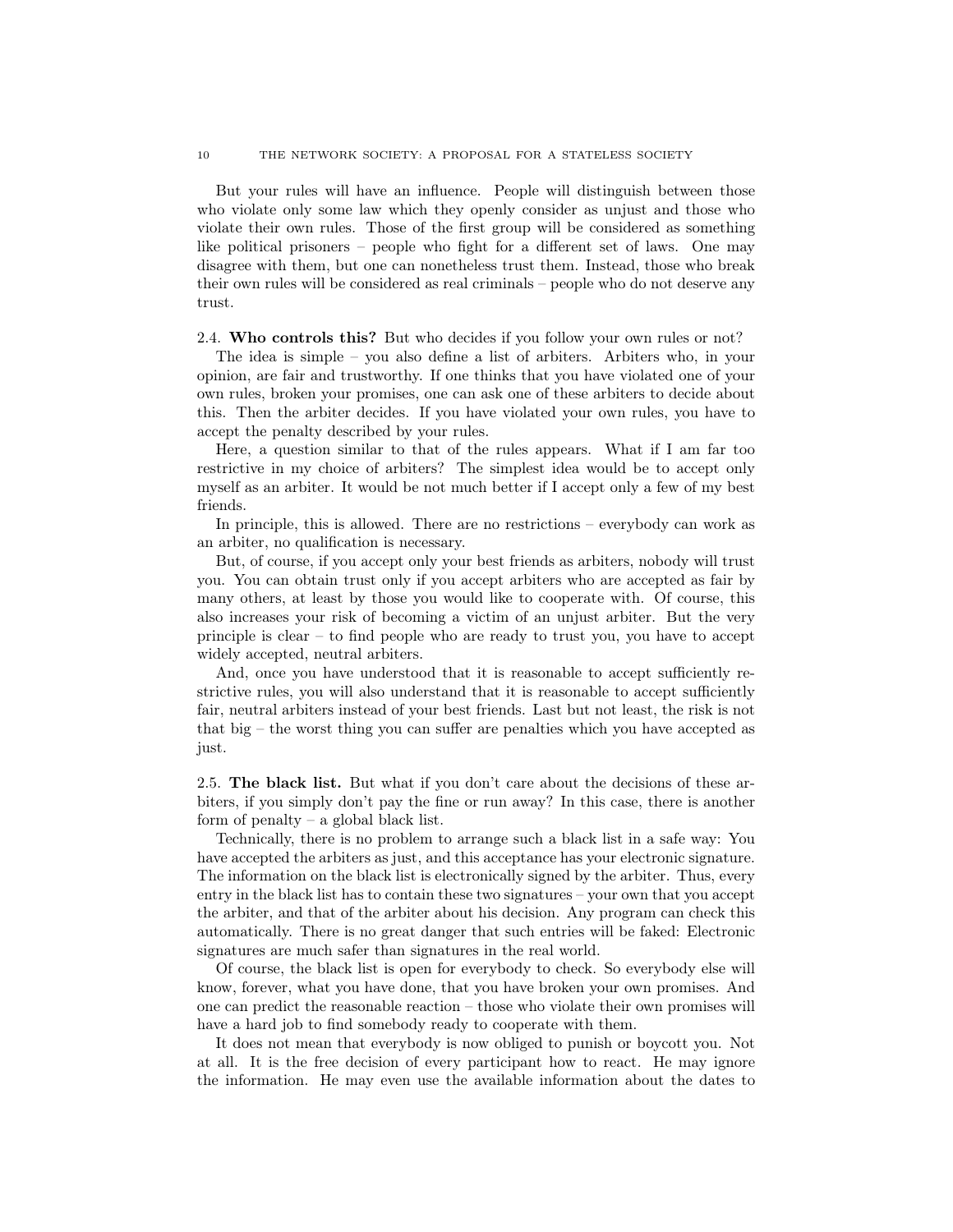ignore the information automatically – because it was too long ago, because it was a beginners error, or because you have been too young. The date of the decision will be known in any case. If other relevant dates, like the date of your entry into the network, your date of birth, or the date when you have violated the rule, are known or not depends on your private decision. If they are, fine. If not, this will probably not used in your favour. Other things, like the seriousness of the violation, will be harder to evaluate automatically. But if you use rules with a penalty, so that you appear on the black list only if you don't accept the penalty, the penalty is a good information about this.

The decision about forgiving a promise breaker remains a free individual decision. No pressure of the society as a whole is necessary to enforce a modification in one or another direction. It is simply risky to cooperate with promise breakers, and this is sufficient to reduce the number of people ready to cooperate with them. But how risky it is depends on many factors. Everybody is free to evaluate them himself. Last but not least, if you are the only one who is ready to cooperate with such people this can be useful too. In their situation, they will be ready to give you much better conditions. They will be ready to work for much less money, to pay in advance, allow you to control a lot of things and so on. In other words, for the risk of cooperating with these people you will receive some return.

And, last but not least, there are also other people with records on the black list. They have not much choice among those without a record, so they will probably agree to cooperate with other word-breakers.

Because of this, it seems unlikely that people on the black list will be boycotted completely and forever and would have to starve to death. Nonetheless, a record on the black list will be a very serious penalty.

In the network society, everybody is free to use his own moral principles in his decision to forgive. One may think that every promise breaker should be banished forever. Another may think that every promise breaker deserves a second, third, or forth chance. Everybody decides himself – it is his own risk that the promise breaker will break his promises again.

<span id="page-10-0"></span>2.6. Pure and personal pseudonymous accounts. It is the free decision of everybody which information about himself he wants to publish. The motivation for publishing private data at all is that an account which provides a lot of personal information will be trusted more than a pure pseudonymous account. On the other hand, personal information may be misused. So one has to think about the question what to publish and what to hide. We will distinguish here only the following three different types of accounts, even if there may be a lot of intermediate forms in dependence of which information is given:

- Open accounts provide open information about their real personal identity.
- Personal pseudonymous accounts provide information about their personal identity to the arbiters, so that it will be openly published in case that they appear on the black list. The arbiter confirms this, so everybody can distinguish them from the last type:
- Pure pseudonymous accounts provide no such information. I could have named them anonymous accounts, but they are in fact pseudonymous accounts in the usual meaning of the word – you can exchange information with it and be sure that it is always the same person you are communicating with, a person who is uniquely identified by the name of the account. So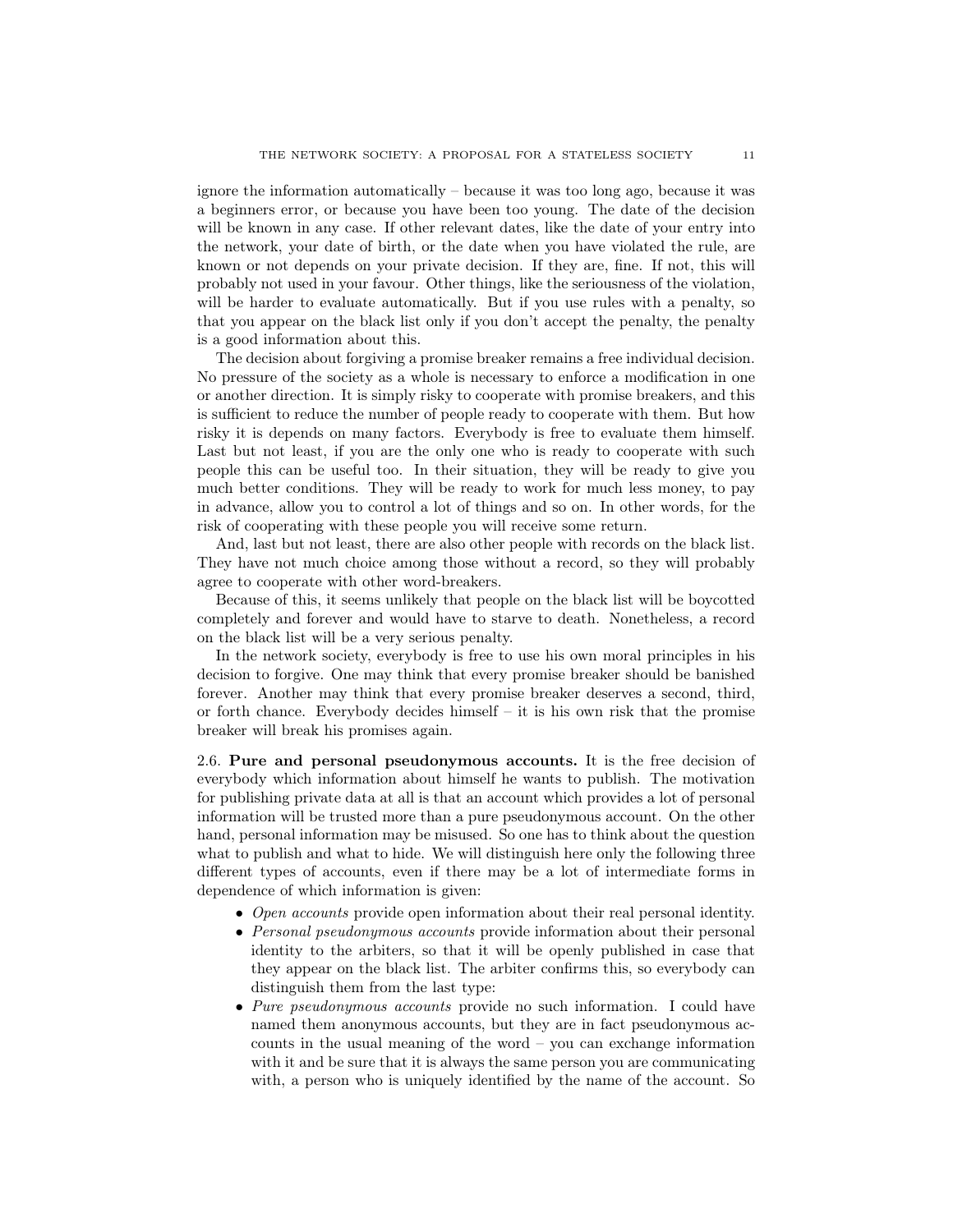they can also build a reputation for holding their promises. But it is less dangerous for them to break their promises – it is only the account which appears on the black list, not their real personal data.

In a libertarian society there will be not much reason to use pseudoymous accounts. The advantage of trust connected with an open account will be a sufficiently strong incentive to prefer to do everything with an open account.

On the other hand, even in a libertarian society one may prefer privacy. In fact, there will be, even in the most libertarian society, criminals too, people who like to misuse personal information. Once hiding personal information can, at least in principle, increase your security, there is a legitimate reason for using pseudonymous accounts even in a completely libertarian society.

Moreover, even in a very tolerant society there will be some public opinion, and it will have some power, and it will often err. But to argue against public opinion is always uncomfortable, it can decrease your reputation even if your opinion is correct. So people may prefer pseudonymous accounts to argue against public opinion. This is another legitimate reason: The correction of errors of public opinion is an important service for the society as a whole.

Nonetheless, it seems reasonable to expect that in a libertarian society open accounts will be the rule, and pseudonyms the exception.

The situation is quite different today, or in the initial phase of the development of the network. There are a lot of powerful criminal organizations around us named "states", organizations which are likely to misuse our personal data for such dangerous criminal activities like robbery (named "taxation") and violent aggression (named "enforcement of law"). In this situation, pseudonymous accounts are simply a necessity, and it is quite reasonable to expect that the situation will be reverse: Pseudonyms will be the rule, and open accounts the exception.

### 3. Arbitrage

<span id="page-11-0"></span>We have already mentioned that in principle everybody can become an arbiter. All one needs are other people who trust you enough to accept you as their arbiter.

Of course, arbitrage is not without costs, so each arbiter will establish prices for his services and specifications of what will be done. All this is also open information.

If you think that somebody has violates his own rules, it is your decision, and your risk, to call the arbiter. In fact, if the decision is against you, it is quite probable that you have to pay the arbiter. So there is some risk. But the conditions are open, part of the rules of the arbiter, so you can estimate your risk.

As a consequence, the situation in arbitrage is quite different from the situation now: Above participants have to accept the arbiter as fair.

<span id="page-11-1"></span>3.1. Higher instances. Arbiters sometimes err. One would like to have a possibility to correct such errors. No problem. Arbiters are participants of the network and therefore have their own rules. Once they work as arbiters, they will have some special rules regarding their job. These rules about their job will contain some rules about other, higher instances. In particular, if these rules contain a possibility of reconsideration in higher instances, there will be also such a list of arbiters accepted as such a higher instance.

What will be the rules of these higher instances? This depends on their own decisions. The higher arbiters are themself members of the network, thus, they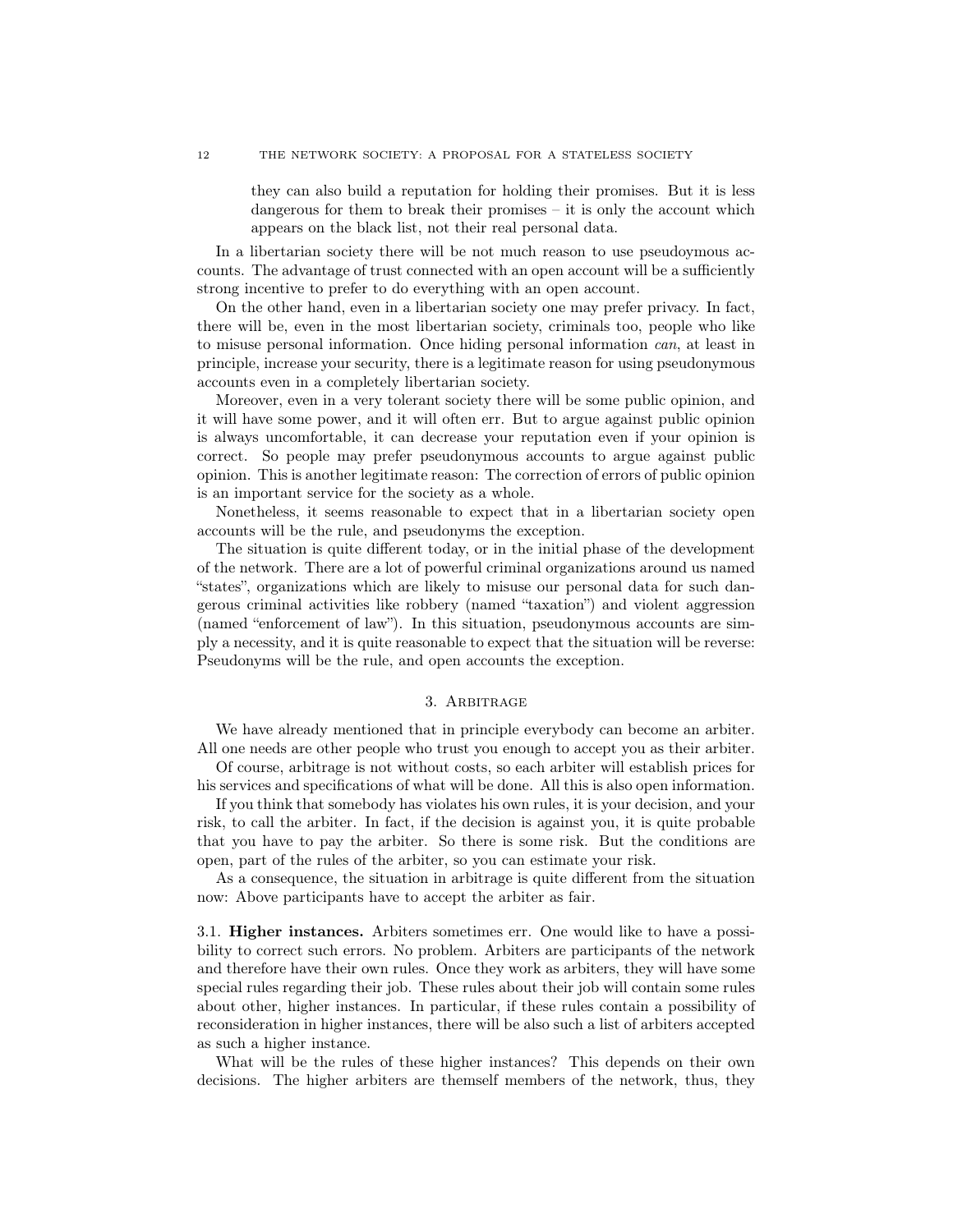have rules themself, rules which they have accepted themself. In particular, they may accept a reconsideration of their own decisions in yet another instance, or they may not. But probably they will – without a possibility to correct even gross errors, who whill accept them? And so on.

Ad infinitum? Yes. There is no a priori upper bound for yet another instance. There will be, in particular, circles: You accept me as your arbiter, I accept you as my arbiter. If somebody does not like my decision, he call you. If he doesn't like you decision too, he can call me again. And so up to infinity.

In fact, this situation will be unavoidable. Everybody accepts somebody else as his arbiter. So let's start with you and make a list of the arbiters of the following instances. There will be no end of this list – everybody accepts somebody else as his arbiter. But there are only a finite number of different people on Earth. So, there will be some repetition, somebody will appear many times on our list. And that means we have identified a circle. And if there is such a circle, one can follow this circle ad infinitum.

But is this dangerous? In no way. The arbiters themself will be happy – they do some work, thus, receive some payment for this. In case of the circle, the work becomes simple – a repetition of the previous decision – thus, easy money.

But that means there will be no certainty about the final decision? Not at all. The default way will be different: The decision made by the first arbiter is what you have to live with. The next arbiter decides only if the first arbiter has violated his own rules. So, it is a decision about, possibly against, the arbiter. The penalty may include a reconsideration of the decision, or paying a fine to the victim of his unjust decision. But this depends on the rules of the arbiter.

In other words, how many instances can possibly change the very decision is something people have to decide themself: If there are too many instances, decision making takes too much time. If the number is too small, obviously wrong decisions cannot be corrected.

But there is also a quite reasonable idea for a compromise: One question is to chance the decision itself, but another one a compensation for the victim of an unjust decision. The first question may be decided in a final way in the first or second instance. So the winner will be certain about his victory very fast, and the loser has to live with this. But the victim of an unfair decision of a prior instance may be compensated in the next instance, with the penalty to be paid by the arbiter of the previous instance.

<span id="page-12-0"></span>3.2. Fake networks. At least in principle, it is a danger in an electronic network that the same real person can create many different accounts. These accounts will pretend to be different people and support each other in various ways – in fact in all the ways in which real people can support each other in the network too. All this may look like a real subnetwork of really trustworthy persons.

As a consequence, the members of such faked subnetworks could look like higly trustworthy persons. In the best case, the aim is simply to obtain higher reputation without misusing it. But it is more probable that behind such a fake network is the intention to cheat. Especially dangerous is if such a network fakes also arbiters. In this case, those who have faked arbiters will never appear on the black list – their arbiters will always decide in their favour. The network has to take these possibilities into account.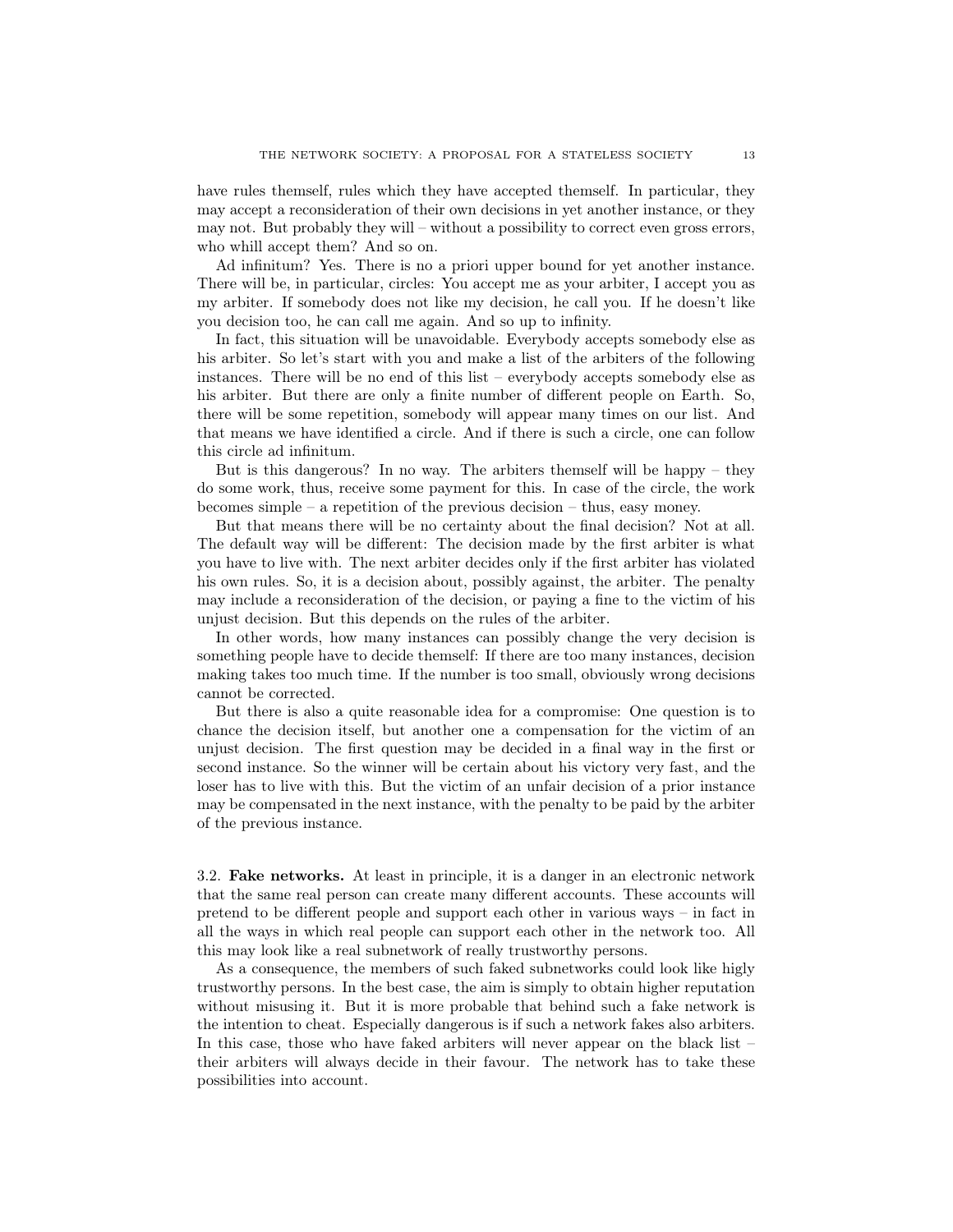Another danger which has to be taken into account are spam accounts or police spy accounts. The only more or less secure method to fight such fake networks and spam attacks seems a management of personal identification.

One can try to start them, by creating a lot of fake accounts filled with persons who claim to trust each other, some of them fake arbiters of every level. But if it doesn't have such a connection, and none of the fake arbiters ends up on your personal list of reliable arbiters, you will not trust anybody from the fake network. Those newbies who believe one of the fake arbiters will learn about their error in a single experience. So the subnetwork does not have a chance of establishing itself in the long run. Even newbies, who may simply start by copying a list of trustworthy arbiters from experienced members they personally trust, will not become regular victims.

On the other hand, the possibility to create such a fake network shows the necessity of some element of personal trust. Once the content of the fake network may be identical to that of a real subnetwork, no program which can access only the content of the network itself would be able to identify the fake network as a fake. It is only the connection via personal trust which allows to distinguish fakes from reality.

<span id="page-13-0"></span>3.3. Learning from experience. One possibility to fight fake networks is the use of higher order arbitrage.

In a small network, you may personally trust a few arbiters, knowing them in real life, or learning that they are trustworthy from good friends who know them personally. This possibility decreases with the size of the network. But there is a replacement: Personal trust in higher order instances.

Of course, if the whole world participates, the number of arbiters will be large. And even second instance arbiters will be far too much. Nonetheless, one can continue the very idea and consider the third or forth instances. This will be already sufficient: If we are optimistic and think that each instance reduces the number of arbiters by a factor 1000, the third instance is sufficient to cover the whole world: It remains to trust personally 6 arbiters. If we are more pessimistic and assume a reduction factor of only 200, the  $6 \cdot 10^9$  reduce to  $3 \cdot 10^7$  simple arbiters,  $1.5 \cdot 10^5$  of second order,  $7.5 \cdot 10^2$  third order and 4 forth order arbiters. Are these reduction rates realistic? I don't know, but I think with arbiters trusted by above sides of a conflict the probability that the next instance will be called may be much lower than in state courts – courts not based on any personal trust by above participating sides.

Moreover, most conflicts happen between people living in the same neighbourhood. Here, personal knowing and trusting arbiters remains easy, even in the first instance.

Given this scheme, you can leave the work of establishing if there is a trustworthy arbiter to a program – all the program has to do is to find a connection from one of the arbiters of a given person to an arbiter of your personal trust such that the arbiter of your trust is accepted as the third- or forth-order instance for his decisions.

Following this scheme, you (and the network) have now a possibility to learn from experience. Whenever you feel cheated, there are only the following possibilities: Or you will be compensated for this in one or another instance – in this case, everything has been fine and there is no necessity to learn something. Or one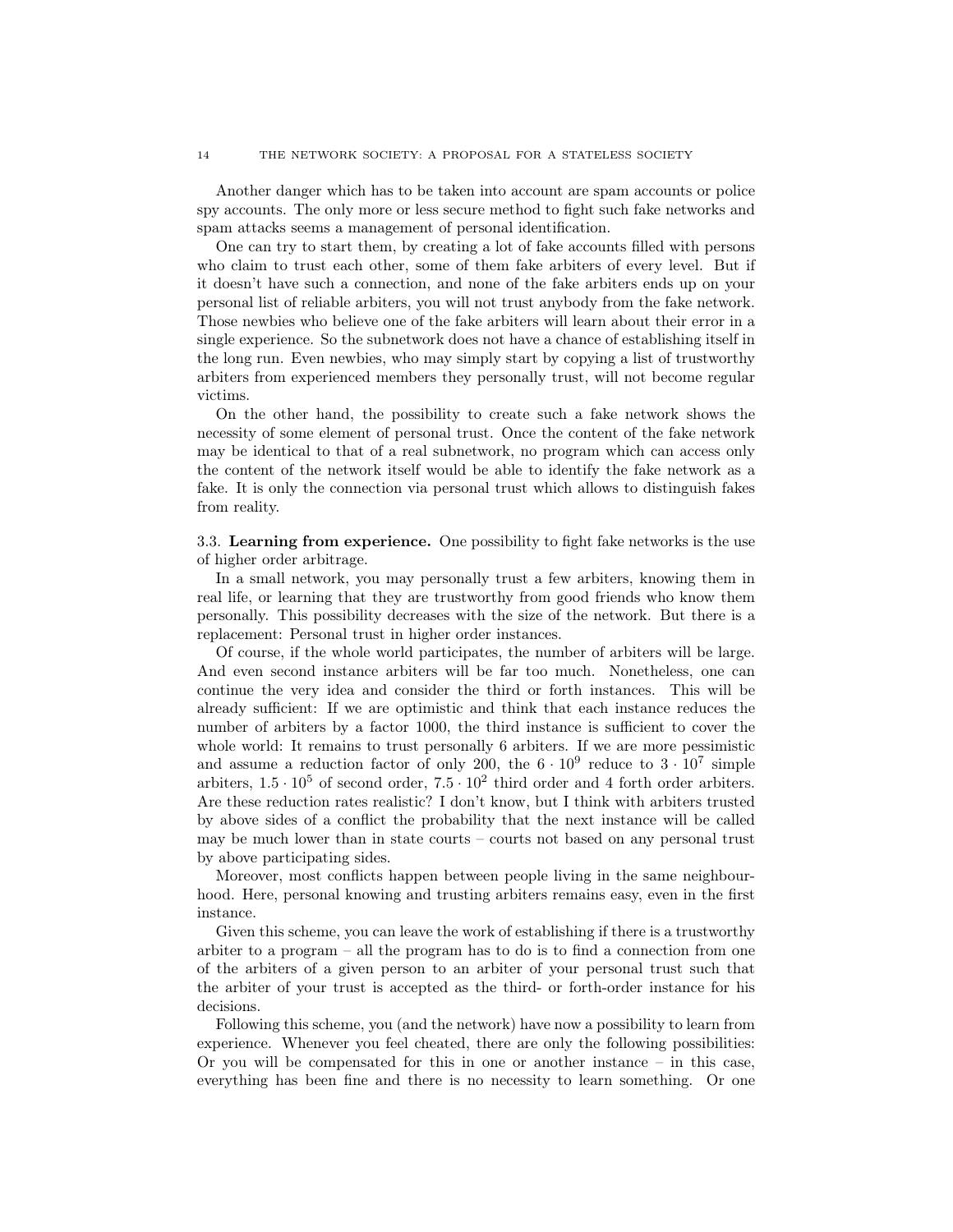of your opponents ends on the black list  $-$  in this case, the whole network learns something new, and your program too, so that there will be no repetition of the error. Or you understand that you have misinterpreted one or another condition of the rules of those involved – in this case, you can learn from this personally, but you can as well modify your program so that it makes in future stronger requirements. Or the story ends with an unjust decision by an arbiter of your personal trust – and in this case, you will remove this trust. So if something goes wrong, you can always modify your program in such a way that the error – to trust somebody who does not deserve it – will not be repeated. Even better, in some cases the whole network becomes better informed and learns too.

As a consequence of this concept, completely isolated fake networks will not be trusted – they do not accept arbiters from outside, because this would be dangerous. But in this case, there will be no connection to some arbiter of your personal trust.

There are also possibilities to allow others to learn from your experience. For example, nobody forces you to hide your personal list of reliable arbiters. You can distribute it freely, so that other people can use it too. Then, your experience with particular rules is also something you can share in discussions with other people.

#### 4. Ideologies in the network

<span id="page-14-0"></span>Is there some natural connection between some ideology and the network? It seems, there is. Ideologies are nothing which appears without reason, without base in the real world. Instead, they fulfill some function. I do not want to defend here some trivial marxism that the ideology is predefined by the circumstances we live in: The influence of the circumstances we live in on our ideologies is only a tendency, and there is also a strong influence in the other direction, from our ideas on the circumstances we live in.

Nonetheless, the network will have some influence on the ideology of it's participants, and one can make some reasonable predictions about this influence based on the circumstances of life in the network.

The mechanism how the network can modify the ideology is simple: Initially, the network will be most attractive to some subset of people – those who find some of the differences between the network and the current society most attractive. These first users can be expected to support ideologies which consider the differences between the network and the current state as advantages of the network and highly value these advantages.

These first users are those who build the infrastructure of the network, occupy the best positions in the network, teach the next generation of newbies how to use it, and obtain almost automatically a high status as veterans of the network. All these three factors give their ideologies some strong advantage.

Instead, those with ideologies which consider the differences as disadvantages of the network, and the network itself as dangerous and evil, will be the last who will participate in it. Therefore, at least initially their influence on the network will be much weaker, and it becomes much harder for them to gain influence. (The only way for them to gain power is to find some problems which are handled badly by the network and the infrastructure created in the first phase – problems which have been ignored, because they have not been important for the first users.)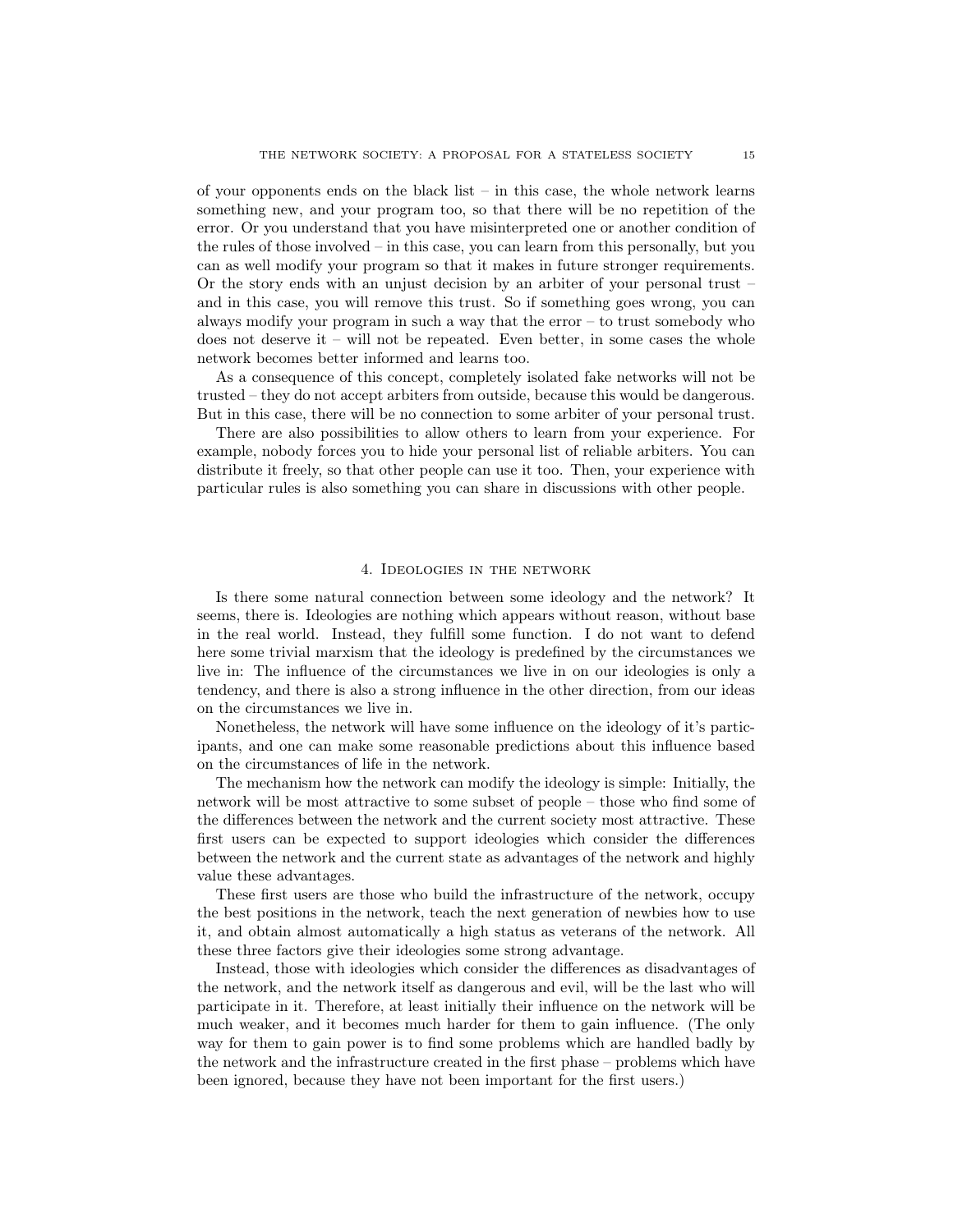Thus, there are objective reasons which will favour some ideologies and disfavour others. It remains to find out which ideas will be favoured by the first users of the network.

<span id="page-15-0"></span>4.1. Revival of personal honour. In most archaic societies, holding the own promises is much more important than today in modern democracies. This is not an accident, but a natural consequence of the problem of the stranger: Only in a small society it is possible to verify if somebody holds his promises – for a stranger, we have no way to verify this. Therefore, we have to rely, instead of his word, on general law and the police enforcing it.

But the network solves this problem. It becomes possible to evaluate the personal honour of a stranger, by evaluating his rules and the available information about him: If there is no record in the black list, and the arbitrators he accepts are reliable, it is reasonable to trust him.

As a consequence, the ideological value of honour and other personal qualities considered today in some sense as archaic will raise again.

<span id="page-15-1"></span>4.2. Self-determination as a central value. While holding the own promise is an old, almost archaic value, which will revive in the network, there is another value which is quite modern: *self-determination*. Here, again, it is that the network makes self-determination possible in a domain where it has been impossible in the past – the domain of establishing the rules for the own behaviour. This is an obviously much more important point for self-determination than particular hobbies or fashion or the choice of the preferred music which is what is self-determination reduced to in democracy. If one has to follow rules defined by others, some government, one is not self-determined, but government-determined, and it does not matter at all if the government is monarchistic or democratic: Your participation in the election does not make it your government, it remains to be a government, which governs your behaviour because it establishes the rules you have to follow.

The meaning of self-determination in the network is therefore much stronger, contains much more than in democracy, where the most essential parts of selfdetermination are not given to the people. So one can also expect that selfdetermination, in this strong meaning of the word, will be an important value for the participants of the network.

<span id="page-15-2"></span>4.3. Acceptance of the natural consequences of your own decisions. Part of the self-determination in the network is that one cannot cry for government support if one has made a bad contract. One is, of course, not obliged by any state laws to follow a promise not to call the police, but then the record about this violation becomes part of the black list.

One may not like this, but in this case one will not like the network. So the first users of the network will be those who accept this principle, who accept that freedom means also acceptance of the consequences of the own bad decisions, who reject paternalism by government. There will be not much sympathy for those losers who cry for government for help.

Mutual support in case of failure is another question: There will be insurance companies as well as organizations for mutual help in case of necessity. But it should be noted that there is a danger: The first users may be those who don't care much about this, accepting the ideology that one has to pay for the own errors. Thus, the problem of creating an appropriate infrastructure for helping the poor may be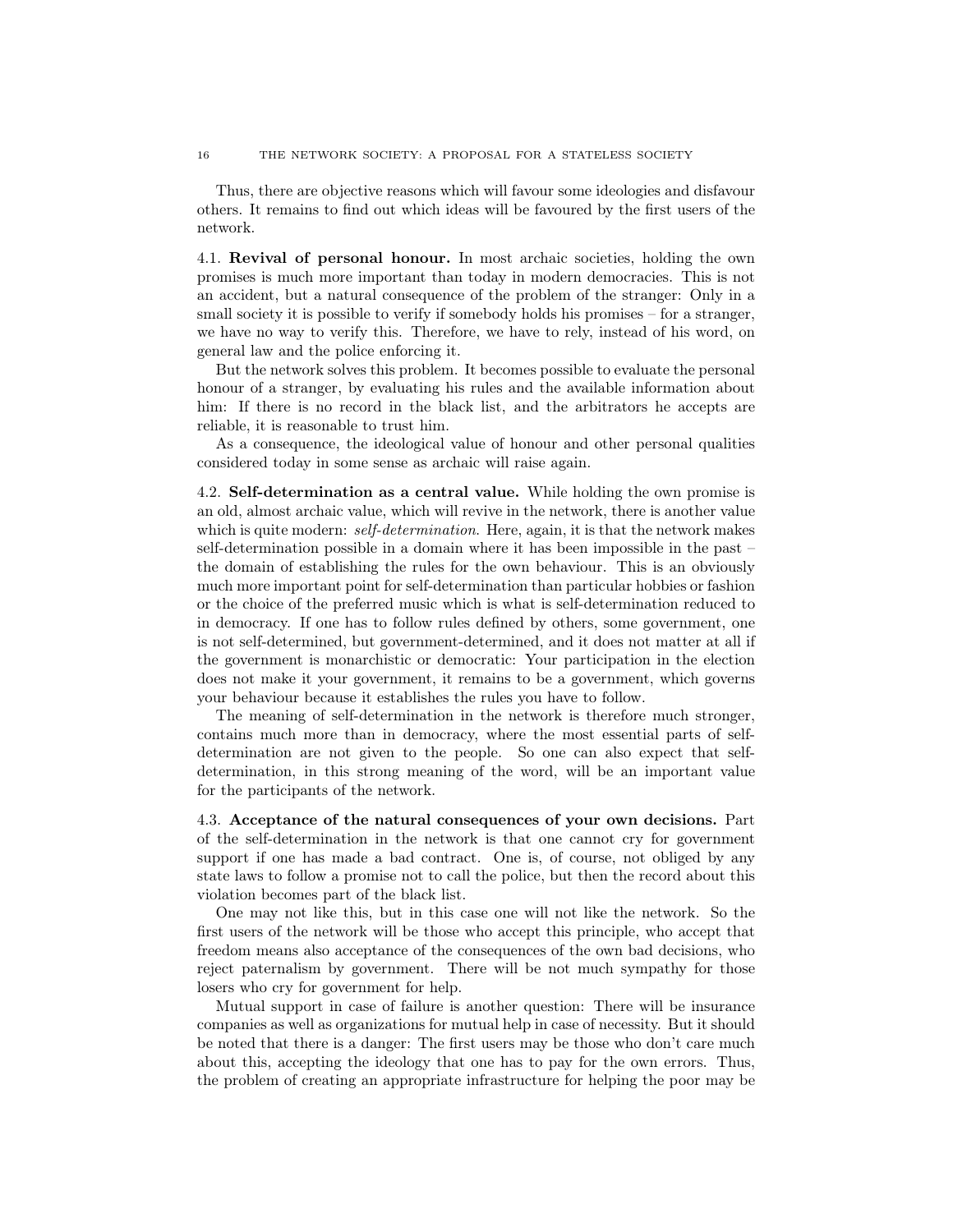ignored. This can give a base for a revival of ideologies in favour of paternalism by some central government.

This is, essentially, what has happened after the crash of communism in the West: Instead of transforming the social security system into something compatible with free markets, it has been heavily reduced. As a consequence, it has become possible for marxistic ideology to revive.

<span id="page-16-0"></span>4.4. High value of truth. With the network, it becomes much harder to cheat and to lie: One can ask the suspected liar to put his lies in form of a promise into the network. His refusal to do so strongly suggests that one should not believe him. Instead, if he accepts this, he risks a lot, in particular a record in the black list. This makes the network much more attractive for those who have a high value for truth.

Now, it may be argued that this does not make a difference: Truth is a high value even today. But this is not really the case. Politicians in a democracy and journalists in democratic mass media are notorious liars, not because they are inherently bad, but because one cannot survive in these businesses without telling lies. Most intelligent people have more or less accepted, as a fact of life, that one cannot believe politicians and mass media (possibly with some exceptions for a few high quality journals).

The ideal of truth-seeking is much stronger and more common among scientists. A probable consequence is that scientists themself as well as scientific values will become more popular in the network.

<span id="page-16-1"></span>4.5. Political anarchism and the Golden Rule. There is one reasonable and plausible meta-rule: The Golden Rule. It is likely to be accepted by many participants.

Indeed, once the participants will have rules which differ, and, in particular, differ from the laws of the particular governments, there is a strong incentive to justify this difference in a moral way, by moral argumentation. Now, the Golden Rule gives such a justification in a quite general form: It forbids (in a quite natural interpretation) any legal monopoly of some person or organization, thus, in essence, forbids states, which depend on such legal monopolies, in particular on the monopoly of the use of force.

Therefore it seems quite likely that political anarchism – the ideology which rejects the state as amoral, in particular as violating the Golden Rule – will be quite popular in the network. In particular, it will be extremely popular among those who use the network for illegal activities: The obvious reason is that they have not only an ideological, but also a real conflict with the laws of the government. This will be used by opponents to suggest that political anarchists and network users in general have criminal interests. But who cares? Given the density of government regulations in almost every domain of live and the stupidity of many of these regulations, most people have at least some illegal interests, even if it is only copyright violation or tax avoidance. Given the possibilities of the network to realize them, one can expect that they will be used. An ideology which justifies this behaviour will become popular among the network users.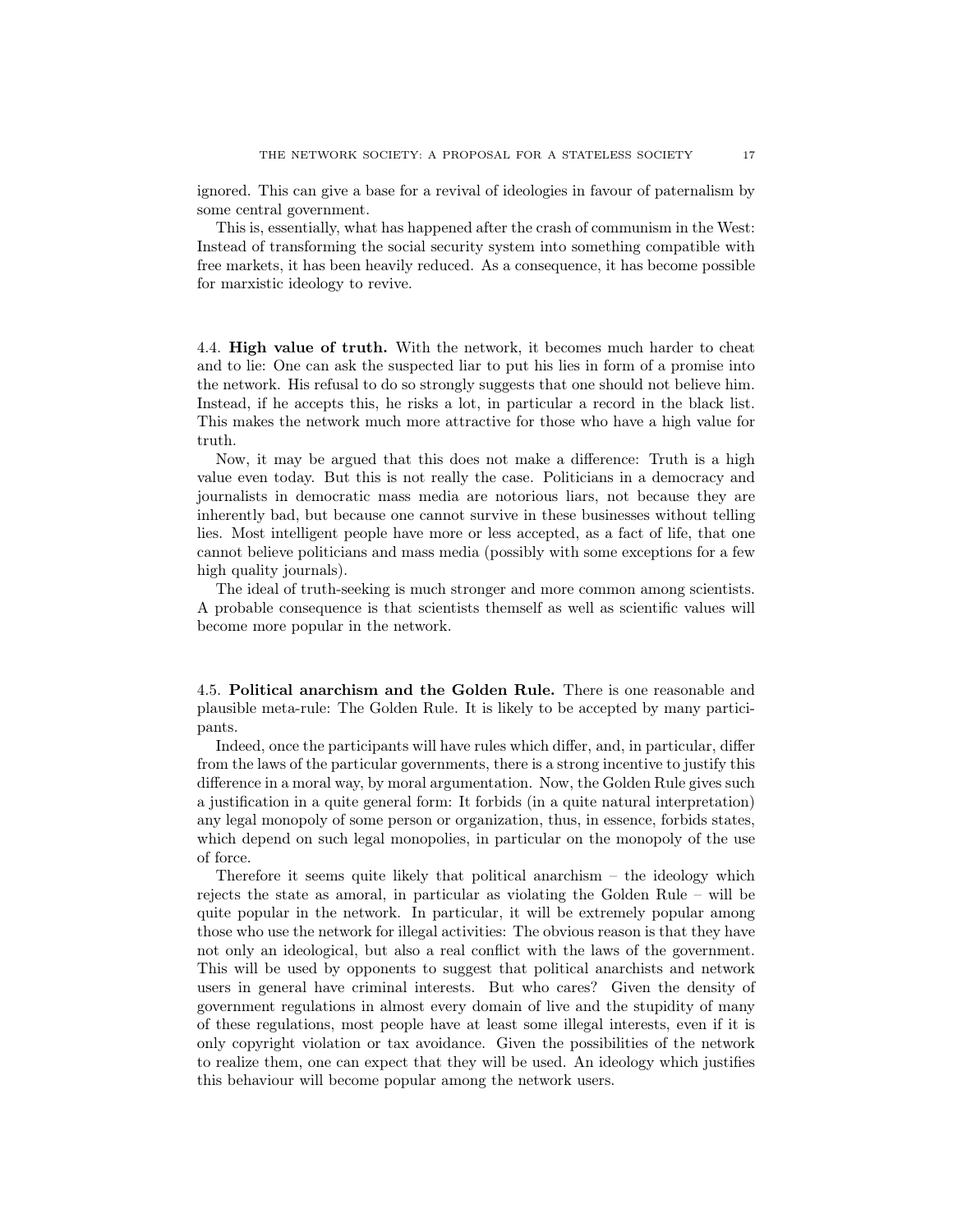#### <span id="page-17-0"></span>18 THE NETWORK SOCIETY: A PROPOSAL FOR A STATELESS SOCIETY

## 5. Free discussions and its consequences

The network also gives unrestricted, uncensorable free speech. This includes all types of free speech, including pornographic speech, hate speech, and distribution of dangerous information. Those who favour the network consider this as an important advantage: Whatever their personal reasons (may be they simply like forbidden porn), they can use general political arguments to justify this. Thus, there will be also a strong support for unrestricted freedom of speech.

But freedom of speech has some other, implicit consequences for the ideologies which will become more popular.

<span id="page-17-1"></span>5.1. Freedom of speech in a democracy. Freedom of speech is a value in democracy, but it in no way means that all political opinions have a chance in the mass media. The mass media present only a surprisingly small part of the different political theories and ideologies.

The reason for this is the way democracy works, especially in the case when there are only two big parties. Only one of them will win, but to win the election, the best position is the center. As a consequence, above big parties will fight for the center, and, therefore, present to the public almost identical political positions. Their political fight is, of course, a real fight, but only for power: Their political position is almost the same, the differences are only minimal. Even if some of the politicians in these parties have other opinions for themself, they will be unable to express them openly if they are in conflict with the position of the center.

The democratic mass media hide this. The media like to present the minimal differences in the political positions as important, big differences, even if they are only minimal disagreements about almost unimportant particularities. Presented in such a way, the agreement about all the questions shared by the two big parties looks like agreement of a great majority – of all those who vote for the two big parties. It isn't. People have, at best, not thought about those questions which are consensus among the great parties. If they have, they often disagree, but nonetheless vote for one of the big parties, the one less evil, because everything else would mean a loss of their vote.

But the alternatives, outside the mainstream, are seldom discussed. If politicians of the great parties participate, they reject them in full agreement as nonsensical, radical or worse, and after this discuss their minor disagreements about how to fight them. What they share is the agreement that "one should not give a forum to these positions". This is far away from the ideal of democratic discussion, but it is how democratic mass media work.

<span id="page-17-2"></span>5.2. Freedom of speech in the network. What changes with the network? Every position can be presented, in as much detail as one likes, in the network. In part, this already happens in the usual web, but only in part: Some of the positions already cannot be presented today openly in the internet, the world-wide censorship has heavily increased during the last years. The network cannot be censored as easy as the internet, because all what is presented pseudonymously cannot be traced back to real persons. There is also no provider of a particular site who can be forced to shut down the site. Censorship simply will be technically impossible without suppressing the network as a whole.

When, there will be uncensored discussion forums as well. Now, uncensored discussion forums have some problems. The main problem is that there are lot's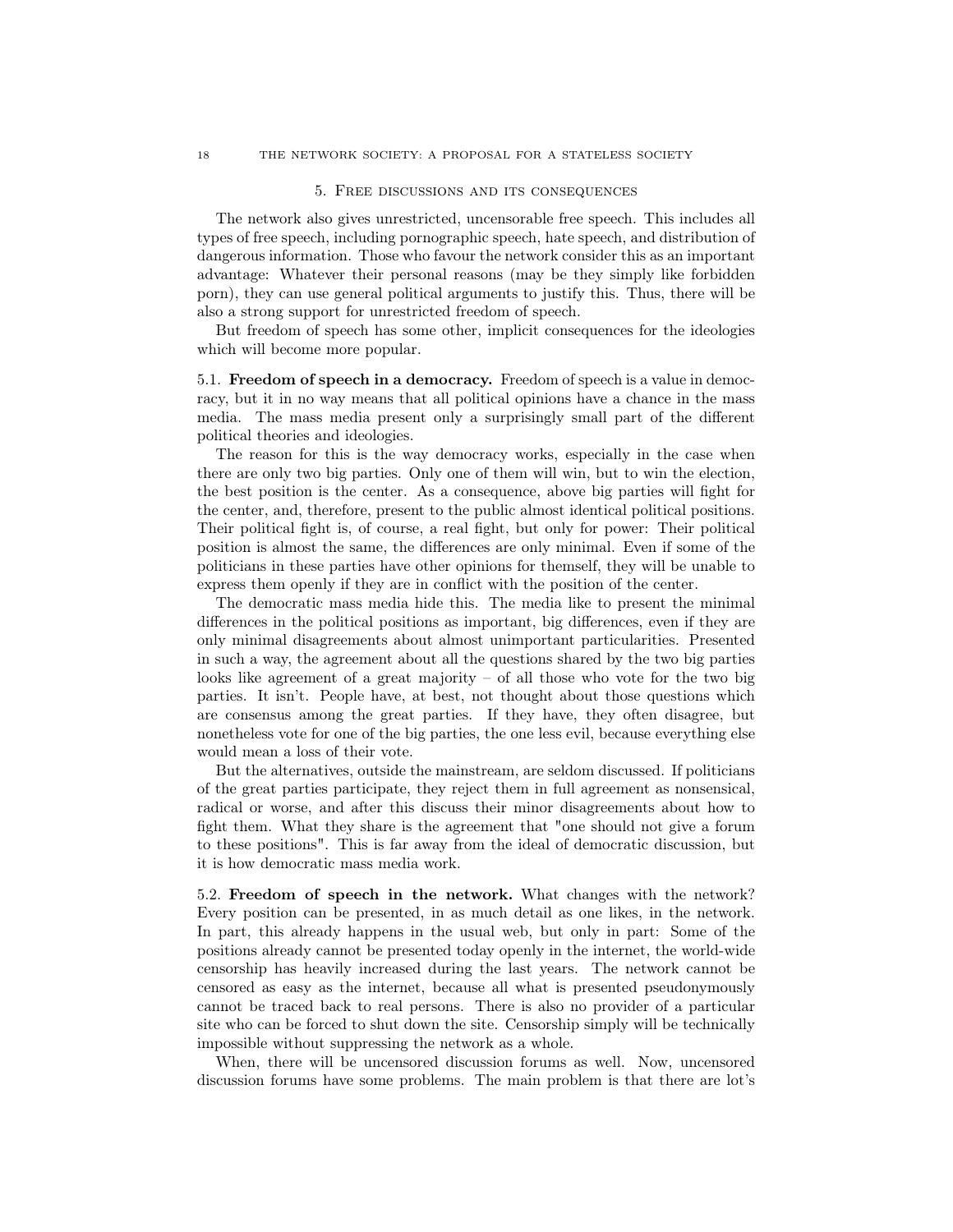of crank participants with extremely dubious positions which most of the readers would like to ignore. The classical way to handle this problem is the so-called killfile: A list of people one does not want to read. Unfortunately, the cranks don't like them and often change their names. Then, spamming is another problem. As well, discussions in the net show a tendency to become more heated and aggressive than real live discussions. But these problems are solvable. In the worst case, moderated discussion groups are a solution.

So, every political and ideological position can represent itself in the network. As well, in appropriately organized discussion forums every ideological position can be discussed and criticized from all other political positions.

<span id="page-18-0"></span>5.3. Increase of internal consistency. Unfortunately, it is not that easy that the best position easily wins in such discussions.

One reason is that different political and ideological positions are often based on different positions about the facts of real life. But it is hard to evaluate claims about what happens in real life reading only a discussion about it.

The easiest thing which can be evaluated is the internal consistency of some position. As a consequence, one has to expect, as a first consequence of free speech, that the winning positions are more internally consistent. The participants of such discussions do not have to win elections, they have to win discussions. You win discussions if your opponents have no good arguments against you, but any internal contradiction in your position is a good argument – very powerful because everybody can see such internal contradictions, without having to check the facts, and (for the same reason) it is much easier for your opponents to find such arguments.

This heavily distinguishes them from the mainstream position defended by democratic parties. The position defended by mass media and politicians can be described in a very simple way: Take a questionaire with all the politically relevant questions and ask some institute to find out the majority opinion about each of them. The resulting position is the position which is likely to give you the support of the majority in elections. This is obviously not a way to obtain a consistent position. But in TV discussions this does not matter much – the attention span is much to small, and those who are nonetheless able to catch the contradictions cannot simply start to participate, as they can in a discussion forum.

Therefore one could expect that internally consistent positions become more popular in the network, while the democratic majority opinion  $-$  a contradictory mix of popular prejudices which wins in democratic parties and elections – will loose support.

<span id="page-18-1"></span>5.4. Radicalization of the content of ideologies. There is only one correct consistent position. Unfortunately, there are much more wrong but consistent positions. And one characteristic property of wrong consistent positions is that they may be heavily wrong – sometimes much more wrong than the contradictory compromise position defended by democratic parties. And they radically differ from other internally consistent positions, much more than the positions of the great political parties which defend essentially the same mainstream position.

Of course, we may hope that, in the long run, the truth will win. But in a short run we have to expect a radicalization of society. The democratic consent position will be the loser: It is full of inconsistencies, of political compromise, of nonsense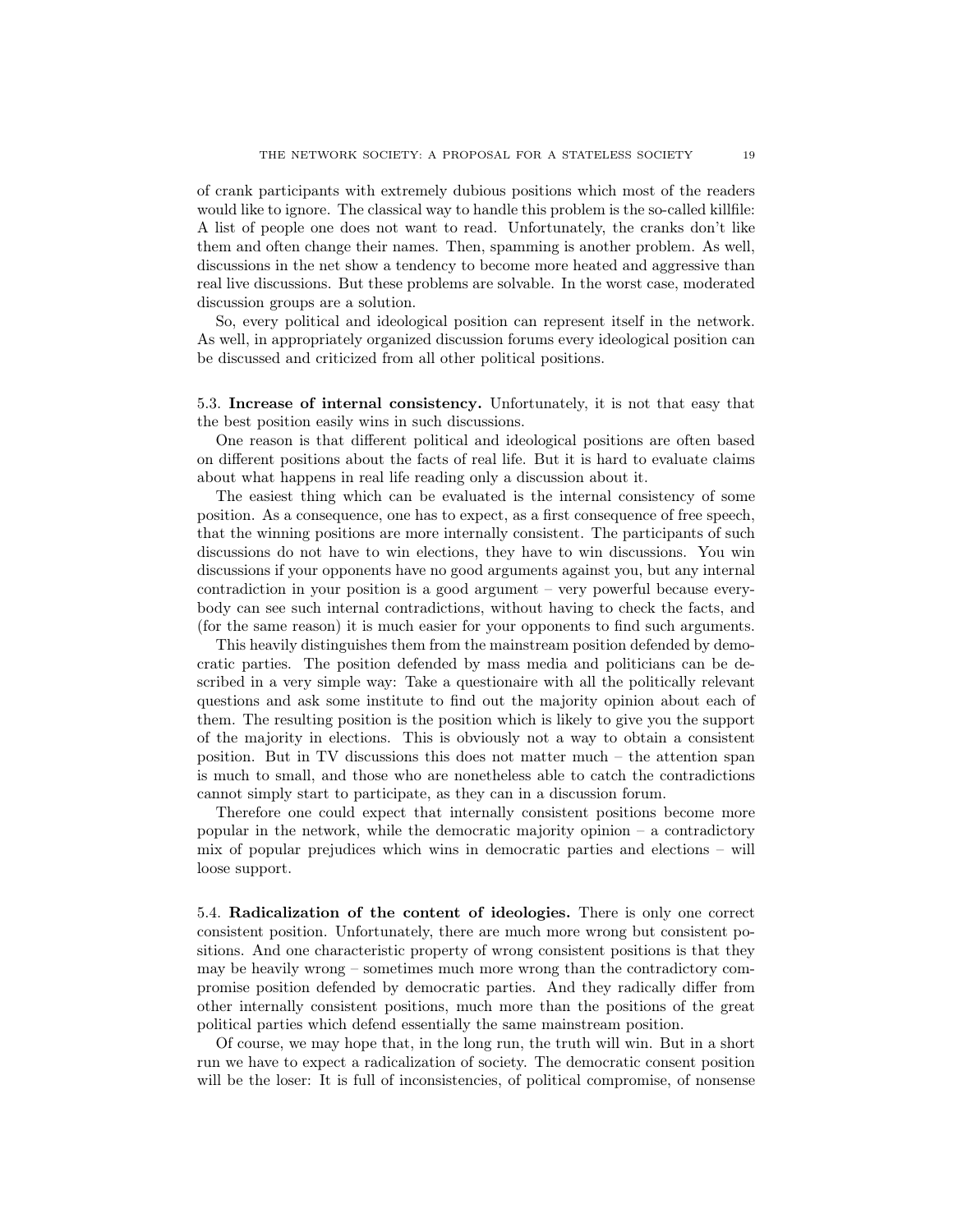which cannot be defended in a consistent way in uncensored discussion. Instead, radical positions are often much more internally consistent.

In particular, the moderate, civilized Western versions of Christian religion are quite inconsistent with the Bible text. Christian fundamentalism is much more internally consistent. The moderate Christian is usually shocked if confronted with the parts of the Bible where God requires murder of innocents and genocide. For the fundamentalist, this is not an argument at all. If God tell's us to kill, let's kill. Such radical positions can win arguments because of their consistency. This is not accidental: It is the search for consistency which has caused the development of many radical proposals. Thus, one has to expect some rise of fundamentalism, in comparison with more civilized, less dangerous versions of Christianity. The same has to be expected for all the other religions too.

But as well there will be a rise of consequent atheism too: First, as a reaction to the increasing danger to humanity from the more and more fundamentalist religions, but also for the same reason of internal consistency – the rejection of religions is much more consistent than the sort of moderate acceptance of peaceful religious beliefs and the refusal to fight them as wrong and misguided which is typical for democratic parties.

This is quite close to what we observe: Radical islam, as well as radical christianity, have become much more powerful and influential in the last twenty years, and, as far as I know, other religions also show such tendencies. But atheism is also increasing: the movement of the brights is evidence for this. Another evidence is that libertarianism is becoming more influental too. Instead, the established, moderate versions of the various religions seem to lose.

In fact, this argument is not a prediction, but an explanation – the result of the author's attempts to understand the reasons for the rise of fundamentalism in the age of the internet. This explanation also fits nicely with the fact that islamist extremists use the internet as well as that they are often from middle-class or even rich origin.

<span id="page-19-0"></span>5.5. Why it makes no sense to kill the ideological enemies. But considering the dangers of radicalization, we should not forget another effect which diminishes the most dangerous form of radicalism: In the network there is simply no possibility to silent the opposition to the own ideas by killing or incarcerating them all. This measure is simply not effective: If it becomes only slightly uncomfortable to defend some point of view in the open, one can always use a pseudonym to defend it. Thus, long before somebody proposes to kill or incarcerate all the opponents, at least some of these opponents, enough to defend the position, will have switched to pseudonyms. This does not decrease their argumentative influence – everybody can read them – but prevents all the repressive measures.

Therefore, while more radical from point of view of the content of the proposed ideologies, at least some proponents of these ideologies will have to continue to discuss their ideology with the opponents: Else, the opponents simply have the last word in the open discussion forums which will be accessible to everybody.

Thus, the picture may be quite different from the scheme of ideological opposition in the past: While the factual differences between Stalinists and Trotzkyists, shiits and sunnits, catholics and protestants have been minor in comparison with the part they have shared, they have killed each other merciless. In the network, proponents of quite opposite ideologies, who share almost nothing, may peacefully (even if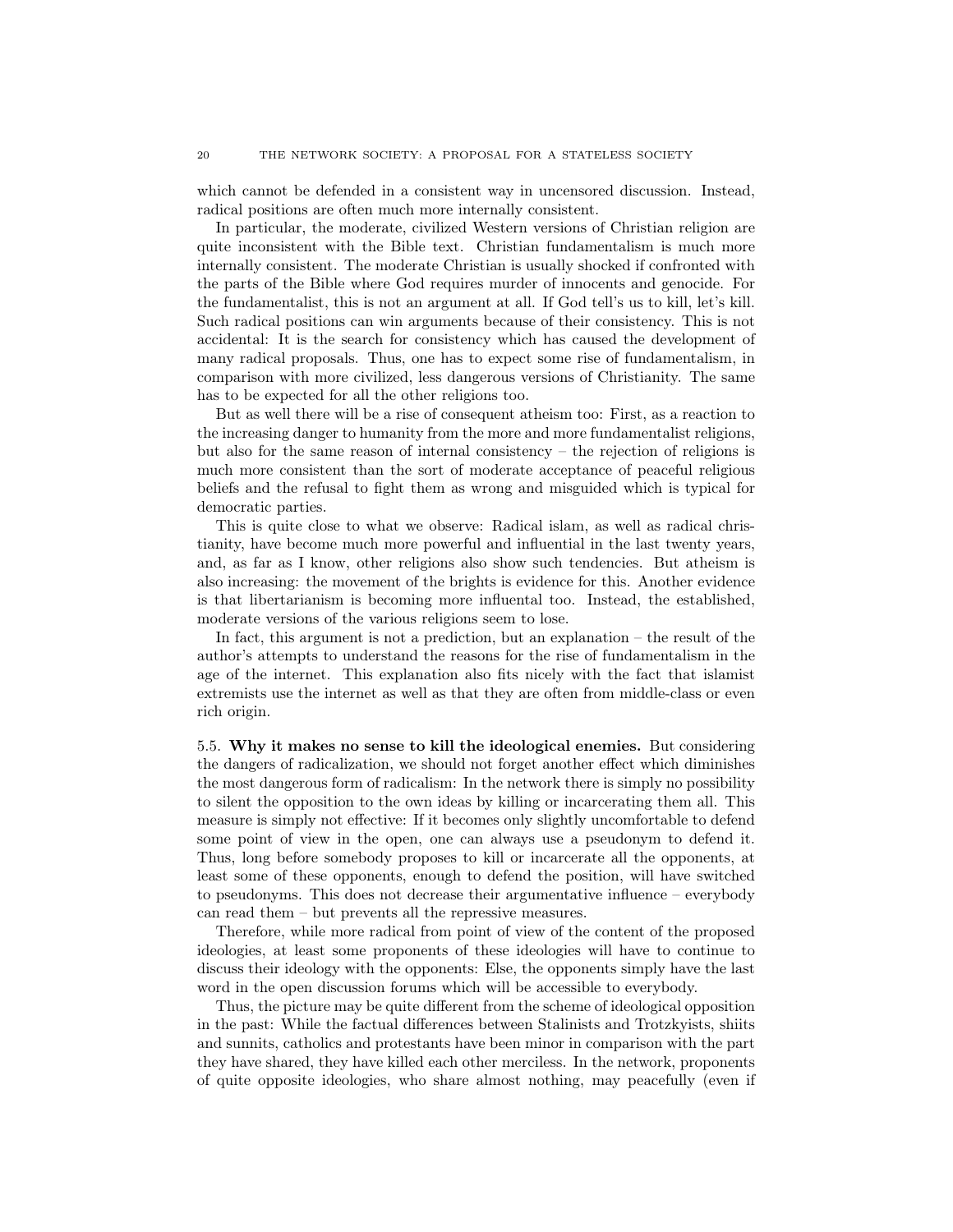hatefully) discuss with each other. This happens not because they have become full of love for their enemies, or understood the value of free speech for society, but simply because they have no chance to kill their opponents, and because finishing the discussion means to loose the ideological battle.

<span id="page-20-0"></span>5.6. The other side: Increasing complexity. Political discussions in mass media, in particular TV, have only an extremely short attention span: One cannot present an argument which needs more than half a minute for explanation.

This is different in discussion forums and on websites: Here, arguments can be worked out in much more detail. Moreover, all sorts of books will be available for free (no costs for copying and no copyright restrictions), making them much more accessible.

Thus, the complexity of the ideologies and in particular of the arguments about them is much less restricted than in democracy.

This effect is clearly positive: To see the contradictions in the standard democratic ideology, but also the problems of the various extremist solutions (which are usually based on radical simplifications), one needs more than the half a minute mass media attention span. The chances of simple populist ideologies decrease.

<span id="page-20-1"></span>5.7. Rationality of the resulting ideology. It has often been noted that democracy requires some irrationality of the majority. In particular, the participation in the election is highly irrational: The probability that the own vote decides the election is close to zero. In comparison with this, it is irrational to go to the election, and even more irrational to spend time for decision-making about this choice.

A remnant of this irrationality is that the choice made is highly irrational, and much more stupid than the choice of the average citizen if one would give him the opportunity to decide about this question after learning about the relevant facts some time. In this case, this same person would spend more time and be more interested to find out the best solution. Instead, arguments during election campains have to take into account that the attention span is not more than half a minute. To explain something more complicate is a waste of TV time, because nobody would care, given that it is irrational to care at all about elections.

This central irrationality of democratic elections does not exist in the network. Here, if you care about your rules, you will gain the advantages, if not, you will have to pay for your accepting bad rules. Thus, it is rational to care about them. It is also rational to behave honourably, much more rational than in a democracy, where you can behave unhonourably as long as this does not violate the laws, or the fines are too small to deter you.

<span id="page-20-2"></span>5.8. Summary. We have been able to identify some ideological tendencies which with high probability will be related with the network.

The revival of values related with honour, as well as the increasing role of selfdetermination, seem quite natural. Look at the games of children: Even today, their heros behave honourably and show a lot of self-determination, without caring too much about democratic values. They also love freedom of speech: They like to use forbidden words even if they don't know their meaning. So the new ideological values themself are easy to understand even by analphabets. In their environments, honour plays a more important role even today, and they often self-determine themself in conflict with established society.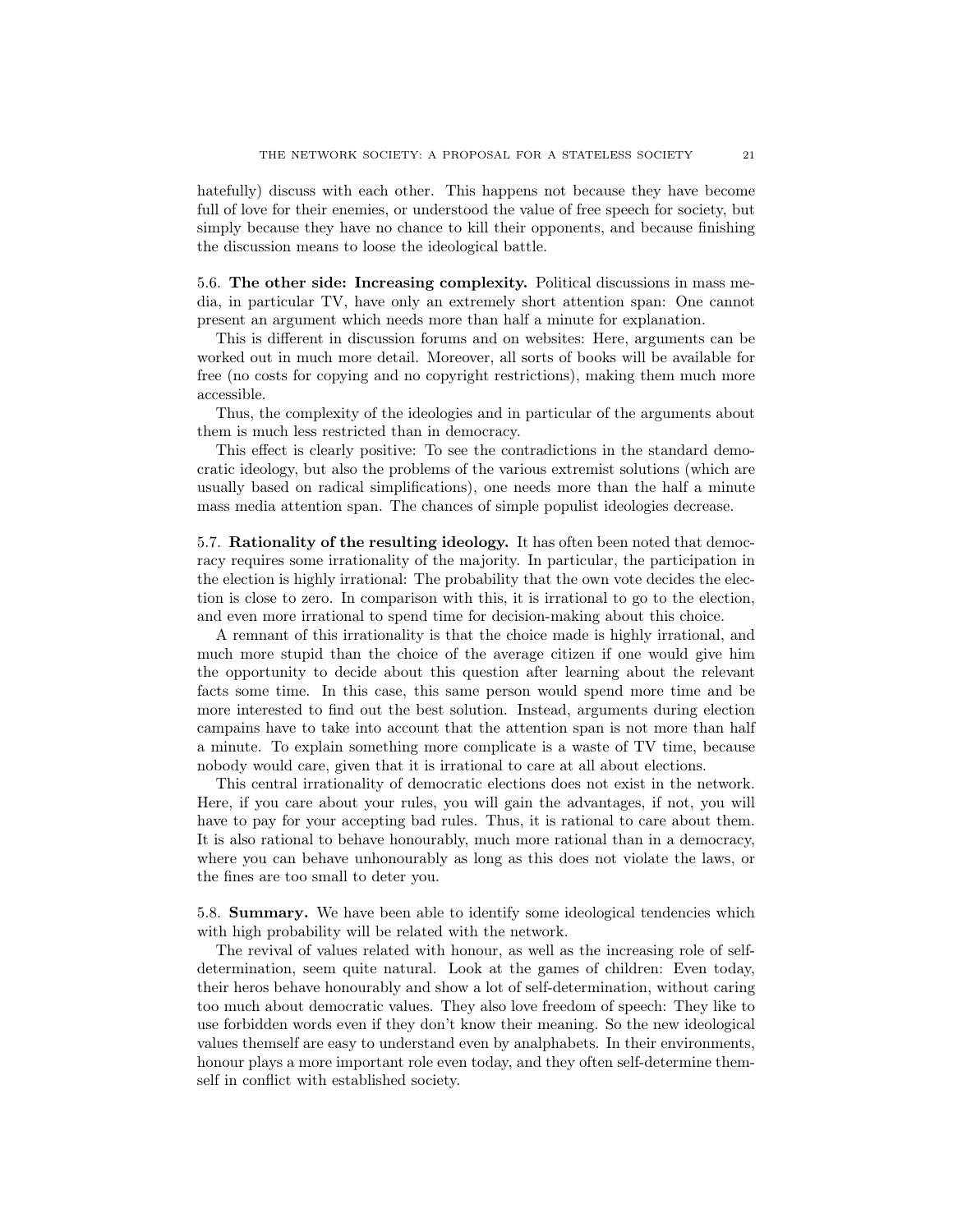Honour and self-determination as ideological values are also a good starting point for a new generation to fight their parents: To distinguish themself from the older generation via music, clothings, or drug use has exhausted itself.

A certain radicalization of society, based on the rejection, at first, of the inconsistent democratic consensus ideology, is what we already observe. This is what would be favoured by a new generation of protesters as well as truth seakers: Before finding truth, one has to go through some errors, and these errors will be often consistent but radical theories.

Fortunately, this radicalization, if it happens in a situation of real free speech, is not that dangerous – it is only the intermediate result of the search for truth: Radical ideologies are attractive, because they combine consistency with simplicity. But they have their weak points, and to fight them is not hopeless at all.

The point of free speech supported technically, within a network which allows pseudonyms, is that it prevents the main reason for radical ideologies becoming dangerous for their environments: The wish to kill or otherwise silent their opposition. Most mass murder has not occurred between ideologies which have been radically different, but between ideologies sufficiently close to each other – religions or ideologies which have shared the same Holy Scripts like the Old Testament, or Marx's "Das Kapital". Thus, it is not the large difference between ideologies which causes mass murder: Instead, mass murder is a way to solve the problem with the opposition if you lose in a free discussion. But in the network, this is no longer a way to solve the problem. Therefore widely different, radical ideologies in themself are much less problematic as it seems at a first look.

## 6. The problems of small minorities

<span id="page-21-0"></span>One cannot be forced to accept rules? That's quite naive. Of course one can. The moral pressure of society can be very strong. In fact, only a few very strong people are strong enough to resist if all around them have the same opinion about some question, even if the complete stupidity of the majority opinion seems obvious to any non-prejudiced outsider.

<span id="page-21-1"></span>6.1. Difference to democracy. Nonetheless, the majority has a much harder job to enforce something on minorities than in a democracy. Last but not least, in a democracy 51% seem sufficient to apply a law, which prescribes to everybody what the majority likes, and penalizes everybody who does not follow this law. But 51% of having another opinion is nothing one would even have to care about in the network society. Even 95% are not that problematic, at least if the 5% are concentrated in some regions.

And even if the majority is overwhelming, there will be some outsiders who do not accept the moral rule of the majority. At least these outsiders have some advantage from not accepting the majority opinion – even if they have to pay for it with some forms of boycott. Moreover, these outsiders can easily find similar minded people – other outsiders in the same or different questions, as well as those which are more tolerant – and organize small support networks or local communities.

<span id="page-21-2"></span>6.2. The impossibility to prevent the establishment of real life networks. Then, the owners of the pseudonyms can meet each other in real life too. Every human needs support form others, support from people with similar ideas, and this need of support is powerful enough to make people taking large risks. Even during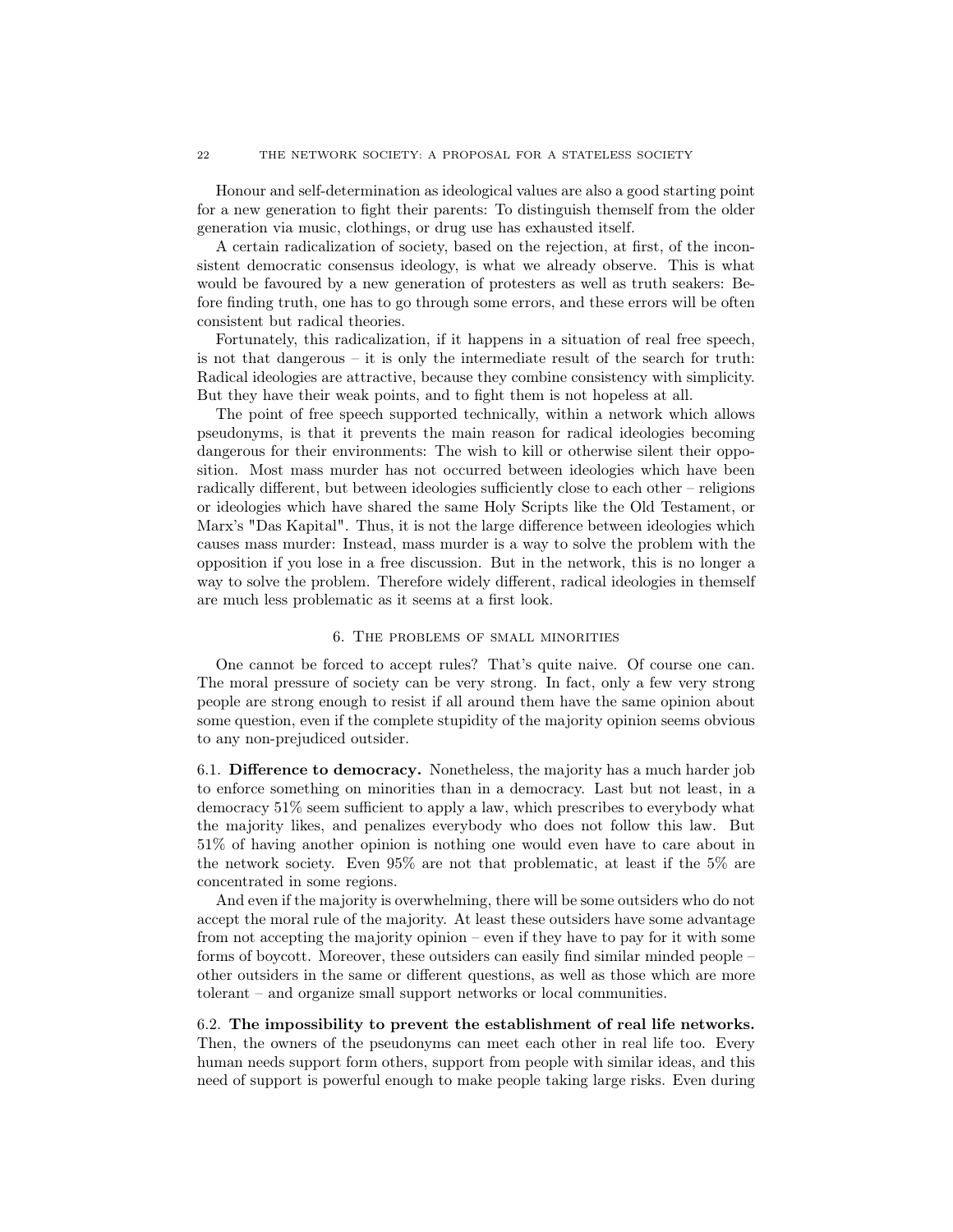Stalin's terror there have been people close enough to each other, with enough trust into each other, to talk about forbidden things and to make jokes about Stalin. These private networks have been extremely small and rare, Stalin's regime has tried it's best to reduce them, but has nonetheless been unable to destroy them completely. Thus, it seems very unlikely that people who can meet in the network pseudonymously, talk and joke about everything, would not meet each other in real life too. Last but not least, a lot of communication is one of the best ways to establish trust into each other, and communication itself would not be risky at all.

Note that the role of the network in such a situation is completely different: The pseudonyms do not rely on the power related with the black list. If an pseudonym appears on the black list, nothing happens to the real person, which remains unknown: It is a free decision if a pseudonym establishes a connections with some non-pseudonymous account, and in this situation where is no good reason to do this. All what they use is the power of communication.

Last but not least, let's mention in this context the points we have discussed elsewhere: The high ideological value of self-determination in the network, and the consequences of free pseudonymous speech – in particular, the meaninglessness to kill ideological enemies. Above points restrict, in particular, the power and will of the majority to suppress minorities.

<span id="page-22-0"></span>6.3. Self-defense of the majority remains possible. Thus, the majority has a much harder job than in democracy to repress minority opinions. But this is not only a positive effect: Repressed minorities are not automatically unjustly repressed. There are minorities, like terrorists, which are really dangerous for their environment. What about them?

Now, the right of the majority to self-defense is not questioned at all by the network. One can accept rules which allows a sufficient amount of self-defense against such dangerous minorities.

But what is the boundary between reasonable self-defense and aggression against a minority which only claims to be self-defense? This question is clearly not answered by the network, and it cannot be answered with such purely formal and technical means.

The boundary between aggression and self-defense will always remain problematic

But this does not mean that nothing changes: It depends on the environment which measures of prevention have a chance. Given the network, it becomes a purely technical impossibility to prevent some forms of communication between the "enemies". So, it will become unlikely that the majority attacks in unjustified "self-defense" these communications.

#### 7. Standards for law codes

<span id="page-22-1"></span>A world with more than 6 000 000 000 different law codes seems to be completely unmanagable. But is it? We have a revolution in information technology, and this revolution allows you already today to put a name into a search engine like Google and to find out almost everything written about the person in question. The search itself requires almost no time at all, much less than you need to find a paragraph with known number in a penal code in non-electronic form. So maybe this revolution in information technology gives us the ability to handle 6 000 000 000 different law codes too?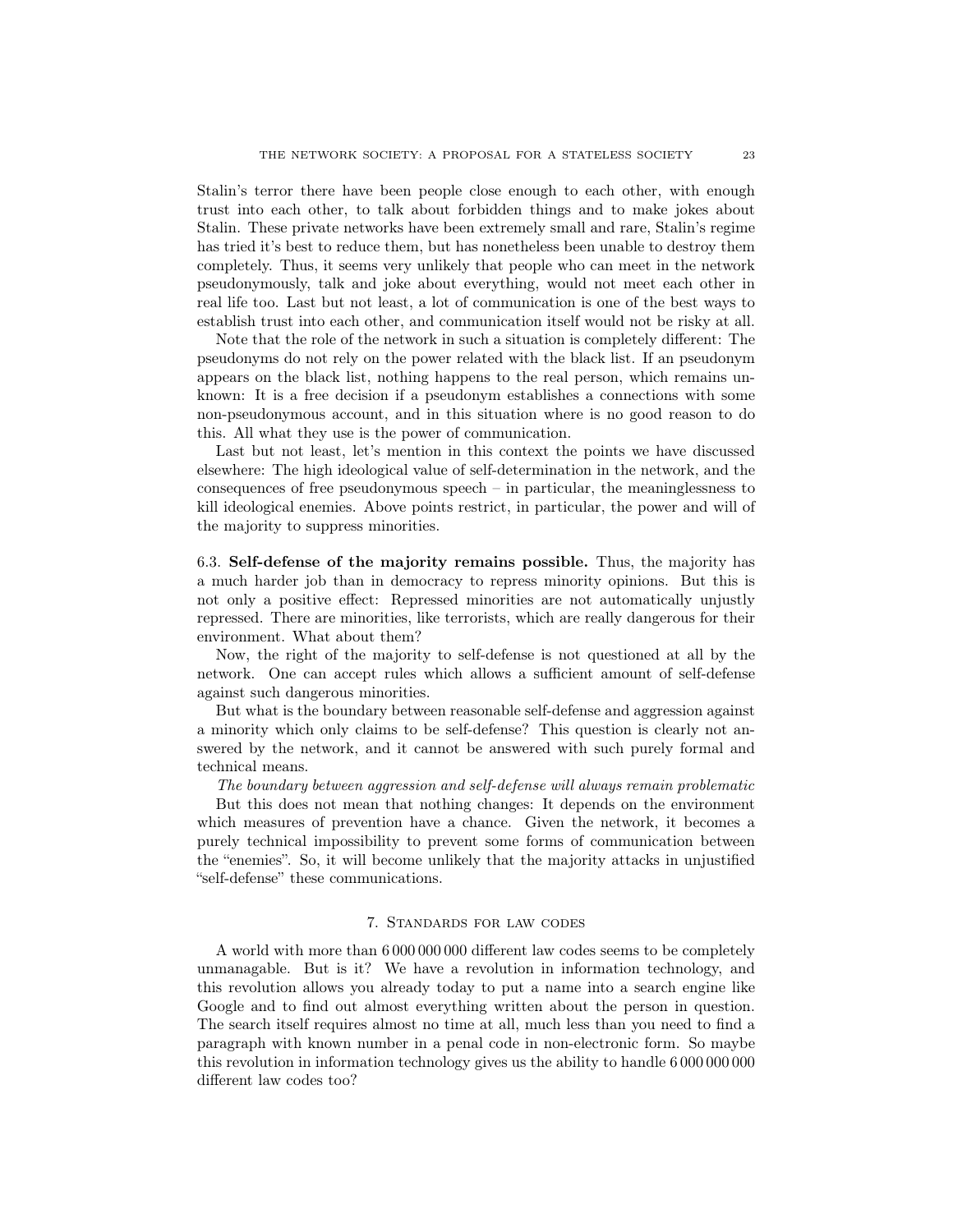<span id="page-23-0"></span>7.1. The basic idea of a standard for a law code. In fact, it is possible. All what is necessary is some form of standardization of the law code – it is no longer an arbitrary simple text.

This seems restrictive. But it is much less restrictive as one thinks if one hears "standard". In fact, imagine you have the right to change all the numbers, but only the numbers, in the penal code of your country. In particular it is allowed to change all penalties, and to set them to 0 for everything you want to legalize. Wouldn't this be sufficient for you?

But this is all standardization we need. Numbers are a simple thing, simple programs can be used to compare them. The meaning of each number is fixed by the standard, but the number itself can be changed. So, the basic idea of a standard is simple: It is a complete law code, as the law codes we use today, except that all the numbers in the code, especially all the penalties, are not fixed, but can be freely, and differently, chosen by everybody who uses this standard.

Given such a standard, we are almost free to design a fair, just law code by fixing appropriate numbers for the penalties. So, the law code we use consists of two parts: The reference to the text of the standard, and a large table which contains all the numbers we can specify.

With such a standard we can easily evaluate the law codes of other people: This can be done by a simple program. All the program needs is another table of numbers, close to the one you have used for your just law code, but possibly different, together with a table of error margins which defines your personal degree of tolerance. Then, the program simply has to check if the numbers of a given law code are inside the margins you have specified. These data you have to define only once. After this, you can use the same program to evaluate everybody else. You can even use the program in your search engines to evaluate large numbers of people. This is possible, because the job of the program is extremely simple and fast – it has to do only elementary comparisons.

But even if this is too much work for you – to fix all these numbers yourself – you can start by copying the numbers from somebody else, from somebody you trust. Then you have already a set of numbers for your own laws as well as for your evaluation program. Then, if you find some time or have some other reason to change something, you can change a few numbers of your choice.

<span id="page-23-1"></span>7.2. The advantages of standardization. But how one can establish a good standard? Maybe in a world where everyone separates no such standard will appear? There is no such standard even today, among a few hundred states. How can one imagine that such a standard may be established between billions of people?

The reason is simple: Different states do not have to cooperate very much. They have their own territories and borders. It is nice if the border is a peaceful one, and if it is allowed to cross it. But it is not a necessity for states. The situation is very different for people. They have to cooperate. And, in a situation where everybody has different rules, a presupposition for cooperation is that the rules are sufficiently compatible. So, for people there is a necessity to make their rules compatible. So there should be, as a minimum, a way to establish if they are compatible or not.

The proposal to follow some standard is, therefore, a reasonable one. If there is a group of people who prefers some standard, it is a good idea to join them: It makes your rules comparable with their rules. So you can find out the subset of people of this group with rules compatible with your own wishes. And they, in turn, can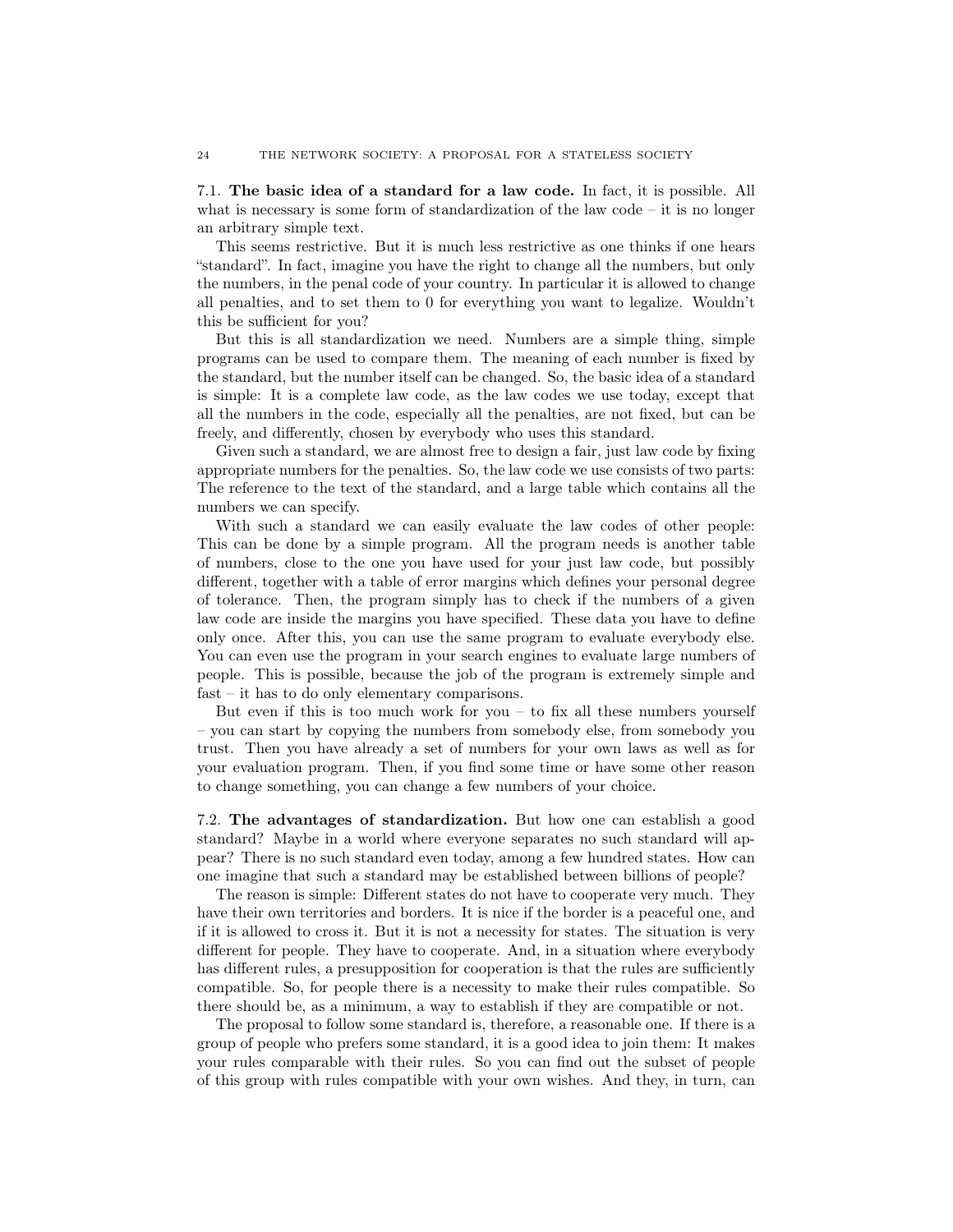compare your rules with their own wishes. If this gives sufficient agreement, you can start to find a compromise about the remaining open questions and, then, you can start to cooperate.

And, if they use a standard which follows the scheme described above, the comparison itself will be extremely fast.

The advantage to use such a standard obviously increases with the number of people who use this standard. You have simply more people who can be checked, and therefore the probability that you find somebody to cooperate increases.

But this property alone – the utility increases if more people are using a given tool – is sufficient for a natural monopoly. So, a standard will appear. And it will appear in a very short time, for the simple reason that without a standard the whole network makes not much sense: You have no way to find people with compatible rules. But cooperation is a necessity. On the other hands, it is risky to cooperate with somebody who does not accept reasonable rules of behaviour. So to have some way to compare the rules is extremely useful to you. And because it is extremely useful for those you want to cooperate with, it is reasonable for you to provide the information they need.

One should not forget that there is competion for cooperation. Other people who may like to cooperate with me, can as well make another choice and cooperate in the same question with somebody else instead. Once they use an evaluation program which relies on some standard to make this choice, it would be stupid for me not to provide the numbers this program needs.

<span id="page-24-0"></span>7.3. Competition between different standards. So it is useful for everybody to accept an established standard. But maybe the established standard is stupid? Is it possible to shift from one standard to a better one? It is, and the aim of this section is to explain how this can be reached.

The idea is quite simple – those who propose a new standard simply have to provide automatic tools for the transformation of the numbers of the two standards. Then, a program which uses one standard for comparison can be easily modified to be able to use the new standard as well – all it has to do is to transform the numbers using this transformation procedure if somebody uses the new standard.

The transformation programs allow also another way to switch. I want to switch to the new, better standard. So, I start with the transformation program, in one direction, to obtain a starting point for the new standard. Then I modify the new numbers using the new possibilities of the new standard. From now on I care only about them. So, to switch is quite easy. On the other hand, I can continue to support those who use the old evaluation programs and give them the numbers for the old standard. Here I have even two possibilities: The first one is to leave the old numbers as they are. The second one is to transform the actual numbers of the new standard using the transformation program in the other direction.

What makes the transformation to a new standard unproblematic is that one is not fixed to a single standard. If one has appropriate automatical transformation functions, one can support all standards by using a single preferred one and then supporting all others by automatical transformation.

<span id="page-24-1"></span>7.4. Transformation programs between standards. Let's consider now the problems related with such transformations in more detail. We have to solve the following problem: We have two different law codes, say those of different states.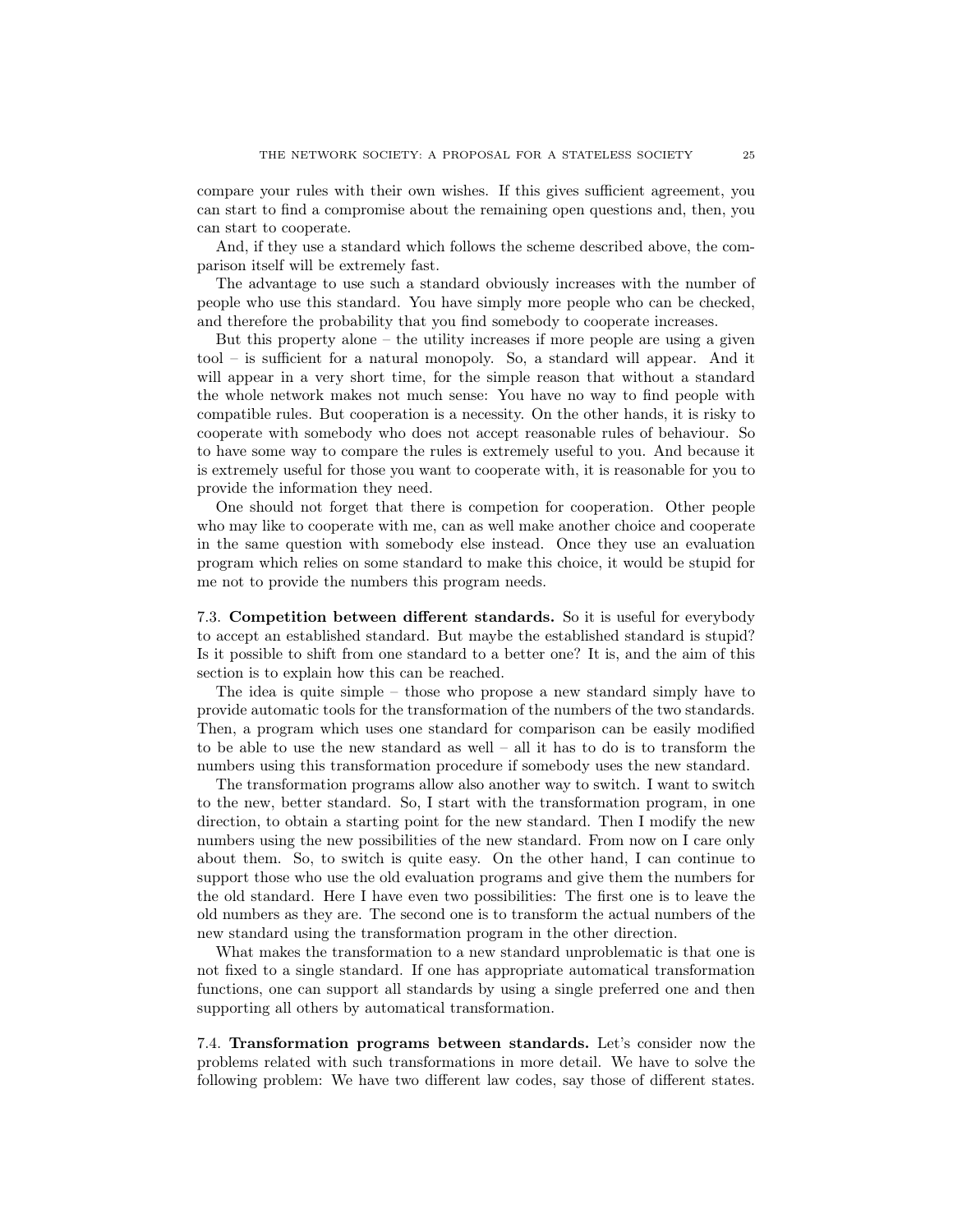One of them is filled with numbers, the other not. Is it difficult to find numbers for the second code so that the result is at least close to the original? What are the rules for such a transformation? There are different situations which have to be considered here:

7.4.1. Splitting an article into several. A quite typical difference between different law codes is that one article of one law code is splitted into several articles of the other code.

In one direction, there is no problem at all: We have penalties for the single article of the first code. Then we can simply use these for all the corresponding articles of the other code.

In the other direction, this seems more problematic: We have different penalties for the different articles and have to combine them now. But if the penalties are given as a range between a minimum penalty and a maximum penalty, we have a natural rule for unification:

- The unified minimum penalty is the minimum of all the minimum penalties;
- The unified maximum penalty is the maximum of all the maximum penalties;

7.4.2. Introducing a new article. Another typical difference between law codes is that one contains an article which simply does not exist in the other.

But to define transformation rules is trivial in this case. The non-existing article is equivalent to the same article with minimum as well as maximum penalty of 0.

7.4.3. Splitting a fixed penalty into a range. It is quite usual to define penalties using a range between a minimum penalty and a maximum penalty. But it is also possible to have only a single, fixed penalty. The problem with this is that different violations have to penalized in the same way. But, on the other hand, it minimizes complaints about the particular arbiter being too strong or too mild. So there are advantages as well as problems, and one cannot completely reject one method.

Now, in the first direction, there is no problem: The fixed penalty becomes the new minimum as well as the new maximum penalty.

In the other direction, the decision seems more arbitrary, but there are three natural choices:

- the harsh one: The old maximum becomes the new fixed penalty.
- the mild one: The old minimum becomes the new fixed penalty.
- the average: The arithmetic average between the old minimum and the old maximum becomes the new fixed penalty.

But there is no problem in principle with a transformation program which depends on some parameters. Those who apply the transformation program are then free to choose particular values.

7.4.4. Introducing degrees of seriousness. There is a quite typical difference which is, in fact, a particular example of splitting a single article into several but which requires a more detailes consideration: The introduction of degrees of seriousness. The problem is that the transformation rules we have defined above – to use the same penalties for all new articles – seems unnatural in this case. It would seem more natural to increase the minimum penalty for the more serious degree and to decrease the maximum penalty for the less serious degree.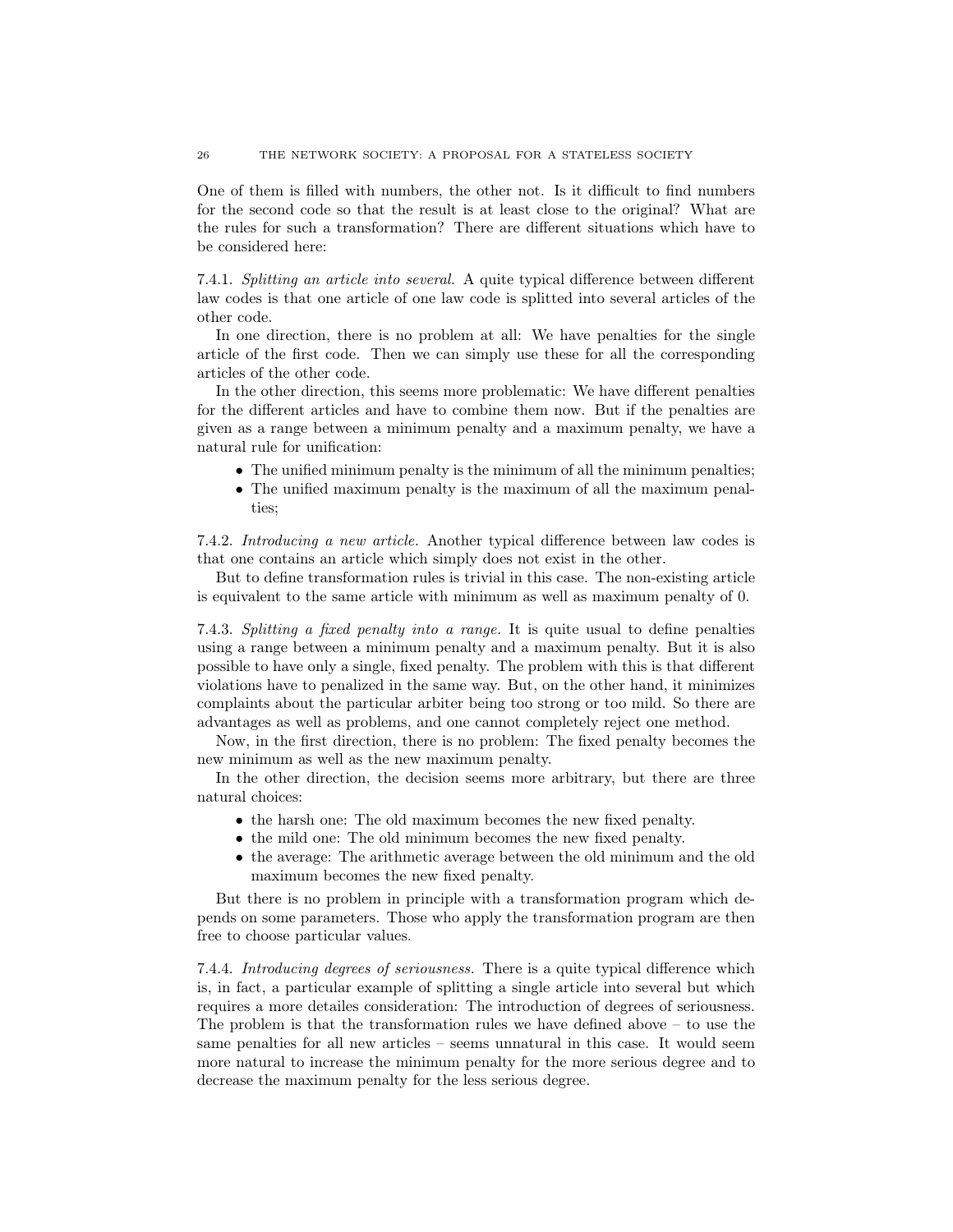But how much? Here, again, one can introduce some parameters. Who wants to use the transformation program is, then, free to modify these paramaters.

7.4.5. Shifts of the meaning. A much more difficult thing which is also quite common is a shift in the meaning of the words.

But at least in principle one can subdivide this problem into a combination of the already considered cases. If there is a shift in the meaning, there will be some sort of behaviour not covered by the one article but covered by the other one. But in this case, we can identify this with a case of splitting. The article which covers the behaviour in question is splitted into two  $-$  the article which does not cover it, and a new article which covers only the behaviour not covered by the old one. So we can apply the rules of splitting with the rules for introducing a new paragraph.

There are situations where the result may look not optimal. Imagine a crime with some nontrivial minimum penalty is slightly extended and covers now previously legal behaviour. Applying the rules as described above would reduce the minimum penalty to 0. Here, again, one may want to introduce some parameters which modify the rules for splitting: If the splitting consists of one much more important part and some exceptional cases, the new minimum may be something higher than the minimum of the minimal penalties, closer to the minimum of the main penalty.

7.4.6. Summary. So it seems quite reasonable to expect that a modification of the standard can be supported by reasonable and adequate transformation programs.

To define appropriate transformation rules cannot be automatized completely – to establish that the meaning of one article of one code is equivalent or at least very similar to another article of another code is something which requires understanding of the meaning of above articles. Without artificial intelligence, this has to be done by humans.

But it has to be done only once for each new standard. The rules we have found do not depend on the particular numbers for the penalties, thus, are the same whatever the particular penalties proposed by the users. So everybody can use the same transformation program. This transformation program has to be written only once.

It will be provided by those who want to establish the new standard. These people already knew the old as well as the new standard – the old one because their decision to develop a new one was caused by some discomfort with the old standard, and the new one because they have designed it. So it will not be problematic for them to write an appropriate transfer program.

Given that proposals of a new standard come in combination with transfer programs between the new standard and the old, established ones, to switch to a new standard is easy for everybody – for those who decide about their own laws as well as for those who want to use programs to evaluate the law codes of others.

So it is unlikely that a bad standard will win. The problem of all hardware standards, but also of many software standards, that to switch to a better standard leads to high costs, is not present in this case. Everything what is necessary for a simple switch to a better standard can be easily provided by those who propose the new standard.

Moreover, if transformation programs are available, people who prefer a minority standard are not forced to follow the majority standard. They can, instead, use their own preferred standard and then use the transformation program to create the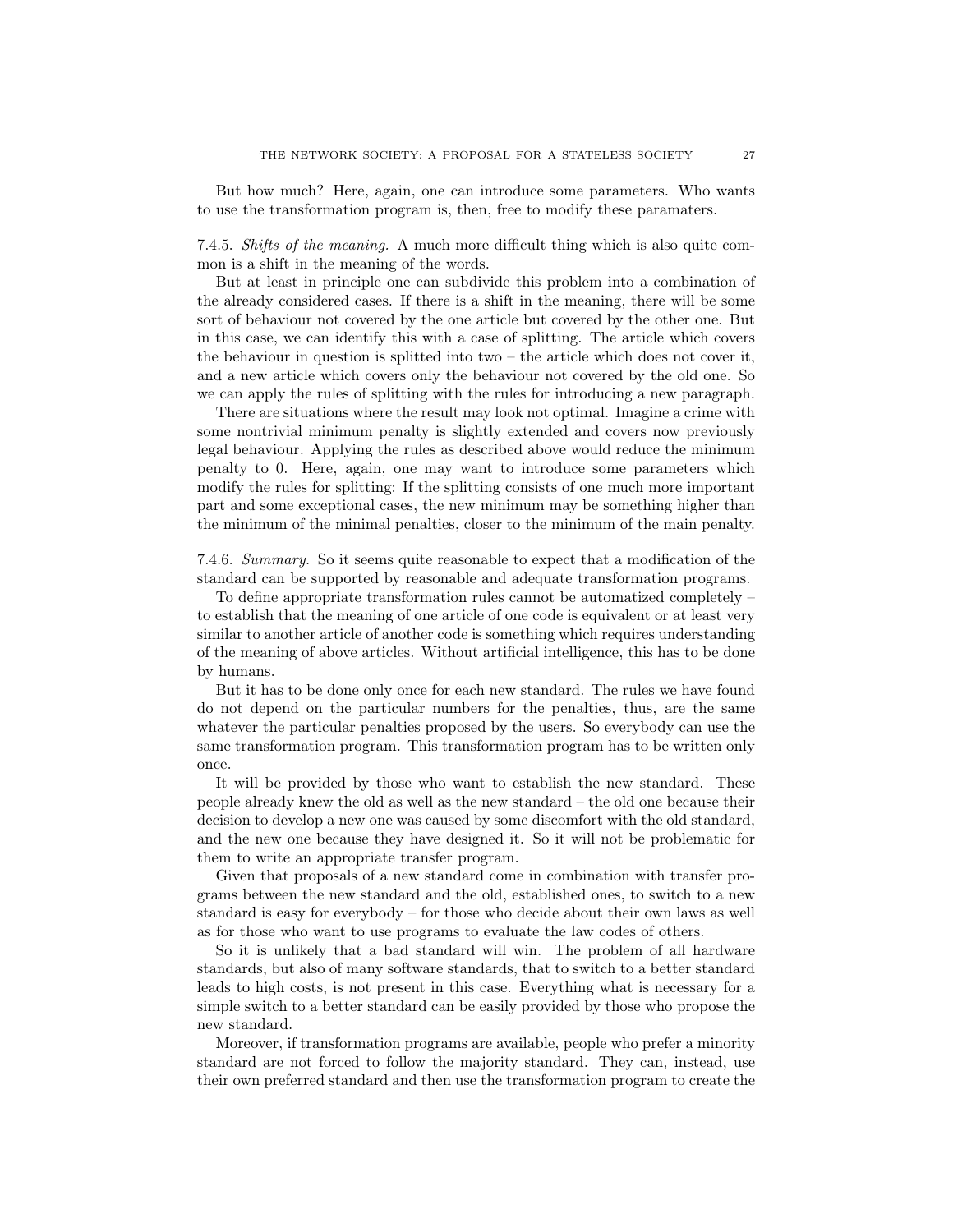data for the majority standard. This property also descreases the risk of switching to a new standard: If necessary, I can continue to use the new standard even if it fails to be accepted by a majority. This is important because it increases the probability that a really better proposal for a new standard becomes accepted.

Therefore one can expect that the standard which becomes established by free competition between providers of standards will be a quite optimal one.

<span id="page-27-0"></span>7.5. What will be the differences between the competing standards? There are a lot of things to be optimized in law codes even if the penalties remain unspecified.

The following things are quite obviously useful criteria for optimization:

• Comparability: An article should cover only a certain type of dangerous or harmful behaviour which is specific enough so that any behaviour covered by the article is of comparable seriousness (that means, causes comparable harm or can cause such harm with comparable probability, and is associated with a comparable degree of guilt). If the same article covers extremely different behaviour, which shares only a few details which are quite irrelevant in comparison with the differences (as, for example, rape and volitional sex share sex) the article will lead to injustice: The same minimum and maximum penalties will be applied to quite different behaviour. So or the minimum penalty is far too harsh, or the maximum penalty is far too mild, or the range between them is too large so that too much is left to the personal preferences of the arbiter.

Often political fight in democracies leads to compromises where an article is extended so that it covers, in the extended form, quite different things. There is no reason to do such things in the development of standards.

• Certainty: It should be easy to decide if a behaviour fits into the article or not. Vague articles are horrible – they leave far too much to the freedom of choice of the arbiter. Vague articles have advantages for those who apply them like judges in states. But they are dangerous for the people, because one may be misguided by an interpretation of the vague notions and end in prison if the judge prefers another one.

Vague notions often appear in state laws as a compromise between different political directions. There is no reason for such vagueness for the developers of standards.

• Good design of an article will show up in the penalties people assign. Uncertain articles will tend to give a much larger range of penalties than certain articles. In articles which cover only comparable behaviour, the range between minimum and maximum penalty will be in the average much smaller. Thus, one can even use statistics to evaluate the design of particular articles.

There are other aspects of a good law code. In fact, the behaviour described in different articles have a lot in common. So in a just law code there would be certain relations between the penalties for different articles, with comparable penalties for behaviour of comparable seriousness. How to organize law codes in such a way that this is easily maintained is a complicate question. One way to solve this is to distinguish, in a general part, various qualifying circumstances (intentional or not,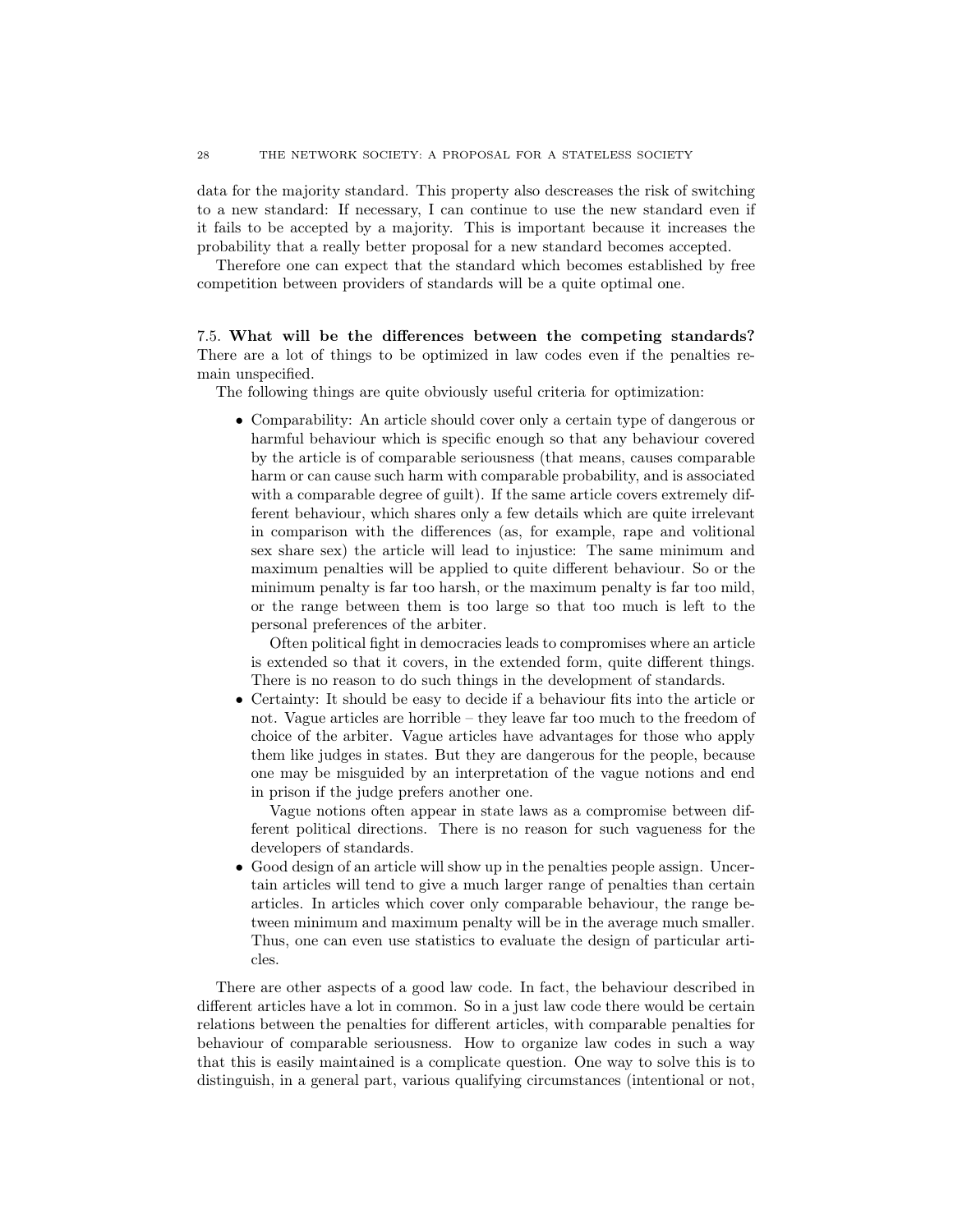how many instances and so on) and how they modify the penalty, which is defined in another part.

Then, usually there are, in support of the penal code, commentaries. Today these commentaries often refer to particular cases, with decisions of higher courts about them, and they interpret the meaning of the words of the articles. These interpretations are not optimal, in the sense that they are not optimized in the light of our criteria of certainty and of coverage of cases of comparable seriousness. Instead, they are the results of political and legal fights: Political fights, which often lead to a vague compromise, and subsequent legal fights about their interpretation. In the standards which will develop in the network, these commentaries will be part of the code, and designed by the originator of the code to be optimal in the light of the criteria.

It is important to note that the development of the code will not be distorted by political questions which often distort law-making. The point is that even if the code designer has some political intentions, these are usually irrelevant because the penalties cannot be specified by the code designer. Instead, if a politician wants to enforce a high penalty for behaviour A, it may be useful for him to combine it with a dangerous crime B into a single article. Then he can insist in his popular speeches on a serious penalty for crime B to obtain in this way a high penalty for crime A. In the network, this will not work. Combining A and B may, instead, lead to a far too low penalty for B. Indeed, to establish a penalty for the article many people will care, in favour of the potentially accused (that means, for themself), about the least serious variant, which is, in this case, A. So, those who follow this principle will establish the lower penalty for the combined article. Other people will disagree, and establish the higher penalty. But such a large difference in the penalties considered as just by different people will result in bad statistical results for the combined article.

Even more, everybody who thinks that A and B deserve different penalties will not like the whole code. In the other direction, there is no such problem: Those who think that A and B are comparable will not reject a code which distinguishes them – they will simply assign the same penalties to above articles.

Thus, what is a reasonable and rational strategy in the political fight becomes stupid for the code designer in the network, and will lead to a rejection of his proposal.

So one can expect that the standards developed in a free competition will have a much higher quality than the actual laws of states. The articles will be more certain, easier to interpret, and cover behaviour of comparable seriousness.

<span id="page-28-0"></span>7.6. Translations of the law codes. There is also another aspect of the standards developed in the network: The aim of the designer is to win the competition in the whole world. So he has, of course, to translate the code as accurate as possible into all languages of the world. A code which is badly translated leads to conflicts between people using different languages. And if a code is not translated at all into my preferred language, I will not use that code. If it is badly translated, and I hear about this, I will switch to a code which is known to be better translated. So, the winning standard will be not only translated into almost all languages, but translated in high quality.

An important point is here that the commentaries are part of the code. The words of the articles may have different meanings in different languages, but the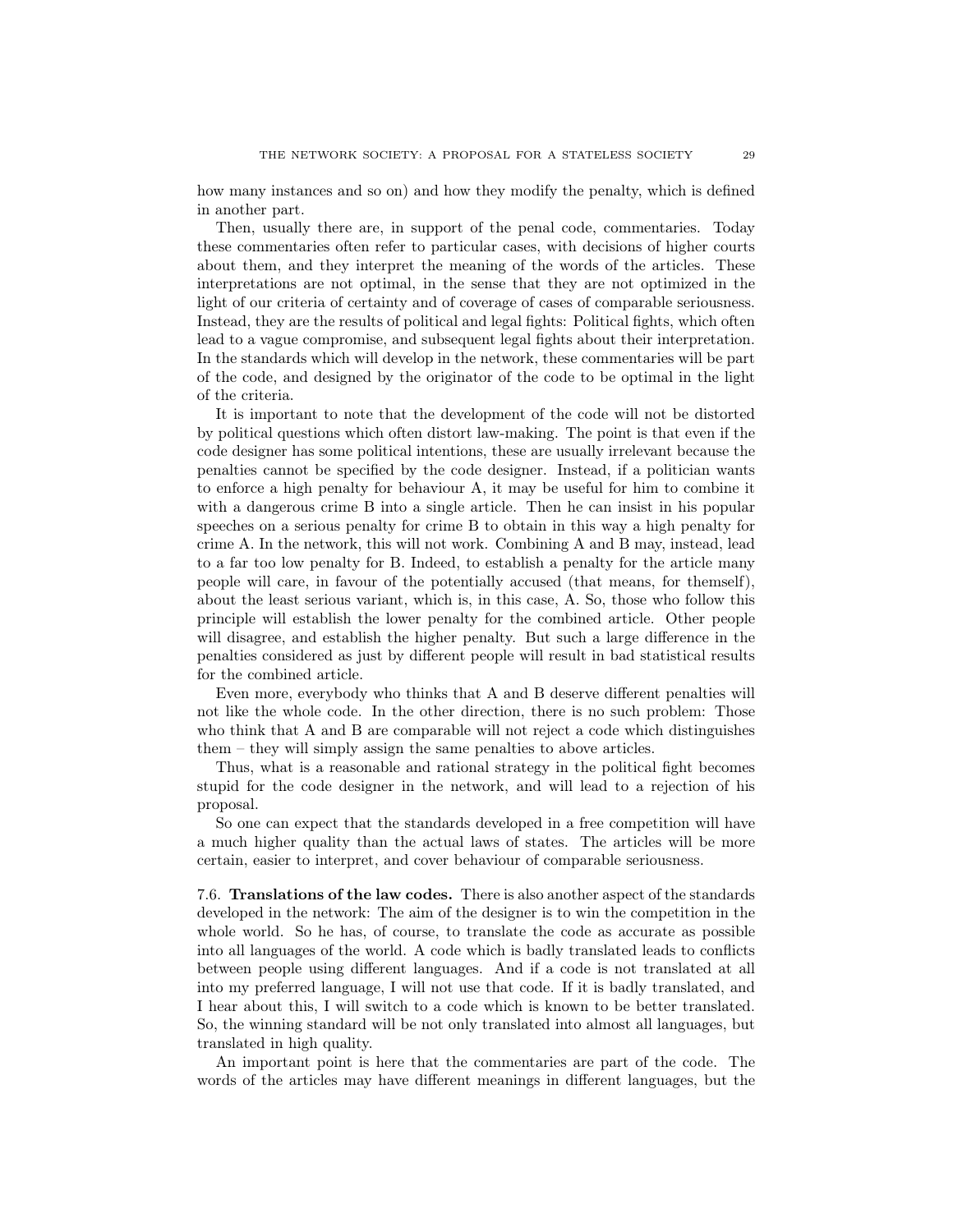commentaries (which will be, of course, translated too) may be used to correct possible misunderstandings.

<span id="page-29-0"></span>7.7. Summary. Thus, from a pure technical point of view a world where everybody accepts a different set of laws and rules is managable. Managable already with the technical possibilities available today. There is no need to hope for further improvement of our computers.

We can expect that free competition will in a short time lead to some standardization of the law code in such a form that the text of the articles is fixed but the penalties themself will be left to the free choice of the participants. There will be further competition for the best proposal for such a standard, and one can reasonably expect that this leads to an important improvement of this standard in comparison with actual law codes of actual states. In particular, the standard will be supported by accurate translations into all important if not all languages.

The amount of information to be stored for all laws of all people in such a standard is sufficiently small. Let's estimate it: A standard penal code has a few hundreds of articles. The penalties are usually defined in a quite coarse way, so a single byte, which allows 256 different choices for the penalty, would be sufficient. So, one would need a few hundred bytes for every person. With  $6 \cdot 10^9$  people on Earth, a few hundred Gigabyte will be sufficient to store the law codes of all people on Earth. Or, in other words, the storage of your laptop may be already sufficient.

#### 8. Forgiving black list records

<span id="page-29-1"></span>What to do with people on the black list? If there would be only the information "X has broken a promise" it would be quite hard to decide if one can trust him in any future.

But there are some simple and reasonable ways to support you with additional information about the particular event, information which you can use to make a reasonable decision about forgiving.

One idea should be excluded from the start: To delete entries from the black list after some time. This would be simply nonsensical and unenforceable. Information which has been given once can be stored. There have to be several copies of the black list anyway, for the very security of the network itself, and there simply will be no central instance to delete. And it would be in contradiction with the very idea of the network that everybody is free to decide himself about forgiving.

Forgiving is reasonable and rational. It does not make much sense to reject everybody who has broken an own promise once and forever. There are, instead, many circumstances which may motivate a decision to forgive. And one can support this process of forgiving by supporting adequate information which allows to decide about this even automatically. Let's consider some examples here:

<span id="page-29-2"></span>8.1. Children in the network. There is no age control in the network. It is open to children as well as adults. Nobody can be excluded. To exclude children would violate not only the very idea of the network, it would be also problematic for other reasons: One would like to have a possibility for pseudonymous accounts too. This is important for the survival of the network if it is forbidden by the state. A pseudonymous account also needs full control of all the information he decides to publish in the network. This includes, of course, his age. So, nobody is obliged to give information about his age.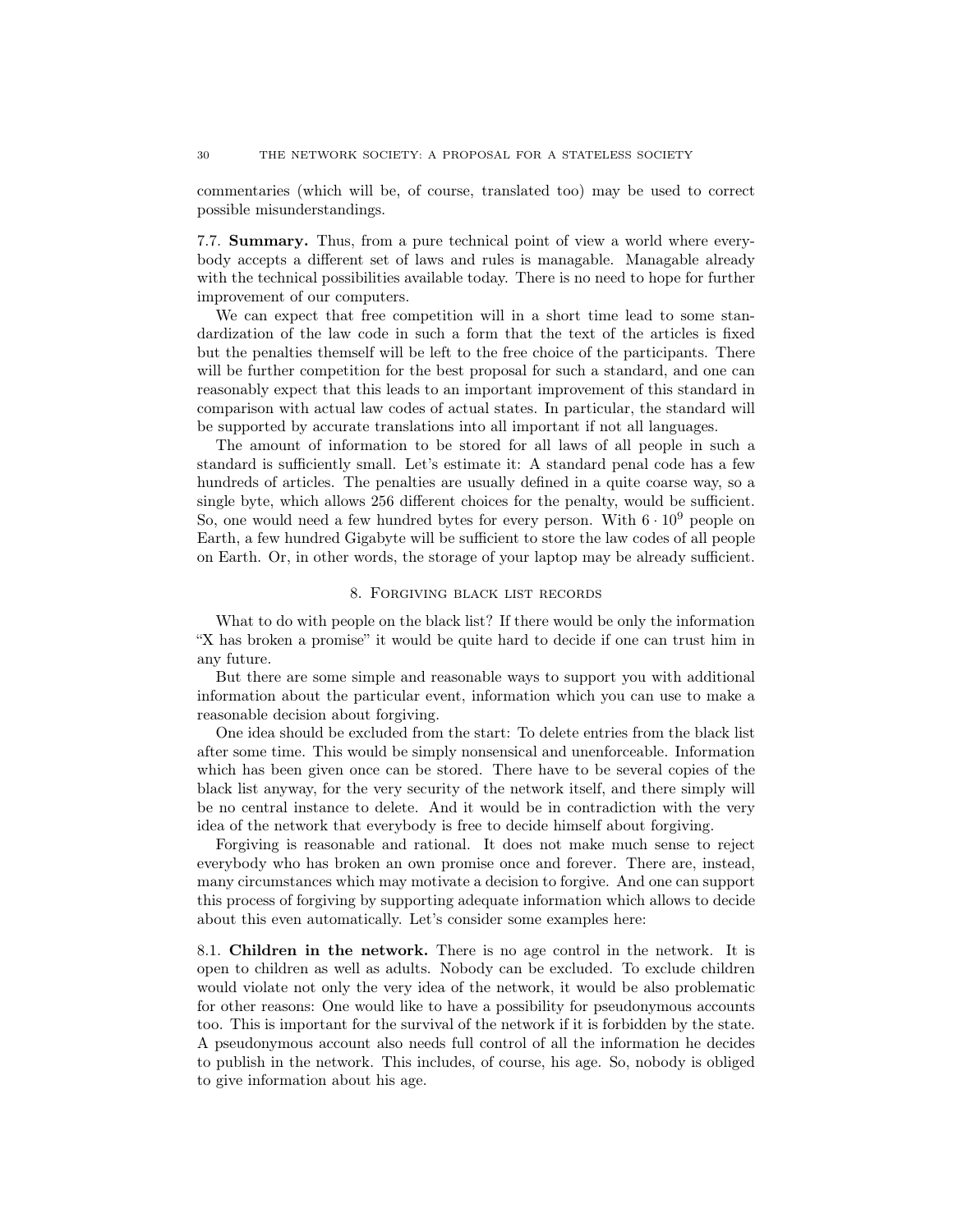Given this basic principle, it is simply impossible to exclude children. And, once it is impossible anyway, it makes no sense to exclude them if they decide to tell us their age.

Now, in the laws of the state, children cannot be punished below a certain age. Here, the network will behave differently. Whatever happens, the arbiters only establish facts and follow their rules. So, if a child breaks his promises, and somebody else objects, there will be no exception – the record about the broken promise will be published in the black list.

And, in fact, it makes no sense to make exceptions for children. One could, for example, imagine an arbiter who openly claimes that he will not decide against children below a certain age. But that means, one cannot trust this arbiter to judge in general about pseudonyms. Last but not least, one cannot be sure that there is no child hidden behind the pseudonym. And it would not help a child which openly acknowledges his age to accept this arbiter  $-$  it would have to find other arbiters anyway. So, the decision of the arbiter harms himself and does not help the child.

On the other hand, it is not that problematic for a child to appear on the black list as it is for an adult. In fact, most people believe that the errors of children should be forgiven very fast. But there is a simple way to do this automatically: The child simply informs everybody about his date of birth.<sup>[1](#page-30-1)</sup> But if we know the date of birth, and we also know the date when the promise was broken, we know the age when the child has broken his promise. And we can decide about our personal preferences for the relevant ages limits.

These age limits can be given to the program which we use to evaluate the black list. And the program can, then, automatically ignore all records caused by children below your age limit. So, the question what is the appropriate age limit will be decided by everybody himself.

If a child uses a pseudonymous account and does not give the information about its birthday, one cannot use this way to forgive. But this is the free decision of the child itself.

It should be noted that children have an interest not to tell about their birthday. There are, last but not least, a lot of adults who think that one cannot cooperate with children because one cannot trust them. These will be probably the same people who will easily forgive children.

<span id="page-30-0"></span>8.2. Newbie errors. Similar to the errors of children it seems reasonable to forgive errors made by newbies. To support this type of decision, the record will contain also the date of becoming a member of the network. So, completely similar to the birthday of a child, the "birthday of membership" may be used to classify a record which appears almost immediately after as a newbie error and to forgive it.

Here one has to care, of course, about the possibility of an earlier pseudonymous membership. Indeed, if somebody has a long experience in the network using various pure pseudonymous accounts, it is not very reasonable to forgive him a newbie error after he starts to use a personal account with his real data. But there is nothing one can do against this possibility, except for not allowing pseudonymous accounts at all. But this would be problematic and not useful at all.

So I would guess that forgiving newbie errors will not be very popular. But, whatever, everybody is free to decide about this himself.

<span id="page-30-1"></span> $^{1}\mathrm{How}$  such information can be made trustworthy is another question which will be considered later.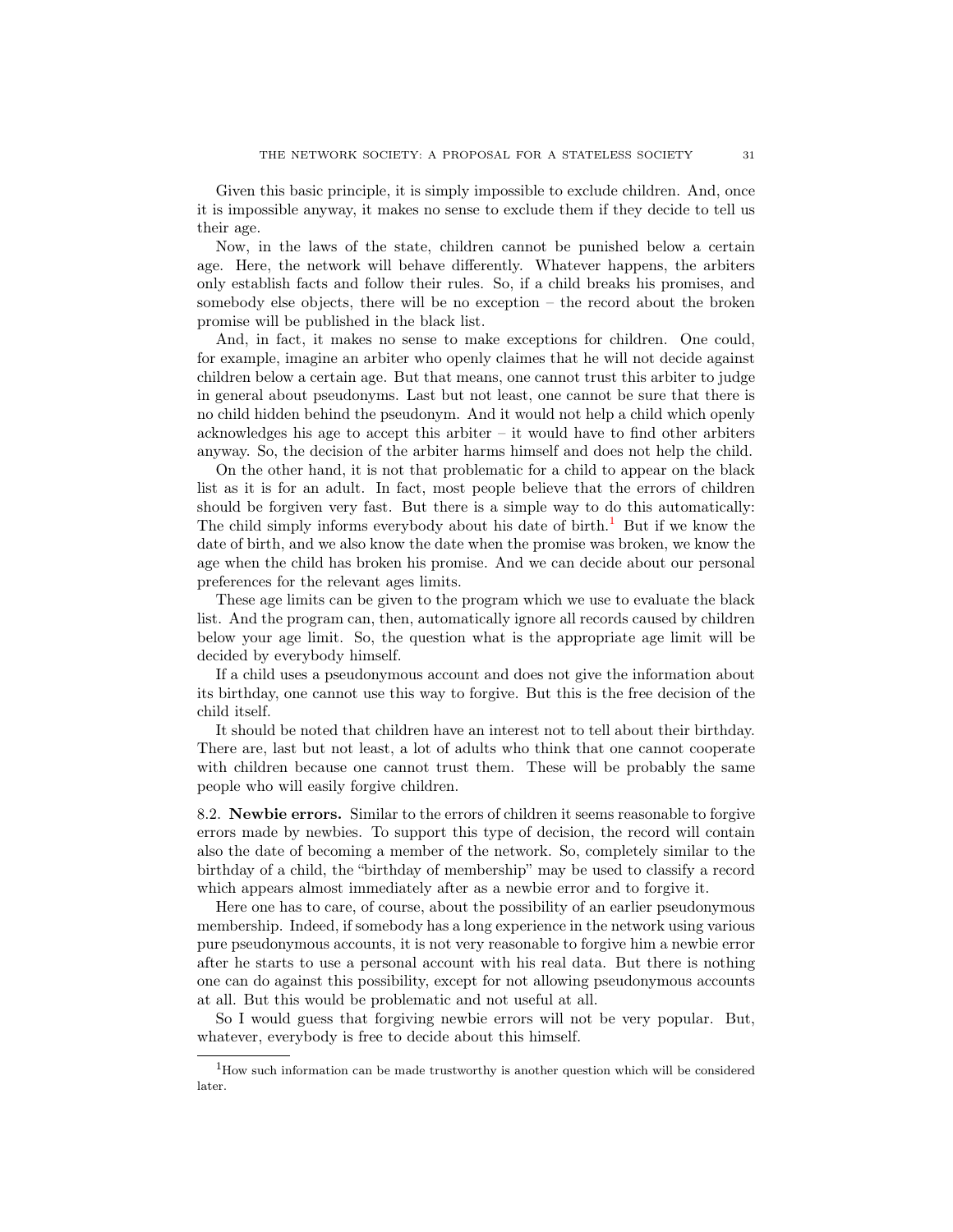<span id="page-31-0"></span>8.3. Penalties as information about the seriousness of the broken promise. To appear on the black list is not something one would like to experience. One way to avoid this is to accept penalties different from a record on the black list. So, by breaking the rule one risks only the penalty.

But the black list nonetheless does not disappear completely: In fact, to accept the penalty is also a promise in itself. That means, for evasion of paying the fine, or for running away from the jail or the working hours or other ways to avoid the penalty given in the first round, there will be a second decision. And now the penalty has a form that one cannot run away from it – the record in the black list.

Nonetheless, the idea to replace the black list, as a penalty, by other penalties seems a reasonable one. It is safer for you. Moreover, the potential cooperators will not punish you for this idea – instead, they will even favour a fine to be paid them in comparison with an entry in the black list which they cannot use to buy something.

So we can expect that the idea to use penalties different from black list entries becomes a standard. In fact, in our consideration about the standardization in section [7](#page-22-1) we have implicitly already assumed this. This gives a new possibility to evaluate, in a quite automatical way, the seriousness of a broken promise. Indeed, a record in the black list will be not about some completely general promise, but for the avoidance of the penalty established in the first round. But a penalty has a number, and this number will be part of the record.

So, all one needs is a way to extract the size of the penalty from the record about the broken promise. This can be supported by a standard place where this number will be written down, so that the program does not have to be clever to find it.

This size can now be used as a characterization of the seriousness of the broken promise. This is an important and useful information if one wants to establish what to forgive after which period of time.

8.3.1. The evaluation of promise without penalty. In principle, nobody forbids to use a record in the black list immediately as a penalty, without any other penalty. In this case, the question is how to estimate the seriousness of the broken promise. One could think that, once no information is given, the broken promise was a very serious one. If many people would follow this idea, this would be problematic for those who have broken only a harmless promise and used no other penalty than the black list.

But it would be easy to avoid this, by assigning additionally a symbolic penalty of, say, 1 cent. Then this additional penalty would appear as the penalty which is relevant for establishing the seriousness of the broken promise. In the light of this possibility, it seems much more reasonable to interpret the broken promise without any penalty except the record in the black list as a really harmless one. Indeed, it would be strange to decrease the degree of seriousness if the penalty is increased from 0 cent to 1 cent.

Therefore, the natural and reasonable choice to establish the seriousness of a promise without a penalty other than the black list record is to classify it as the most harmless one. But it does not follow at all that such an entry is harmless too. Even a harmless broken promise is a broken promise, and there may be many people who don't forgive, or, at least, don't forgive completely.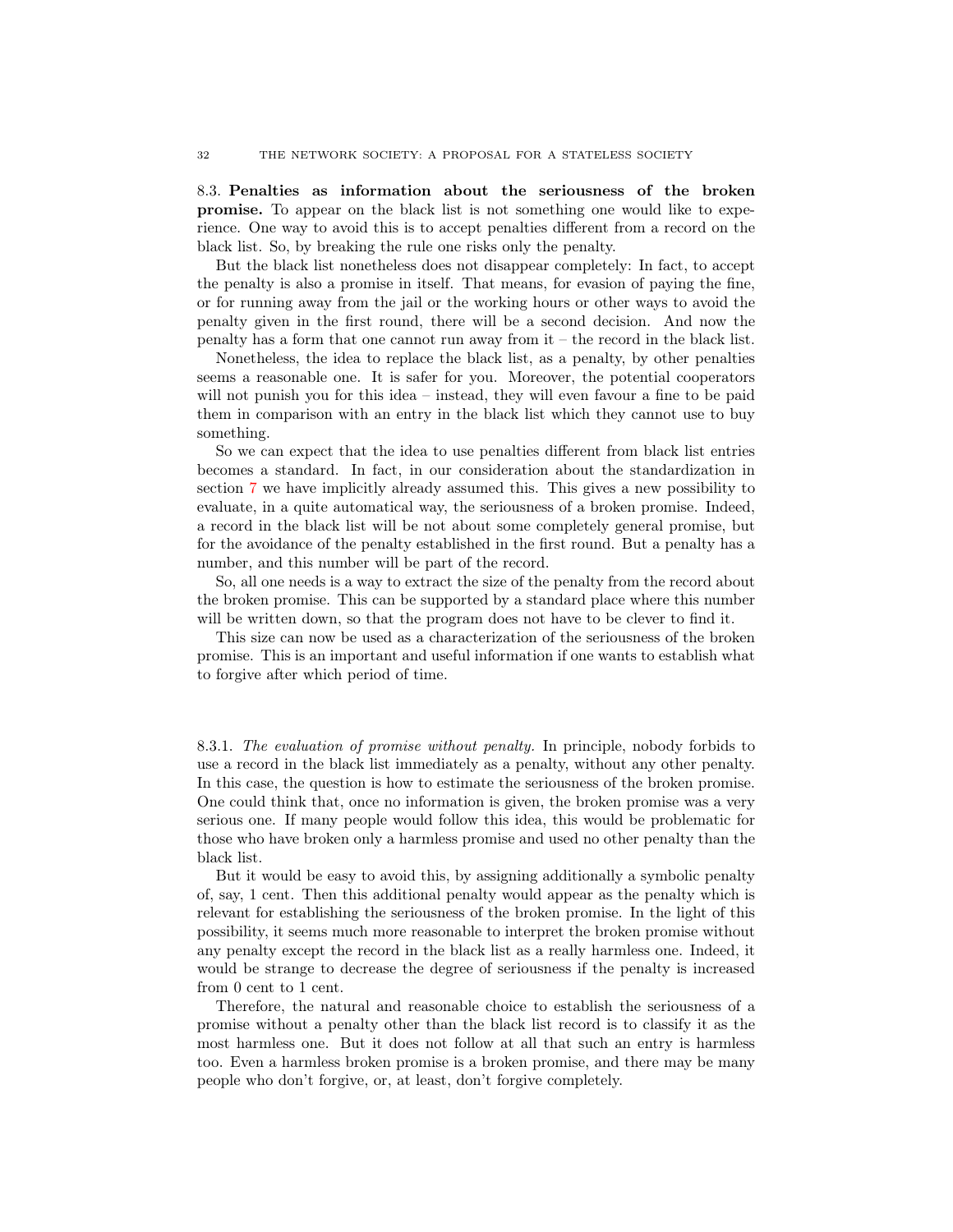<span id="page-32-0"></span>8.4. Limitation. A more important criterion for forgiving would be a sufficently long time between the date of the broken promise and the actual date. As already mentioned, the date of the broken promise, if known, will be part of the record. If it is not known, there will be anyway the date of the decision about this case. This date is obviously known by the arbiter and is an obligatory part of the record.

And, certainly, knowing that many people will forgive after a few years, but would be unable to forgive if no date is known, it is in the very interest of the rulebreaker that not only the date of the decision, but the earlier date of the broken promise will be part of the record.

So, everybody can decide himself about his personal statute of limitations. He can (and will) use for this purpose the information about the seriousness of the broken promise, as defined by the penalty. And, of course, he can use other limitations in dependence of other circumstances, like the age.

<span id="page-32-1"></span>8.5. Explicit forgiving by the victim. There is one possibility which seems useful to add: The victim of the broken promise may be allowed to add an explicit decision to forgive. One can imagine that it has some personal reasons to forgive. Quite probable, the promise breaker has done something to deserve forgiving, for example paid the fine later.

One may be, of course, afraid that the victim may have been blackmailed to forgive. But this does not seem quite probable. Indeed, if there would have been a way to blackmail the victim, one would expect that it would have been used earlier, and the record would not have appeared at all. So it seems reasonable to follow the victim and to forgive in this case.

<span id="page-32-2"></span>8.6. Explicit acknowledgement of arbitrage error. In a similar way, the arbiter may have to say something about the decision which influences forgiving. This may happen, in particular, if he has found that he has made an error: Or the promise has not been broken, or there was no sufficient proof of this, or the payment of the penalty has been made but was not received correctly because of a wrong account number.

Here, similarly, remains the theoretical possibility of blackmailing the arbiter, which is not very plausible. So one would usually ignore records with such corrections as well. Or, in case the penalty was justified but too large, one would use the modified penalty to evaluate the seriousness of the broken promise.

## 9. Personal identification control

<span id="page-32-3"></span>The network can be used by everybody. Moreover, it can be used pseudonymously. This is a necessity in a statist environment, where powerful criminal organizations can misuse personal information in often unpredictable ways. So, for simple reasons of personal security, everybody should decide himself about the amount of information he gives about himself.

On the other hand, there is a special problem of trust related with pure pseudonymous accounts. The problem is that black list records are much less harmful for such accounts: Everybody can create many different of them. If breaking a promise gives sufficient profit, they have a much higher incentive to take this profit – all they loose is the reputation of a single account out of possibly many. So there will be much less trust into such pseudonymous accounts.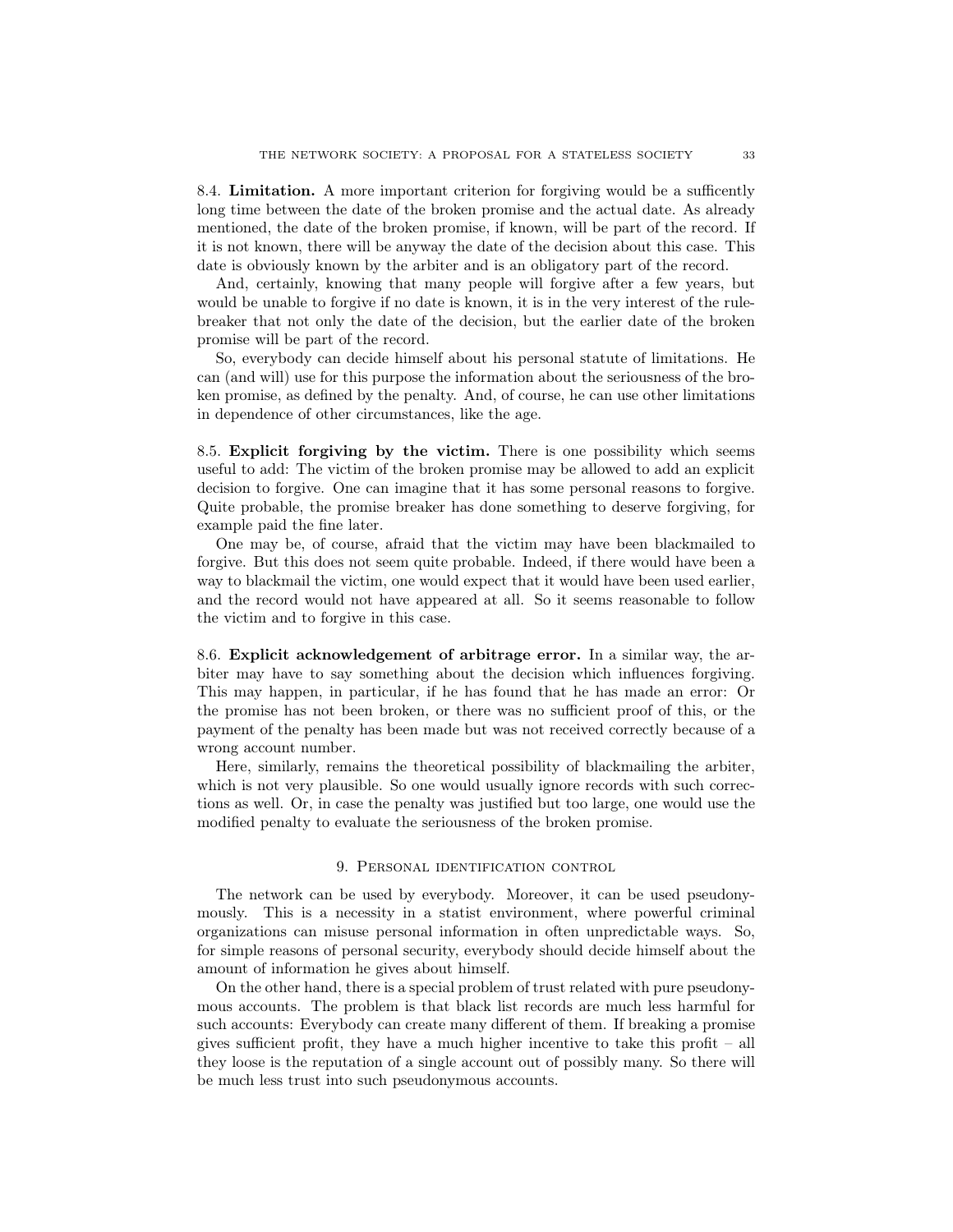How can this problem be solved? How one can add reputation to an pseudonymous account without giving everybody access to the own private data? One solution is to give the personal information about yourself to a trusted agency. For simplicity, we will assume here that it is simply the arbiter. The arbiter is obliged to hide this information, except for a single case – if the account appears on the black list. In this case, he is obliged to publish the personal data of the rule-breaker. (The "obliged" means, of course, that he accepts this obligation himself.)

But the job of collection and control of the personal data would be better left to an independent external agency. This agency may be completely separated from the network. Its job would be to collect and control personal data and to allow other people to access these data if they can present a key for them. The keys for various parts of the data are, then, given to the owner of the data. So, the arbiter does not have to manage personal data himself, but only the relevant keys for them.

<span id="page-33-0"></span>9.1. External personal identification agencies. Let's consider at first the external agencies for personal identification.

Their job is to receive various information about their clients, however detailed. They will collect, for example, fingerprints, genetic fingerprints, iris scans, biometric information, verified copies of personal documents – that means, information which can be given during a personal visit to the agency. But it may contain even much less, in particular only information which can be send by electronic mail: Name, birthday, snail mail address, phone and fax numbers, a few personal fotos and scans of personal documents.

As an agency which will have to survive in a libertarian world, this agency has to take into account the wishes of their customers. So it does not require from everybody the same amount of information. It remains the free decision of every client to decide which information he agrees to give to the agency.

Then, the agency and the client will also find an agreement about the amount of testing the information. For example, you can give some information about phone numbers and snail mail addresses to the agency by email. Then, the agency may test them by sending some information, for example a number. The client, then, has to tell the agency this number by email.

Of course, the certainty of the data may be improved very much by a personal visit to such an agency. In this case, workers from the agency can have a personal look at passports and other documents, take personal fotos and the various types of fingerprints.

9.1.1. Avoidance of doubles. One thing the personal identification agency may want to check is if there are doubles in their record – people with two or more identities. If there is sufficient information, say, inclusive fingerprints, this could be checked. But one is not obliged to give fingerprints. You decide yourself about the information you give to the agency.

On the other hand, if you give sufficient information, like fingerprints or iris scans, the agency can establish that you don't have doubles among those who provide the same information. This is an important information which increases the degree of security of the data.

9.1.2. Degree of security of the data. So, the agency receives various personal information, makes various checks of the accuracy of the information, and finally assigns some degree of security or certainty to the data. This degree will be the highest one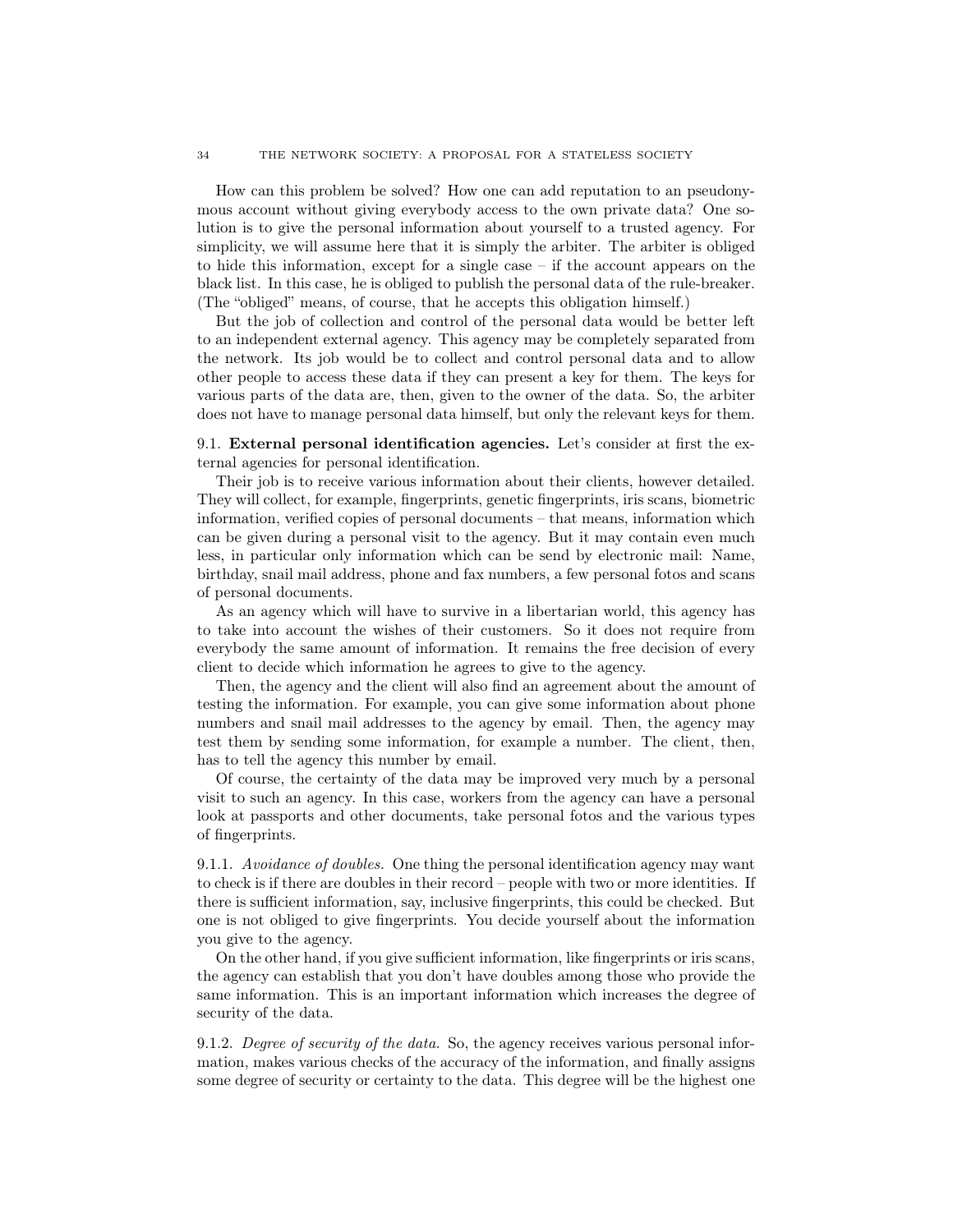if one gives all the fingerprints, iris scans, genetic material and so on and allows to check that these data are unique. The degree of security will be much lower if the only personal data received are some cell phone numbers and a copy of the passport by email.

9.1.3. Keys to access the information. After this, the client receives a unique personal key, to be hidden. This personal key allows to access all the information and to support the information with new data, say, a new address.

The personal key allows the client to obtain some other keys from the agency, keys which can be given to others or published. They give read access for various parts of the information. The minimal information would be a personal identification number, which gives only one information: There is a record with this number in the database of the agency. And there will be other keys which allow access to more information, say, the usual passport data, or even to all the information.

We can also assume that the agency has internet access which also allows connection with pseudonymous remailer networks. Then, the people can use the agency in a simple way – they send a read access key to the agency and receive the corresponding information from the agency.

9.1.4. Applications outside the network. A travel agency today, or any other agency which has clients from all over the world, has to accept today passports of a lot of different states for personal identification. This is problematic for the agency, because it does not have sufficient knowledge about foreign passports. So it cannot distinguish faked passports from true passports. Usually this is not problematic. I would guess faked passports are simply too expensive to burn them by cheating a simple travel agency. Nonetheless, this is a risk, and the personal identification agency will be a reasonable way to reduce this risk. Firms with international clients may ask their clients for such an identification number instead of a foreign passport.

Thus, our external personal identification agency will have an independent legal business outside the network, without any connection with the network. There is, therefore, not much to object from the side of the state against such agencies. Of course, they provide a service provided today by states – the identification of citizens of the state outside the boundaries of its jurisdiction. So one may be afraid that states object against a violation of their monopoly. But states have a monopoly only inside their own territory. Which documents their citizens use outside their jurisdiction is not really their business. So, if travel agencies prefer the data from a personal agency in comparison with foreign passports, there will be not much reason to object.

In fact, if such personal identification agencies start their business, one can expect that at least some states will not only allow them to work, but will even force foreign visitors to use them. Last but not least, it simplifies the job of the own policemen – they don't have to be able to handle foreign passports in their jobs.

One may ask why a libertarian, an enemy of the state, proposes to develop agencies which may become even helpful for the state, simplifying the control of foreigners? A good question. The point is that personal identification is an important service, which remains important in a libertarian world too. And the agencies, as proposed here, can and will do this job, and, as usual, in a much better way than the government monopolies. But, of course, every technology has the problem that it may be misused. Therefore it is not strange or unexpected that the libertarian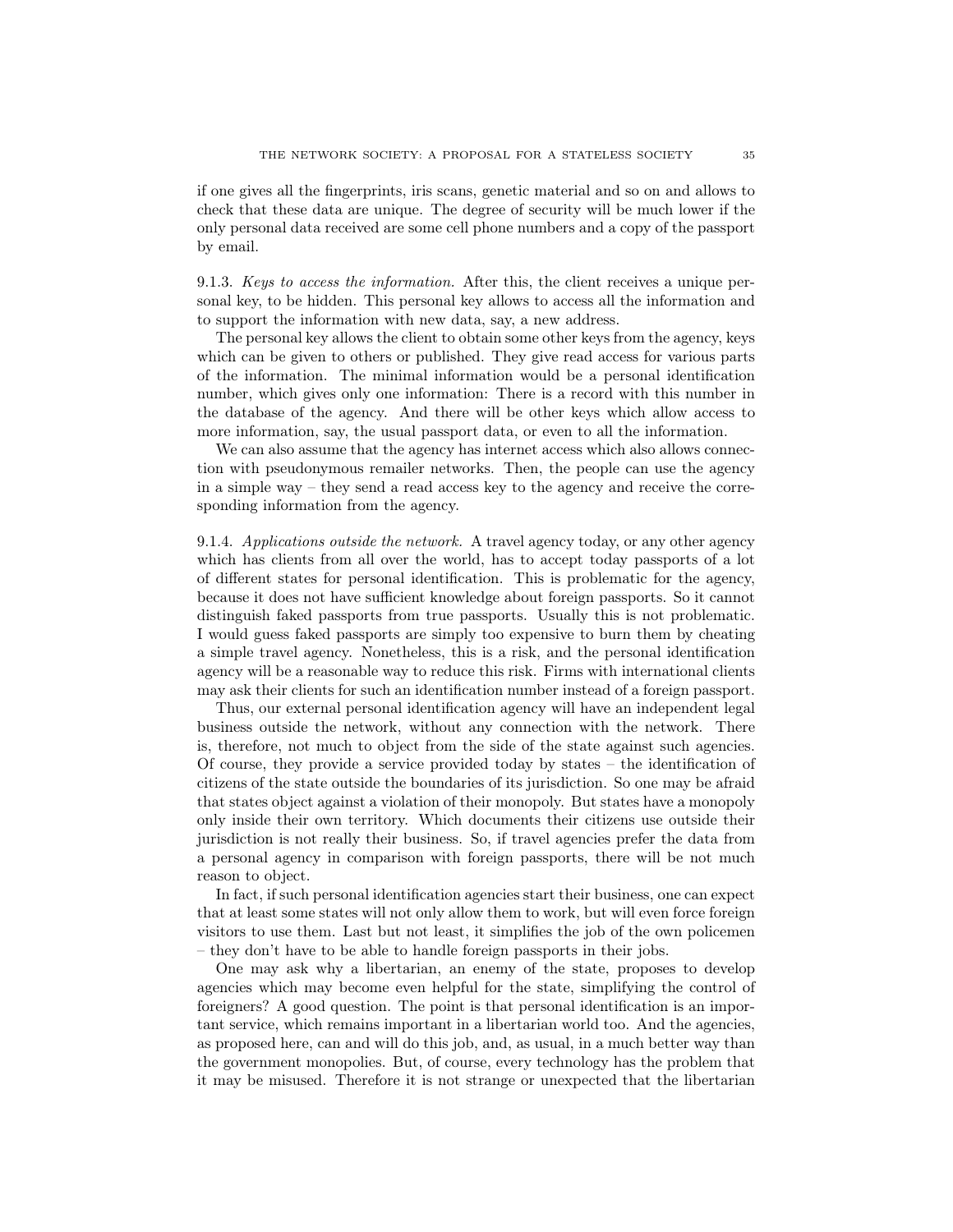technology for personal identification, with its advantages in comparison with state monopolies, may be misused by states to control foreigners.

Whatever, the fact remains that such external personal identification agencies – the agencies which will manage personal identification in a libertarian world – are useful even outside the network and can be completely separated from the network itself. This separation may allow them to continue their existence in case of an attack of the state against the network. As we will see below, the network will use the service of these agencies, but so what? There are other users as well, and nobody who provides whatever service can be sure that the service will not be used by criminals too.

9.1.5. No sensitive information. It should be noted that the external personal identification agency does not have any information which is in itself dangerous for the participants of the network. In particular, the agency itself does not have any access to the pseudonyms in the network which use their services. If the police obtains all the information about you which is known to the agency, it does not have much – essentially, it has only the information which it can obtain by simply coming home to you and taking all the data by force. In this sense, it makes no sense for the police to take any data from the agency.

Instead, because it is known that other criminal organizations (like the mafia or foreign secret services) would like to have access this information, the state may even prefer to give protection to the security of these data. And even if the secret services would have access to the data, this would be sufficiently harmless. Even if you plan to work as a spy against a foreign state based on a false identity, all you have to do is not to leave there your fingerprints.

<span id="page-35-0"></span>9.2. Placing the personal identification key. Next, there should be a place where the personal identification key is stored. The natural place is an arbiter accepted by the person  $-$  it is he who decides about the record in the black list, so it is he who needs it, and, moreover, he is personally trusted anyway by the owner of the key anyway. Moreover, using arbiters for the placement of this sensitive information gives a warranty that a leak of information is not too dangerous for the network as a whole – only those who have trusted a particular arbiter have to pay for their unjustified trust.

In exchange for the personal key of the external agency, the arbiter returns a signed confirmation that he has received the personal identification key of the external agency AAA from account XXX, and that he has checked that the key is valid, contains personal data of security level X, and that he promises to open this information in the case that the account XXX appears on the black list, and that he promises to check upon request that there is no record on the black list of another account of the same person, and, in the case that such a record exists, to add the information that the account XXX belongs to the same person.

For the arbiter, to check the black list for such records is no work at all, because this will be automatized. If the check gives no result, a corresponding confirmation will be send automatically to the account owner, who can, in a similar automatic way, make this actual result visible to everybody.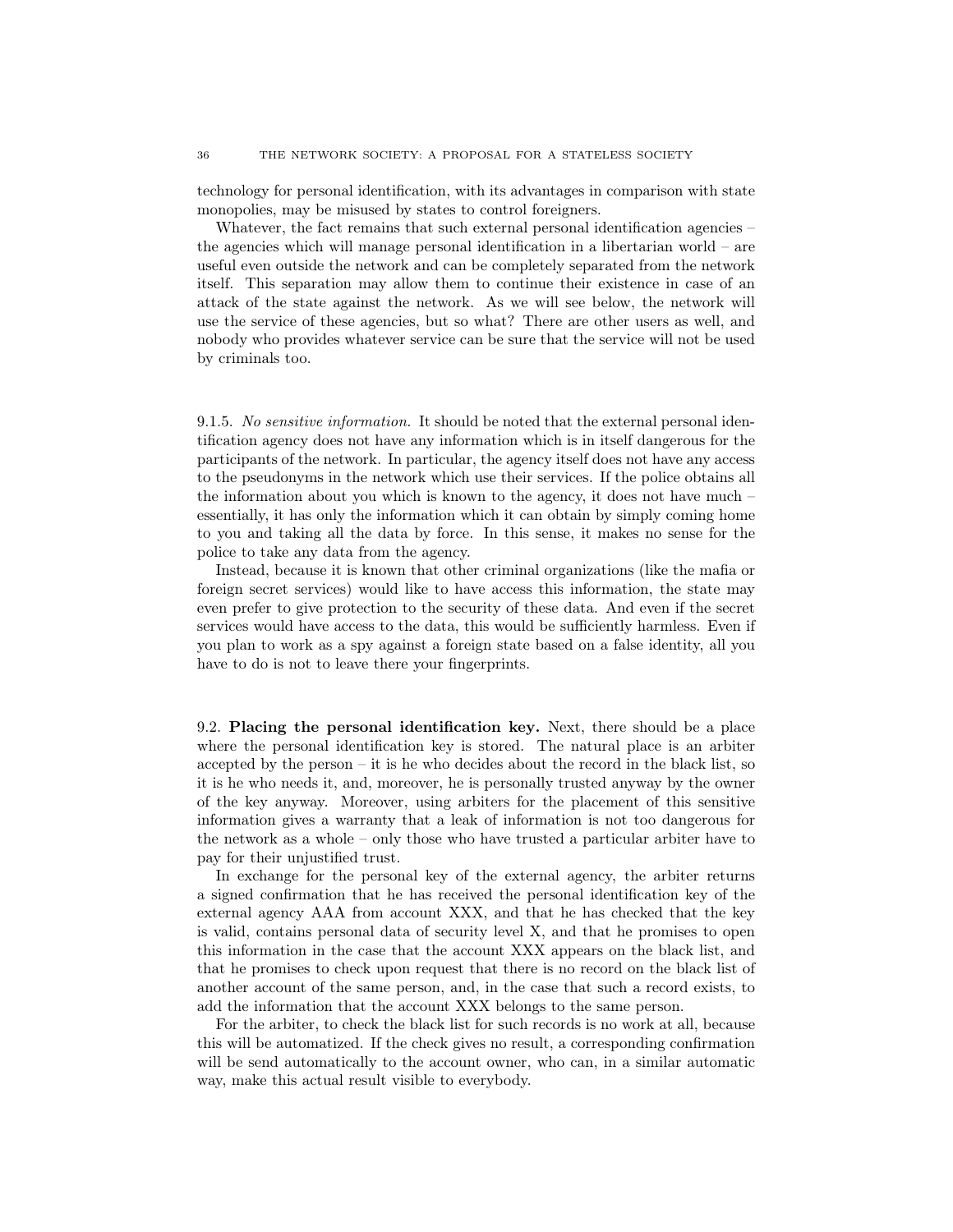We will name an account which provides this information a *personal account*. Those who don't provide this information we will name pure pseudonymous accounts. Their owner is completely hidden, and cannot be established by any means, even if he breaks his promises.

#### 10. Controlling the number of pseudonyms

<span id="page-36-0"></span>With the methods of personal identification discussed in section [9](#page-32-3) one can distinguish personal accounts, with personal information available to the arbiters, from pure pseudonymous accounts without such information. We can be even sure that, if a real person appears once on the black list, all their pseudonyms will be opened too.

But there remains a problem with too many pseudonyms of the same person: They may fake a network of different people trusting each other very much, creating in this way faked reputations.

Is there a possibility of control of the number of pseudonyms, so that their use to create fakes networks of trust becomes impossible? We want to present here some possibilities to manage this problem.

<span id="page-36-1"></span>10.1. The global pseudonym counter. The pseudonym counter is a monopolistic agency. This does not mean that there is a legal monopoly such that no one is allowed to compete. But it is a natural monopoly in the sense that it becomes a more useful tool if all use the same provider of this service.

Let's see how it works. It is assumed that one of the services of the external personal identification agency is that it gives a minimal key, which is unique and allows to access only the minimal information that there is an account in the agency:

- You start with registering one account say, your open account by sending the pseudonym counter the following information: 1.) the identifier of your account in the network, 2.) a unique minimal access key for the data of the external personal identification agency, and 3.) the confirmation of your arbiter that he has received the maximal access key of the agency which correspond to the given minimal access key.
- The counter returns a signed confirmation that 1.) there is no previous record with the same minimal access key, 2.) that your account will be acknowledged as the owner of this key, and 3.) that the data which correspond to the given minimal access key are known by your arbiter.
- You can also register a pseudonym. In this case, you have to provide the same information.
- The counter confirms that he has received the information, and that there exist another account who owns this key, and that the pseudonym in question has the number  $n$  in the list of the pseudonyms of this account in the order of their registration.
- The owner can request to close the list of pseudonyms. After this, no new pseudonym of the same person can be registered. It is not possible to reopen it again.

Assume now that there is some monopolistic pseudonym counter agency. Now, you want to evaluate the reputation of a pseudonym given some support for its reputation by other accounts (say, by giving guarantees, as discussed in sec. ).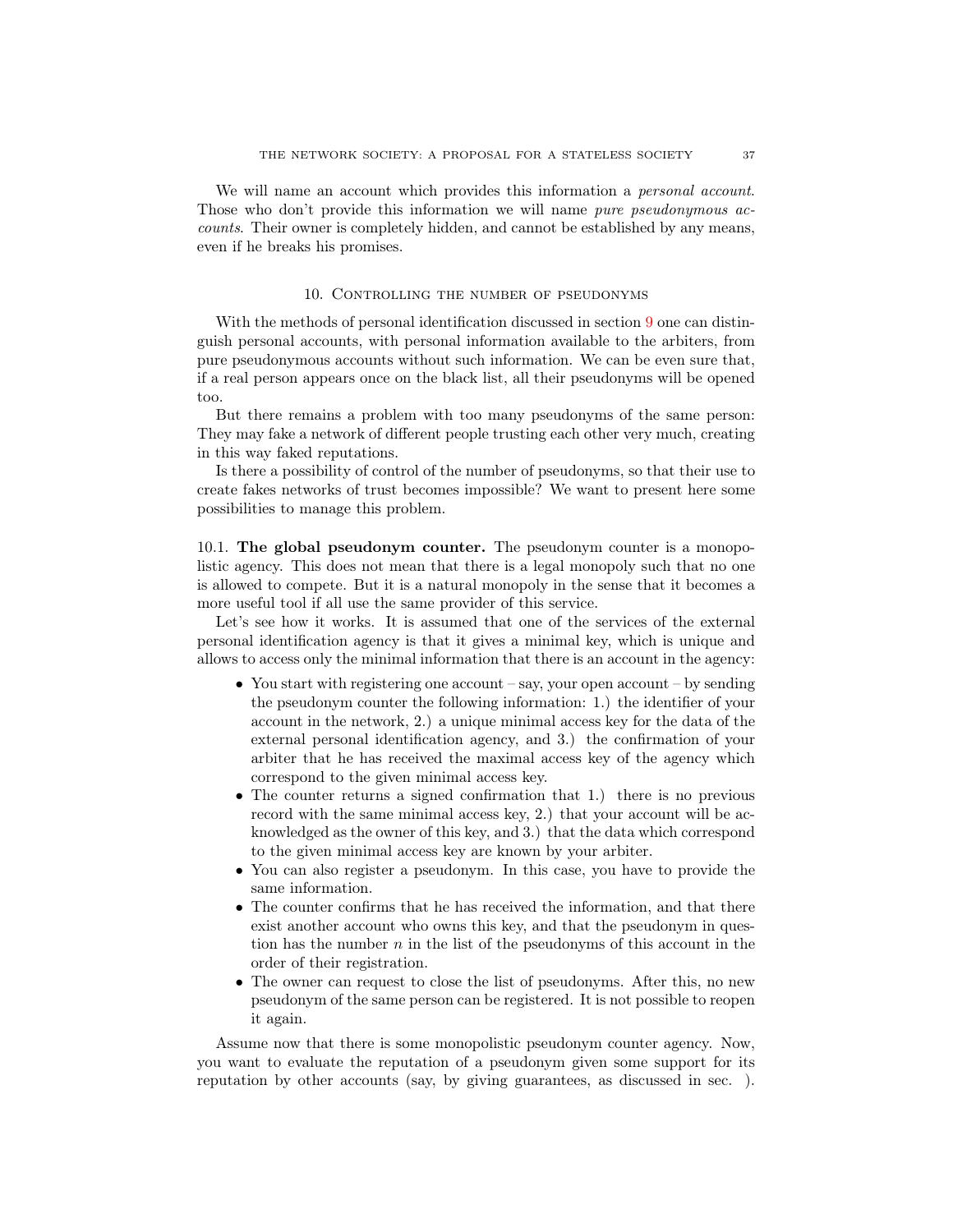Naturally, you want to know how many different persons are behind these personal pseudonyms. For this, it is sufficient to compute the maximal number of pseudonyms with the same counter number. So, if there are, for example, four basic accounts (number 0) and six first pseudonyms (number 1), this maximal number is six, so at least six out of the ten people who have given guarantees are different real people.

So, to create a network of your own pseudonyms is no longer meaningful: They can be easily identified, or by their high pseudonym numbers, or by not giving such numbers at all. All the people supporting you would have to have different numbers and, therefore, the algorithm would tell that only that it is at least one person who has given support – and possibly not even one different from the pseudonym itself.

<span id="page-37-0"></span>10.2. Is the counter-monopoly dangerous? Monopolies are dangerous by default. Whenever we have a monopoly, it seems reasonable to think about the possible dangers. So let's see.

A first point is that the monopoly receives only information by those who trust it. And all it can do is to misuse this trust and to give the information about the pseudonyms to other people. There is no way to misuse the data in other ways: The keys which would give access to the real data of other people are not accessible to the agency – it receives only the minimal keys and confirmations from arbiters.

The only thing he can do is to create a fake network of own pseudonyms and assign them – falsely – that they all are the first on their lists of pseudonyms. But if one of them fails and appears on the black list, the fake becomes obvious – the methods of section [9](#page-32-3) will be sufficient, and one can find, then, that all the pseudonyms of the same person have been the first pseudonyms in the same pseudonym-counter agency. After this, the agency is finished. So this would be a quite stupid idea for misuse.

To make a lot of money out of the monopoly would be, of course, possible. In a state where the network has been forbidden, it would be interesting for the police to learn who of the formerly open accounts continues to use the network with pseudonyms. So they would like to have access to these data, and, possibly, offer a lot of money for them. But I think there are a lot of people in the world who would reject such offers. Maybe because they are already rich enough, maybe because they have own illegal interests which would be endangered if the network will be harmed, maybe because they hate the state or simply because they are honest. Or, last but not least, he may be simply afraid of the black list. In fact, it would be impossible to obtain a monopoly without having submitted his personal data to several highly trusted arbiters, and without accepting the black list plus death penalty for selling the data. Whatever the reason, if there is one such agency which does not sell the data, this will be the one who becomes the monopolist.

Then, the information itself is not that problematic – it is not even the information about the real person behind a pseudonym, only the information which pseudonyms belong to the same person. There are other police methods which allow to establish such correspondences: A sufficiently large number of texts allows to do statistics about the errors.

In fact, the information the agency really has to store is not even interesting for the police. It is sufficient to store only the following data: 1.) The minimal key, 2.) the owner, 3.) in case of an open list, the actual number of pseudonyms, in case of a closed list the information that the list is closed. Of course, the open source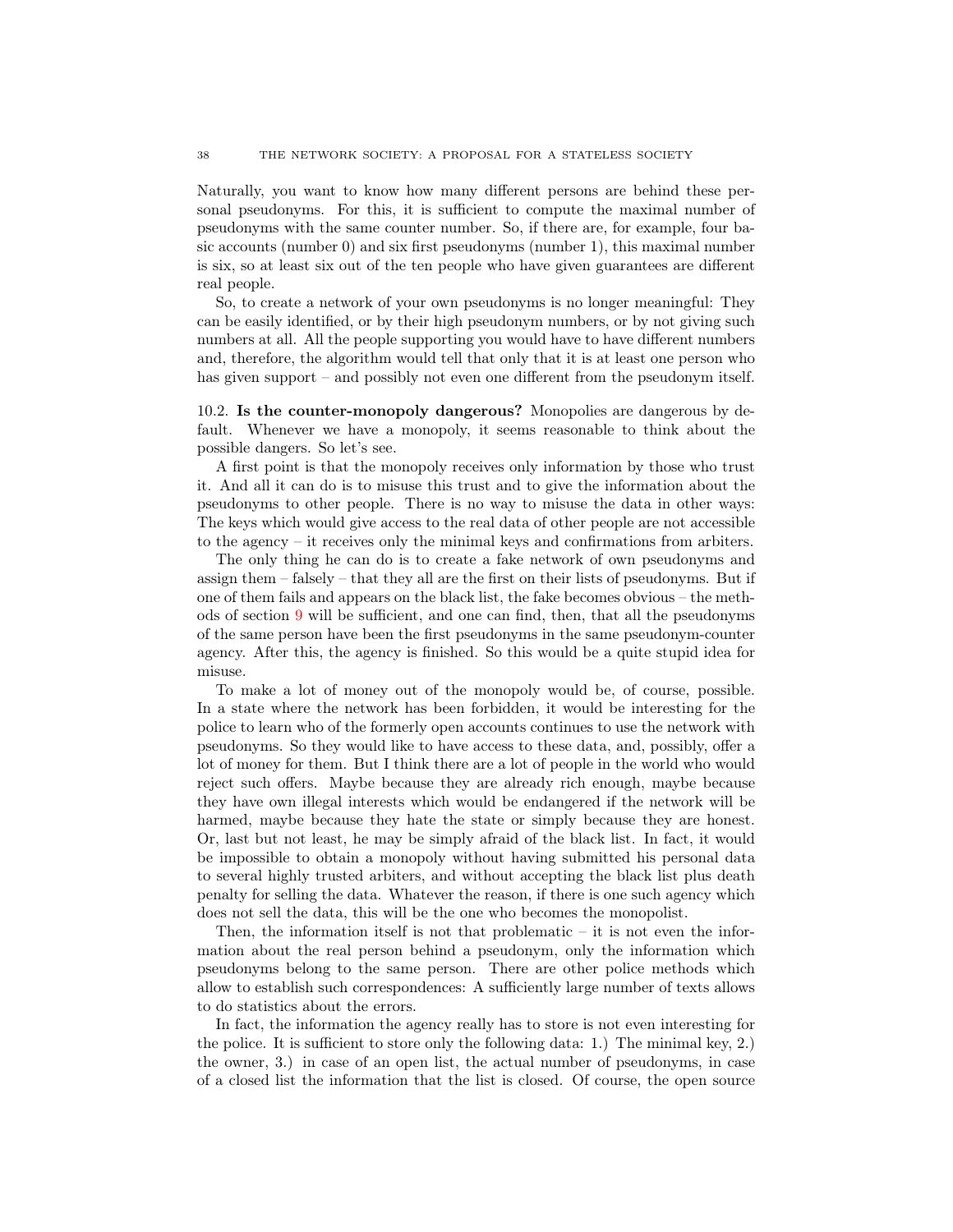software for this program will store only this information, nothing else. So, whose who would like to sell data to the police would have to have this intention from the start.

Another point is that, even if the monopoly is a natural one (that means, the more people use the same agency, the more useful it becomes to use it too), it can be easily changed. Indeed, one needs almost nothing to start a competing business – start an open source program on a server hidden in a darknet. And all it needs to destroy the old monopoly is a loss of trust.

This makes it impossible to misuse the monopoly as the state does – to enforce other monopolies in other domains. If the monopolist behaves in a way which is not nice, another will easily replace him, and behave in a more civilized way.

<span id="page-38-0"></span>10.3. What happens if the state forbids the network. So what happens if the state forbids its citizens to use the network?

You have been an open user of the network before, and also, officially, a lawabiding citizen. The last thing you do as long as the network is legal is 1.) to start a record with your first, open account, 2.) to create a few pseudonyms, and 3.) to close the list of pseudonyms.

Once you have done this, what can the police do, given the fact that it knows about your previously open account?

- In general, there will be no possibility to close network accounts. Once created, the account remains an account. Once there is no such possibility, the police cannot blame you for not closing the account. And, of course, also not for having an account, created at a time it was yet legal to do such things.
- But there may be some police spies in the network who can report if your open account shows any activity. So, using the account during the time of illegality would be dangerous. But that's why you have created your pseudonyms.
- The police can suspect that you have pseudonyms. The police coming home to you can aks you to present the information from the known account. The information tells the police that your record is the first in the list, and that the list is closed. That means, the information is the same as in the case where you have not created any pseudonyms.
- The police may wonder why you have created such a list at all. The answer is straightforward – to prevent other people, who may have obtained access to your key from the personal identification agency, to misuse this key for creating fake identities. And, that's why, you have closed the list.
- If you would not have closed the list, the police could force you to create a new pseudonym and to put it into the list. In this case, the information about the pseudonym – that it is pseudonym number  $n$  in the list – would give the police information about the number of your pseudonyms. So you could be forced to open all other pseudonyms to the police. The possibility to close the record once and forever (else, you could be forced to reopen it) is therefore a safety device.
- To give information only about the place in the list, instead of the number of pseudonyms, has the same aim – to protect you. You can claim that you have not created any pseudonyms. And the only way for the police to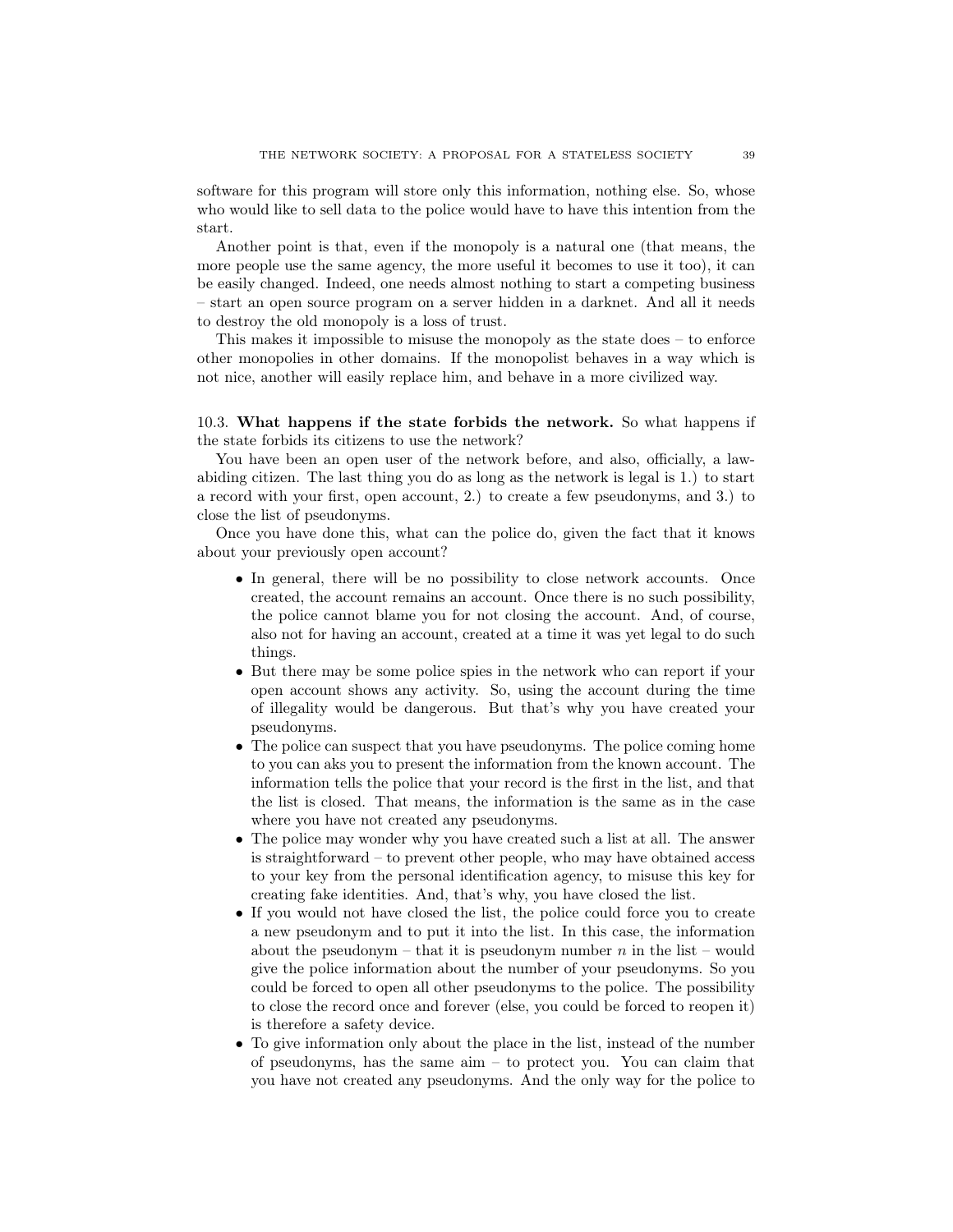learn that in fact you have created and used pseudonyms is if one of your pseudonyms breaks a promise and appears on the black list.

So, you can use your pseudonyms, and for each pseudonym there is, visible for everybody, the information that there is a known real person behind it, and that the pseudonym has number  $n$  in the list of pseudonyms.

This is already information sufficient to establish personal trust based on the identity. Of course, if you know that the pseudonym is the second in the list, you can guess that the first one is the open account which cannot be used in the current circumstances. But you don't know yet if there are some thousands of other pseudonyms. But this is not a problem, because the other pseudonyms, if they exist at all, have higher numbers and, therefore, will be more suspect. A pseudonym with ordering number 783 will not be trusted much.

## 11. GUARANTEES

<span id="page-39-0"></span>There is another interesting way to improve the trustworthiness of an account, open or pseudonym, which could be named bail, guarantee or suretyship. I will use here guarantee. It is a limited guarantee. If the guy who receives it appears on the black list, you have to pay his victim the amount specified in the guarantee.

There is a quite natural way to obtain such guarantees. If you have cooperated with somebody in a successful way, and have obtained by this cooperation some profit, why not give him a guarantee over some part of the profit, in exchange for a similar guarantee? Your risk is small – you have had some positive experience with him, thus, some reason to trust. And even if you have to pay, some of the profit you have made in the cooperation remains. On the other hand, you receive a guarantee, which increases your reputation.

If guarantees are given in this spirit, there possibly will be a lot of them. So it seems reasonable to automatize their handling: If somebody appears on the black list, the arbiter will automatically send all those who have signed guarantees an information about the necessity for payment. Everything in this information can be checked automatically, so one will make these payments automatically too.

If no payment is made, this may be established automatically too: The guarantee will contain a maximal time delay between receival of the information and payment, and if there is no payment made after this time, one will end almost automatically on the black list.

It seems even reasonable to create, for this purpose, some automatic arbiters: Everything they have to establish can be established in a completely automatical way – the justification for the payment request as well as the non-payment after the established delay for payment. So, non-payers may appear automatically on the black list.

<span id="page-39-1"></span>11.1. Faked guarantees. How one can misuse guarantees to cheat? One may think about exchanging with completely unknown people large guarantees. But this would be unreasonably dangerous. You could easily be forced to pay them. So this seems reasonable only if you plan to cheat and to burn the pseudonym in short time, so that your pseudonym burns before the other one, and, in case that you have to pay, not to pay but to throw the pseudonym away. So you will do this only with pure pseudonyms, where you don't have anything to loose. The other side probably thinks similarly, so the question is who succeeds to cheat before the other.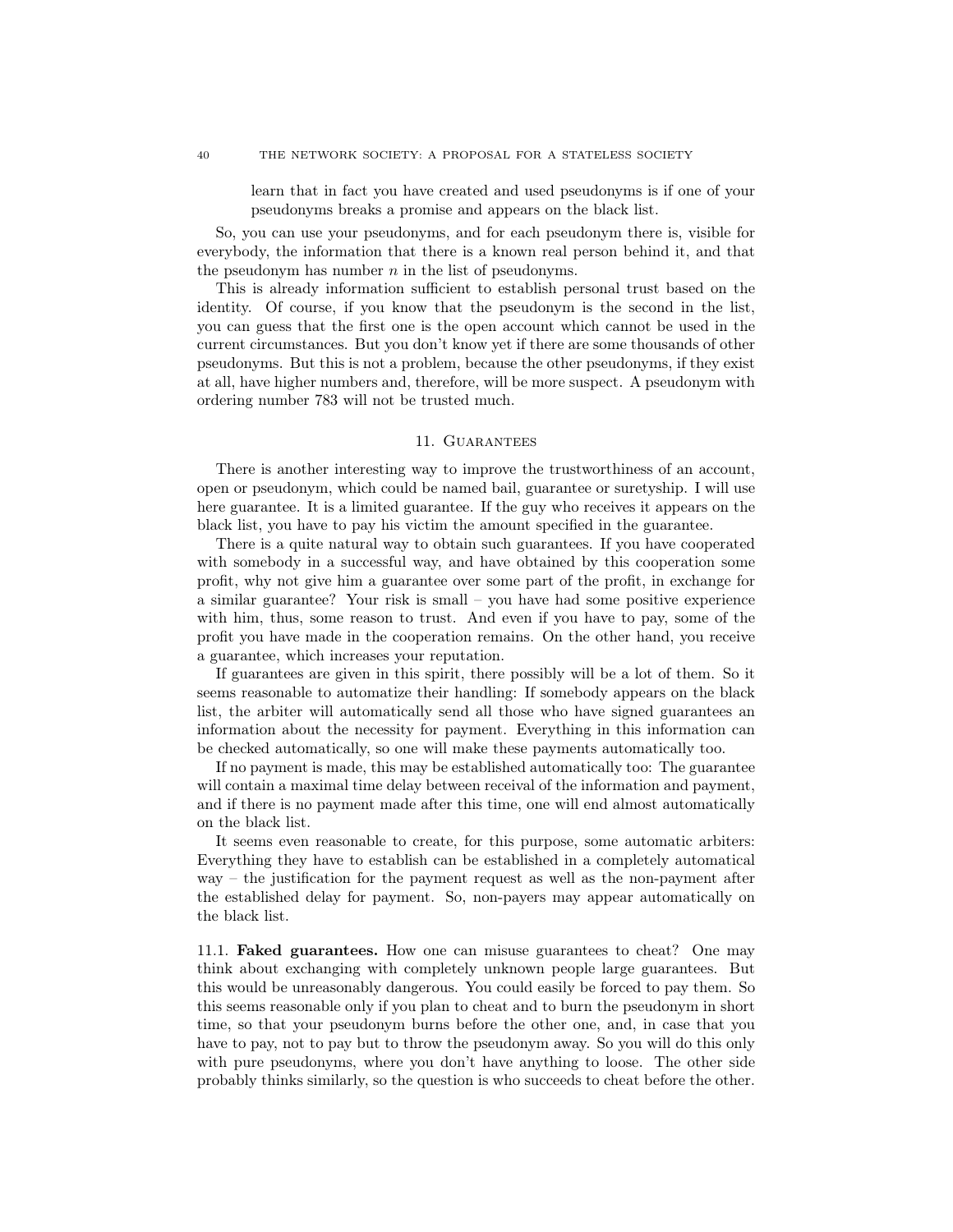Above pseudonyms will not last long, and will not really obtain a good reputation: The very combination of large guarantees by pure pseudonyms will be considered as suspect.

So this method will not work. Moreover, there is a much safer way – to create several pseudonyms yourself and exchange guarantees with yourself. This may result in a faked subnetwork where everybody trusts each other very much, offering high guarantees, where in fact the whole network is created by a single person.

Given these possibilities, the problem is how to evaluate what the guarantees are worth. This job has to be done, of course, by programs. These programs may have quite sophisticated strategies to evaluate the reliability of all the presented guarantees. So let's consider some ideas used by such evaluation programs.

A first idea would be to distinguish persons by their personal identifications. An open account will have the highest value. Next, there will be pseudonyms backed up with personal information. Their reliability depends, of course, on their position in the list of pseudonyms. Pure pseudonyms, without any personal information behind them, will not be trusted.

This does not mean that guarantees given by pure pseudonyms are completely worthless. Instead, one may look at those who support them with guarantees. If among them are more trustworthy pseudonyms, fine. One may even evaluate third or forth order guarantees. This is reasonable once not only payment of guarantees but also the appearance of non-payers on the black list is almost automatized. In this case, the second order guarantees have to pay. And so on. In fact, a whole faked network can be destroyed in this way.

Having a whole network of pure pseudonyms does not give much, because it may be faked by a single person. So, what a program has to look for is if there are real persons behind at least some of those who would have to pay. If there is a real person behind it, one can imagine that it does not want to appear on the black list for not paying a small amount of money. How much is another question – this everybody has to decide for himself.

So, based on the assumption that a real person will prefer to pay some amount of money instead of appearing on the black list, one can compute the value of a guarantee which is part of a network of guarantees between pure pseudonyms, pseudonyms backed up by personal data, and open accounts. If there are, for example, three open accounts (number 1 of their pseudonym list) and four first pseudonyms (number 2 of their list) one knows that there are at least four real persons involved.

<span id="page-40-0"></span>11.2. Strategies to obtain guarantees. In the case where the network is illegal only in a part of the world, where is a way to obtain guarantees from real people – contact with real people outside, where the network is legal. In the simplest case, you put your money on a bank account in the free part and obtain, in exchange, a corresponding guarantee. (There will be, of course, also possbilities for guarantees given for some fixed period of time, so that one is free, after this, to take the money back.)

The same technique works also if there is a trusted network bank inside the state.

Having a sufficient initial reputation backed up by own money on a bank account may be a reasonable starting point for creating reputation by providing adequate services for customers.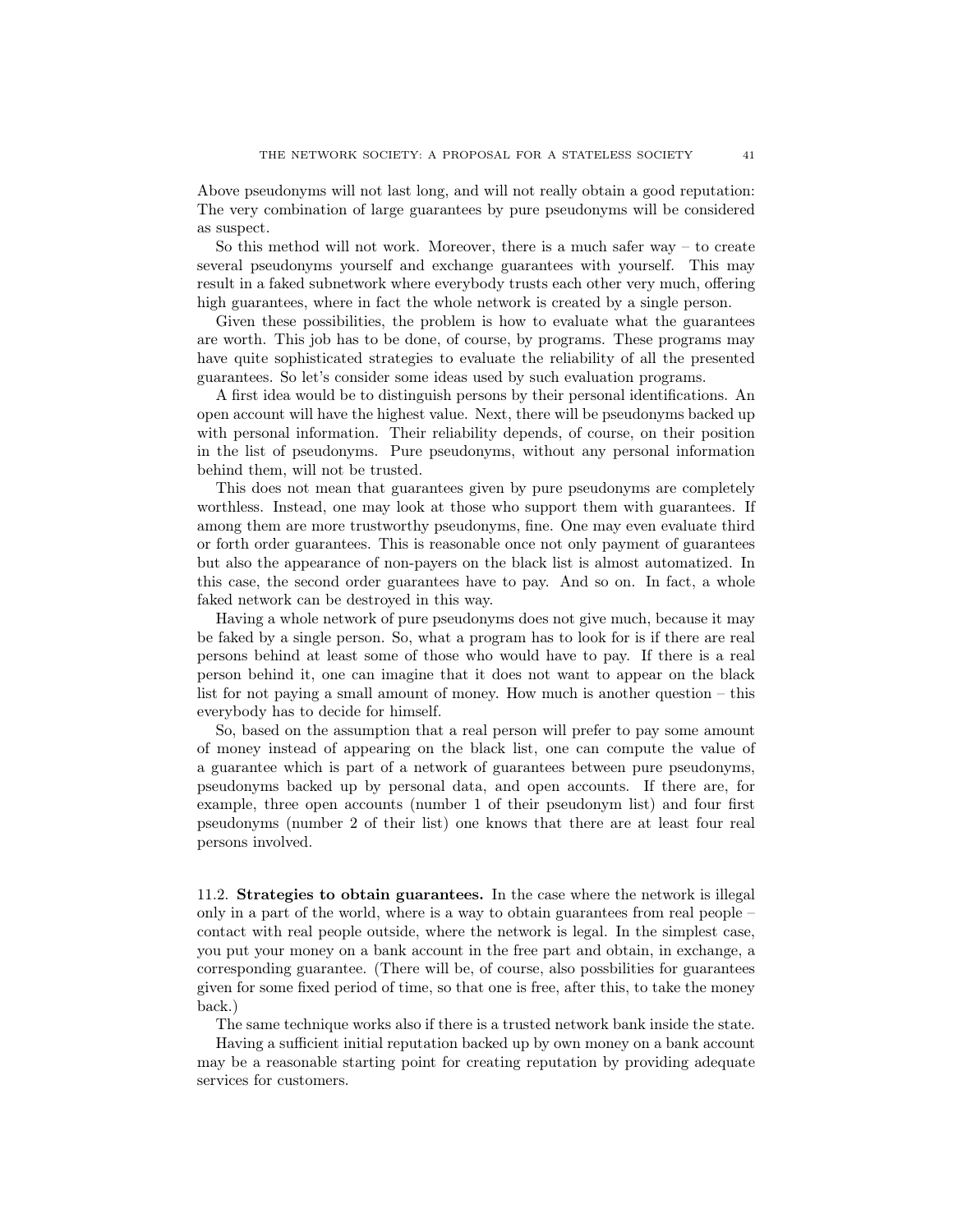The second way to obtain guarantees is cooperation which is acknowledged after the fact as successful. Then, the increased reputation of the participants for each other may be backed up by guarantees given to each other. The amount does not have to be high  $-$  a lot of good cooperation with resulting small amounts of guarantees gives also a high amount.

A problem appears if the cooperation is done based only on pure pseudonyms. This would be preferable in a situation where one wants to do something seriously illegal. But if there are only guarantees given by pure pseudonyms this does not give much reputation. Or, more accurate, the additional reputation would be restricted to those who assign, because of personal knowledge, high reputation even to the pure pseudonym.

But one can apply in this case a strategy of minimization of possible harm.

First, you create a personal pseudonym. For security reasons, you do not want to start doing really illegal things with it in the network. Instead, you use it for only one purpose: To give guarantees to the various guys you really trust. So, to find customers and cooperators you use a pure pseudonym. You can give this pseudonym, for the start, some guarantee from your personal pseudonym. Then, if you cooperate successfully, you can offer your cooperator a guarantee from your personal pseudonym, in exchange for a similar guarantee from his personal pseudonym. After this, your trusted cooperator now knows your personal pseudonym, but this does not give him much dangerous information too – that you are doing really illegal things he already knows.

On the other hand, if the police establishes the identity of your personal pseudonym (say, because the pseudonym counter agency was a police trap) they can find out that you have done something forbidden – you have actively participated in the network during the time where it was already forbidden, by giving guarantees to various pseudonyms. So one can expect that this will be penalized, but not too harsh, so that the harm is not that serious.

In this way, you can also obtain guarantees for your pure pseudonym given by pseudonyms with personal identification.

<span id="page-41-0"></span>11.3. Higher order guarantees. But even guarantees given by pure pseudonyms are certainly not worthless. There may be other reasons to trust.

There is, for example, the factor of time. Guarantees given long ago are worth more. Then even pure pseudonyms may have high personal reputations among those who have had personal contact with it. Unfortunately, this is a point which cannot be estimated by a program. (Or, more accurate, I do not see a sufficiently safe way for doing it.)

But the pure pseudonym may have received guarantees by other people. The very point is that for not paying the guarantee you end on the black list, and in a quite automatical way. So, if one evaluates the guarantees one can look for such second order guarantees. Or for third order guarantees. How many different people are behind them? This is something which can be evaluated by a program again.

One will, of course, look for the different pseudonyms who have given these guarantees, to see how many people are behind them. If all of them are unbacked, they may be created out of nothing, a fake network of pseudonyms giving each other guarantees, created by a single person.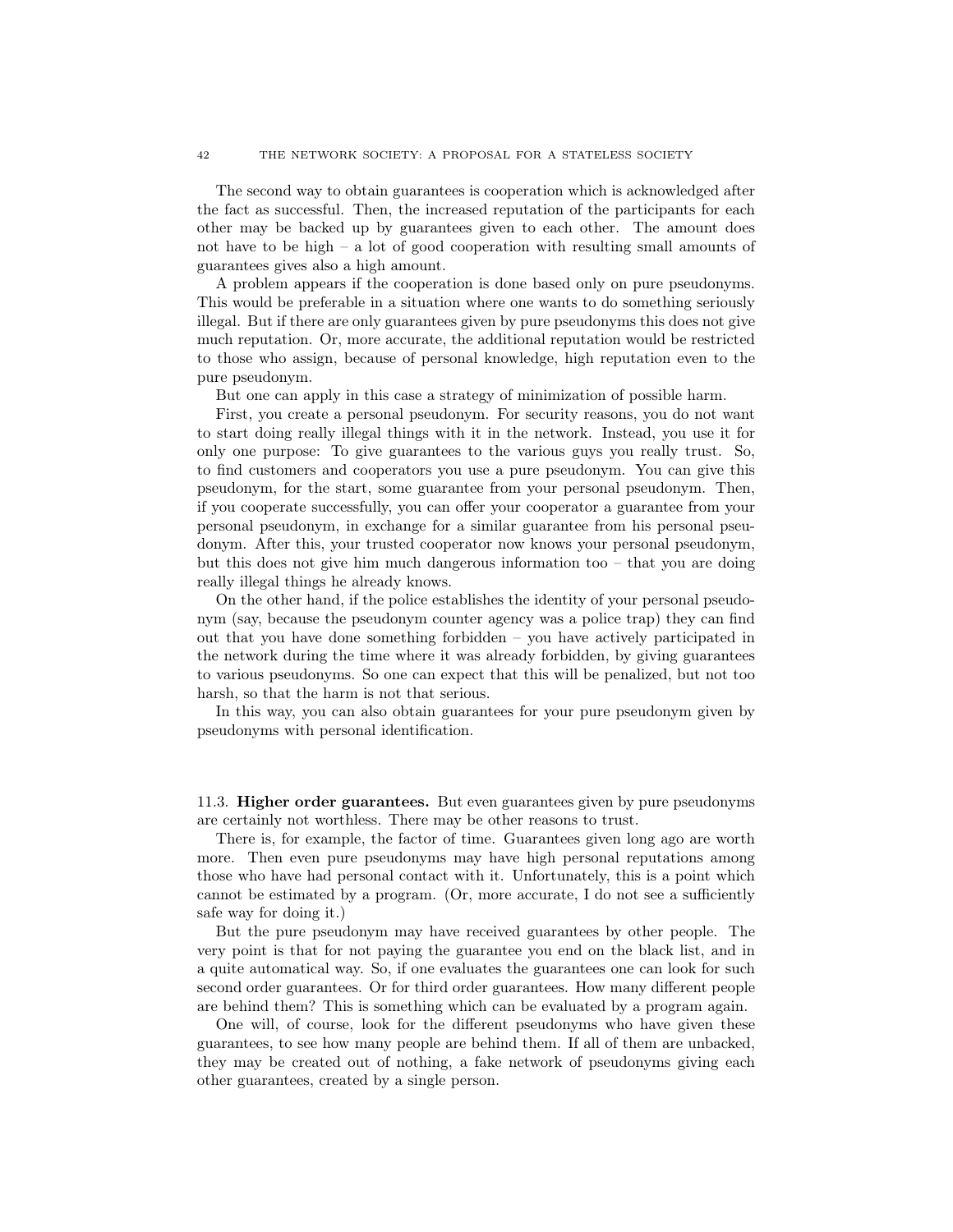<span id="page-42-0"></span>11.4. Not too complex? All these mechanisms seem extremely complicate at a first look. Maybe they are far too complex? Maybe personal networks, based on personal trust established by personal meetings, is a much more secure way to establish trustworthiness?

I don't think so. First, things which look complicate if described here may appear much less complicate in reality. In fact, the problems I have described are mainly the problems of writing software which automatically evaluates the reputation of a person. So, the user of the network does not even recognize them – he simply uses software written by others. It is necessary to find out if there are valid and reasonable algorithms for doing the job.

Then, the newbie does not need them all at once. He starts with a simple, pure pseudonymous account and learns to use all the things which can be done without any own reputation. For example, he can participate in really uncensored discussions in various forums, exchange files in a really safe way, open a networkinternal bank account, and then to start to buy or sell something. At first, without own reputation, he has to pay or deliver in advance. This is something one does not like, so he wants to learn how to improve his reputation.

Let's simply compare how, say, an illegal internet-based networks can be created today. One starts with an open forum, where people talk about something related with the illegal activity in question. You may find there somebody with common interests. He may invite you into another, already private forum, where more people sharing your illegal interests communicate. After some communication in this forum, people form an opinion about you, and if some have a positive opinion about you, they may communicate with you personally, and, later, invite you to a personal meeting. If the illegal business starts, depends on the results of such meetings. So, the decision is usually based on some communication through the network, and, after this, on some personal communication. Of course, there are people who have sufficiently good intuitions so that they can make reasonable decisions based on such information. But it is, of course, quite easy to contact, in this way, undercover policemen or journalists or other despised persons.

The very point of the network is that one has, now, much more information. The most important one – that there is no record on the black list. And even if the personal data are not known, because a pseudonym is used, the information available through the network allows to establish much more.

In fact, people learn such things easily. As they have learned, after the fall of communism, to live in a world where prices are no longer fixed, and where one can sell and buy what one likes (not completely, but with much more freedom than before), they will learn what can be done in the network.

#### 12. Defense against attacks by the state

<span id="page-42-1"></span>The government may not like the network idea. There are a lot of reasons for such negative feelings. In particular, the network may be used for a safer organization of illegal markets. Moreover, a network-internal banking system provides a lot of possibilities for tax evasion. The danger of corruption increases too. All these are things unfavourable for the state.

But there is no necessity that the state will fight. There are even some circumstances which may prevent him from fighting. A particular interesting one is that the network is especially interesting for the rich and powerful. They have much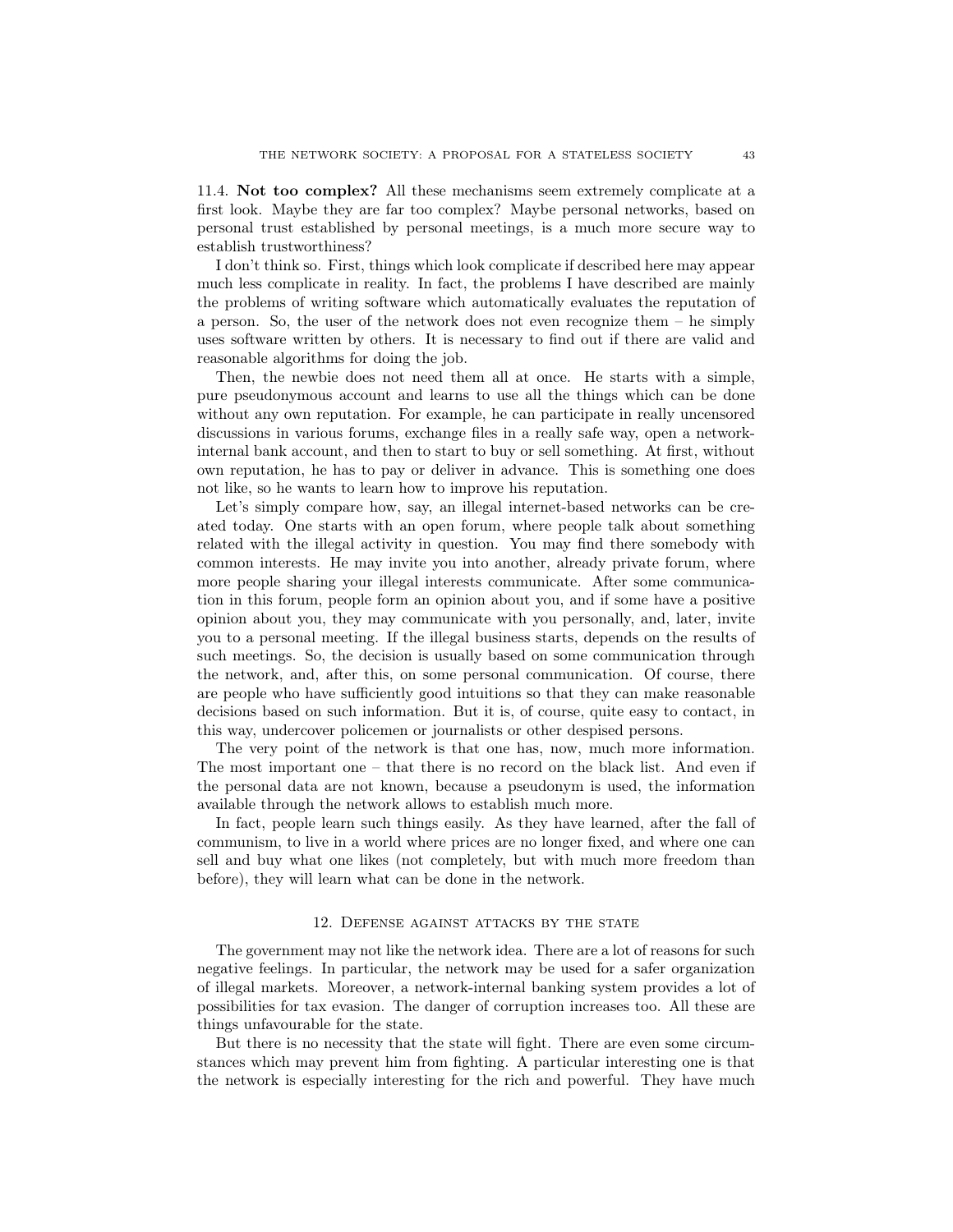more to hide from taxation. They have much more to win by corruption. They are clever enough to recognize the advantages of the network. So it may happen that the elite is much earlier part of the network than the rest of the population. Now, one may think that the preservation of the state is in the interest of the elite. But, first, it is in fact not, at least not that much as one may think. Then, the interest of preservation of the state is a common good (or evil). The personal gain from participating in the network is, instead, a private good. Once people care more about their private goods, the elite will not care that much about the state as one might think.

Whatever – there is at least a danger that the state will try to fight the network. The network has to be prepared for this case. Here are some ideas how the network may be defended.

<span id="page-43-0"></span>12.1. The legal case in favour of the network. The basic things which can be done in the network are things which cannot be easily forbidden without endangering the very foundations of democracy and freedom of speech. Indeed, let's look at the details:

First, people propose laws which they accept as just. But this is a necessary part of every democratic society: People make proposals how to change the laws, and argue in favour of them. If one forbids the people to make proposals for better laws, the state cannot be called a democracy anymore. The right to make proposals for better laws is fundamental, constitutional for a democracy. So to defend this part is really easy.

But one also promises to follow the laws one has proposed. Here, it may be argued that this can be forbidden. But this is completely unjustified. In the worst case, one can simply replace text like "I promise to follow the following rules: . . . " by a more harmless text like "I consider the following rules as just and acceptable and would promise to follow them if they become accepted as laws by the state: . . . ". Anyway, to promise to follow rules which are not laws of the state is something we do a lot of time: If we become members of organizations, if we sign contracts, if we accept religious beliefs.

The state may object against particular rules directed against the state, like rules of type]"I promise not to tell the police about . . . ". But this can be easily avoided. Instead of the police, it suffices to mention members of criminal organizations. It seems almost impossible to object against such a promise. Of course, the criminal organizations are defined as organization which do not accept the Golden Rule, so that the state is included.

Anyway, the promise to follow the own general rules will be in almost all cases legal, simply because one is usually not obliged to call the police if one knows about some crime. Thus, exceptions will be only relevant for a small minority of participants. Instead, the contracts between the participants will be private, not accessible to the public.

Then, there is the acceptance of arbiters as trustworthy. What could be wrong with this? It is beyond my recognition.

Then, the arbiters are simply expressing their personal opinion about some real fact. They try their best to tell only the truth. Moreover, those who will be victimized by the particular records about their behaviour have signed an explicit agreement, so that they have no moral right to object. So what would be the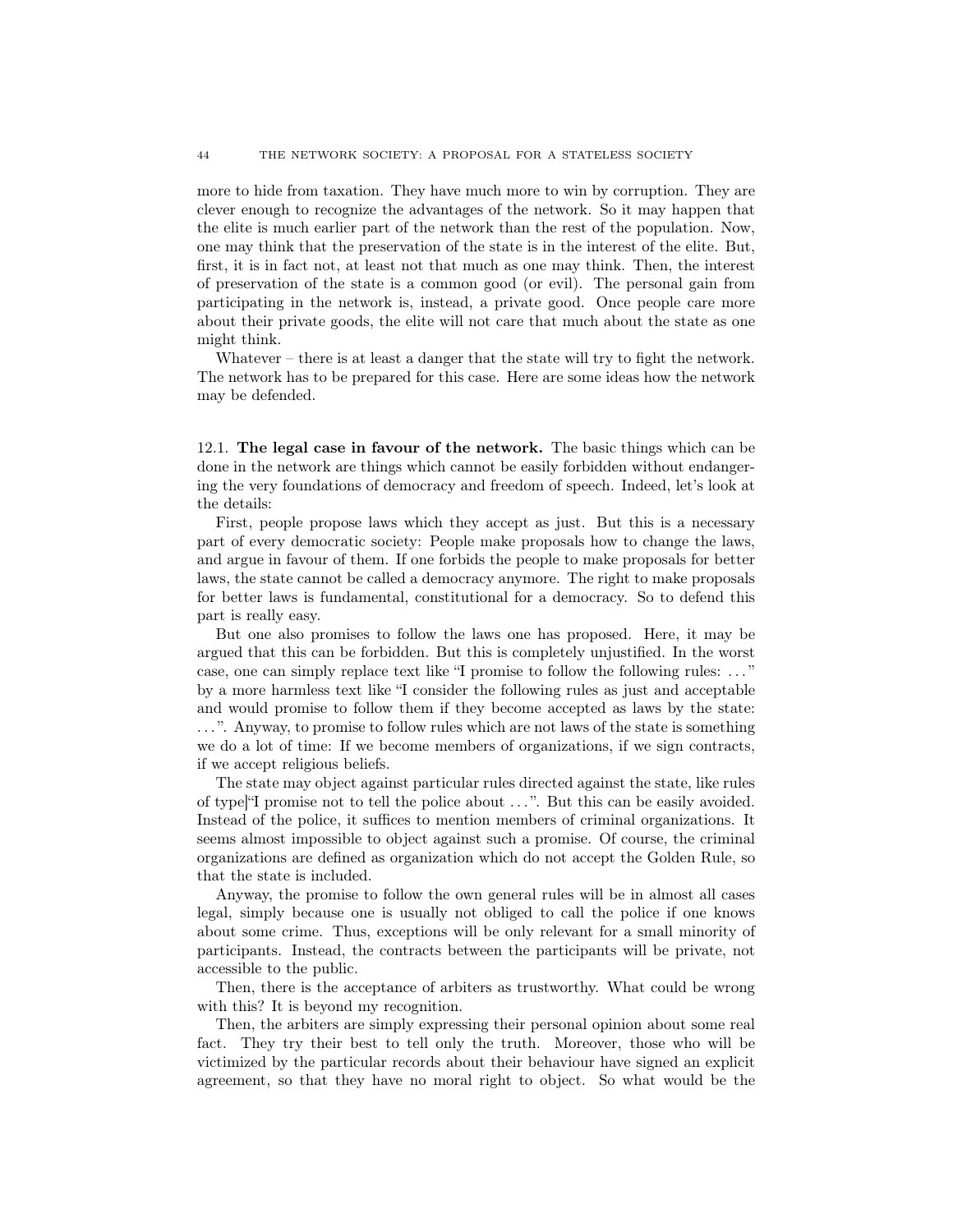justification for the state to object here? Certainly not that lies are distributed. This may happen, but these will be a rare, unintended exception.

One could object that the record contain facts about the real contracts which have been broken, contracts which may be quite criminal. But there is no necessity for this. As considered in section [8.3,](#page-31-0) the information one needs is not the complete one in all details. In a situation where the state exists and may harm the victim for signing the broken contract, it would be stupid to provide such information. And it is not necessary at all, because the details about the broken promise will be decided in the first round. This first round establishes a penalty. The record in the black list is only about the failure to accept the penalty. This is all the information one needs: There was an earlier decision by the arbiter, which is hidden to protect the privacy of the victim, but which has established a penalty X. The contract breaker has not accepted it (is running away, not paying etc.). Date, signature of the arbiter, signature of acceptance of the arbiter by the contract breaker, point. All this is quite neutral information, which in no way suggests that the broken contract was possibly a criminal one.

So the key elements of the network are extremely hard to challenge. One would have to restrict the freedom to propose better laws, or the freedom to promise to follow some rules, or the freedom to tell that one considers somebody else as trustworthy, or the right to tell a truth about somebody even with his prior agreement. If all this remains legal, everything one needs to evaluate the reputation of a member is available.

But this is all one needs for the network to have its independent value. All other parts, in particular the internal banking system, may be outsourced, organized separately. If in these other parts something criminal happens, this is nothing the network itself has to care about.

<span id="page-44-0"></span>12.2. Ghandi-like open violation of anti-network laws. Given this argumentative situation, it seems not unrealistic to develop a sufficiently strong movement in support of the legality the network. And, in case of a law which forbids the network, one can try to use the strategy used by Ghandi – open, demonstrative violation of the law, with open information of the police about this fact.

It depends on the number of network members who agree to participate if such a strategy may become successful. But I don't think one needs very large numbers of participants. Then, they probably do not risk very much – at least initially the penalties will be sufficiently small.

By the way, it would be very funny to have some obviously harmless participants who accept the actual laws of the state as they are (except for this single one which forbids to tell about this), and accept the courts of the state as they are as just arbiters.

Of course, some minimal number of participants is necessary to reach the aim. But it seems to me that it is not the number which decides the question, but the very argumentation in favour of the legality of the network as discussed above, as well as the very aim of the network – to allow people to establish a reputation for honesty. Honesty is a virtue, not a vice. People who have this virtue should be allowed to prove this, to obtain reputation for their honesty.

To go into prison to be allowed to prove the own honesty is an interesting and attractive challenge for all those fascinated by peaceful movements like Ghandi's. So it seems not unreasonable to hope for a success of such a movement.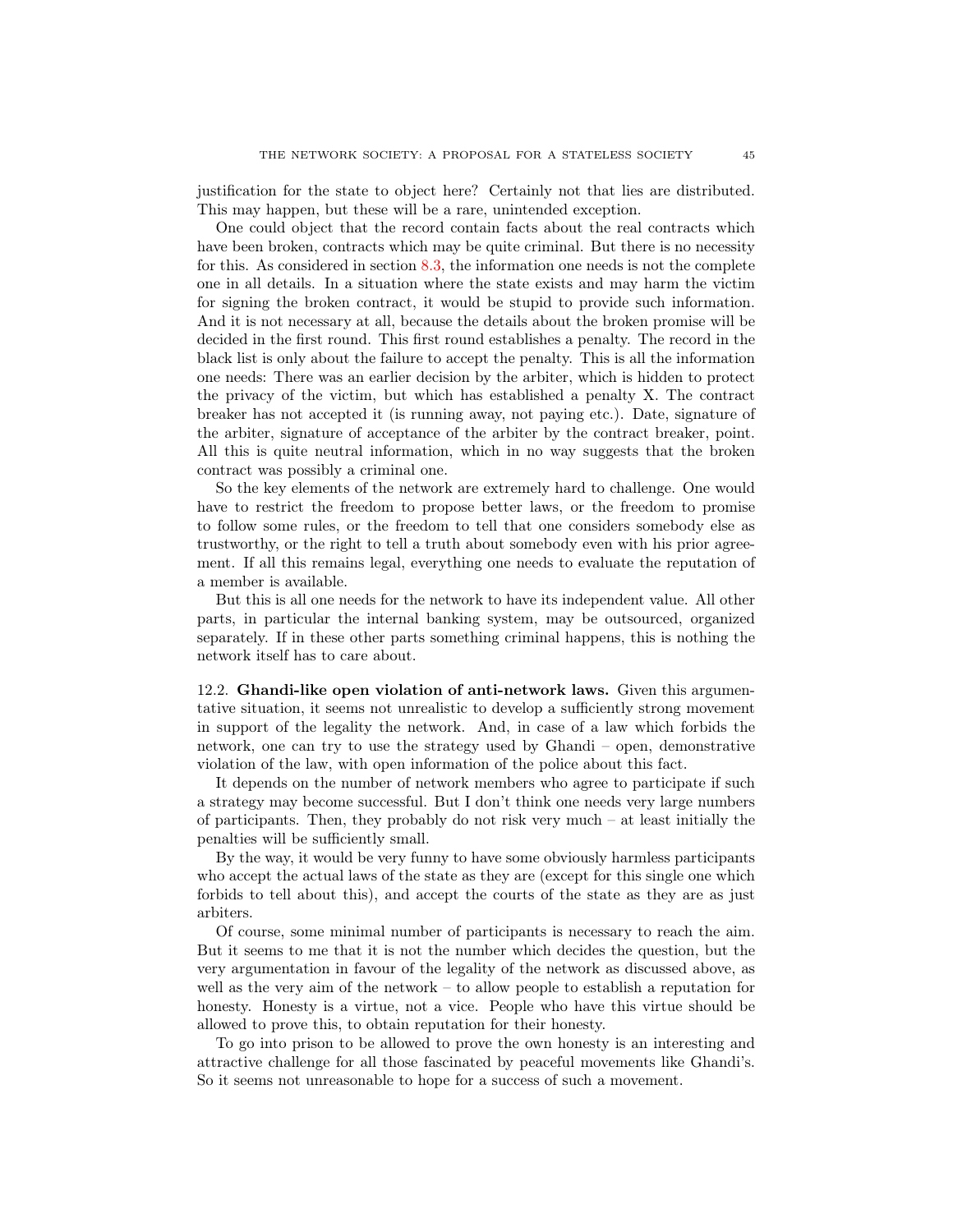But assume this movement fails. What can be done? This, obviously, depends on the restrictions applied by the state against the network.

<span id="page-45-0"></span>12.3. If the internet itself is closed. In the worst, totalitarian case, the internet itself will be forbidden. This seems not very realistic, because it would be already a large loss for almost everybody. So to find a democratic majority to forbid the internet itself seems hopeless almost everywhere.

If this happens, all one has to do is to emigrate and to wait. It is reasonable to hope that one has to wait much less time than the Russian emigrants for the end of the communist regime.

<span id="page-45-1"></span>12.4. If strong encryption is illegal. A more realistic and therefore more dangerous proposal is to forbid the use of strong encryption. Encryption will be allowed only with a backdoor for the police.

In this case, there are different strategies of defense. First of all, one can use strong encryption inside and weak government encryption outside. If the state needs at least some formal justification to be allowed to use the backdoor, this gives already a partial defense. In the worst case, one has violated the law against strong encryption.

Another method is steganography. The idea is to hide encrypted information in unimportant, appropriately manipulated bits of pictures, videos and other legal files. Here, the police has a much harder job to detect that illegal encryption has been used.

<span id="page-45-2"></span>12.5. A friendly virus: What to do if particular programs are forbidden. Assume the use of some program is forbidden in a state which is not completely totalitarian. In this case, there is a quite simple strategy: To implement the illegal program as a "friendly virus". The friendly virus behaves like a virus – it infects programs. If the infected program is used as usual, it behaves like the original, uninfected program until it receives some text input. Then, if the text input is identical with a password known by the user, it starts to work as the illegal program. If not, the user will not see any difference between the original program and the infected one. But in fact something different happens: The virus tries to distribute himself, and, additionally, also does things which emulate the use of the illegal program.

The programs used by the network will all be based on strong encryption, so the emulation consists in behaviour like creating encrypted files or sending them through the internet. So, what the police is able to detect is the following: All the usual traces which can be used to identify users of the illegal program, like encrypted data, or internet communications with the exchange of encrypted data, are present. And the illegal program itself is present too, as a virus.

But there will be no chance to detect the difference between the faked behaviour by the virus and the real behaviour of the user who knows about the virus and knows the password. The reason is that all the detectable traces consist of encrypted information. Without the key necessary for decryption they have nothing.

So how to distinguish the innocent victim of a virus infection from the criminal user of the program? This seems close to impossible a posteriori. One would have to observe what the user is really doing all the time. This is not impossible, one can, for example, hack the computer and install there observational software like keyloggers, or break into the private rooms and install there hidden cameras. But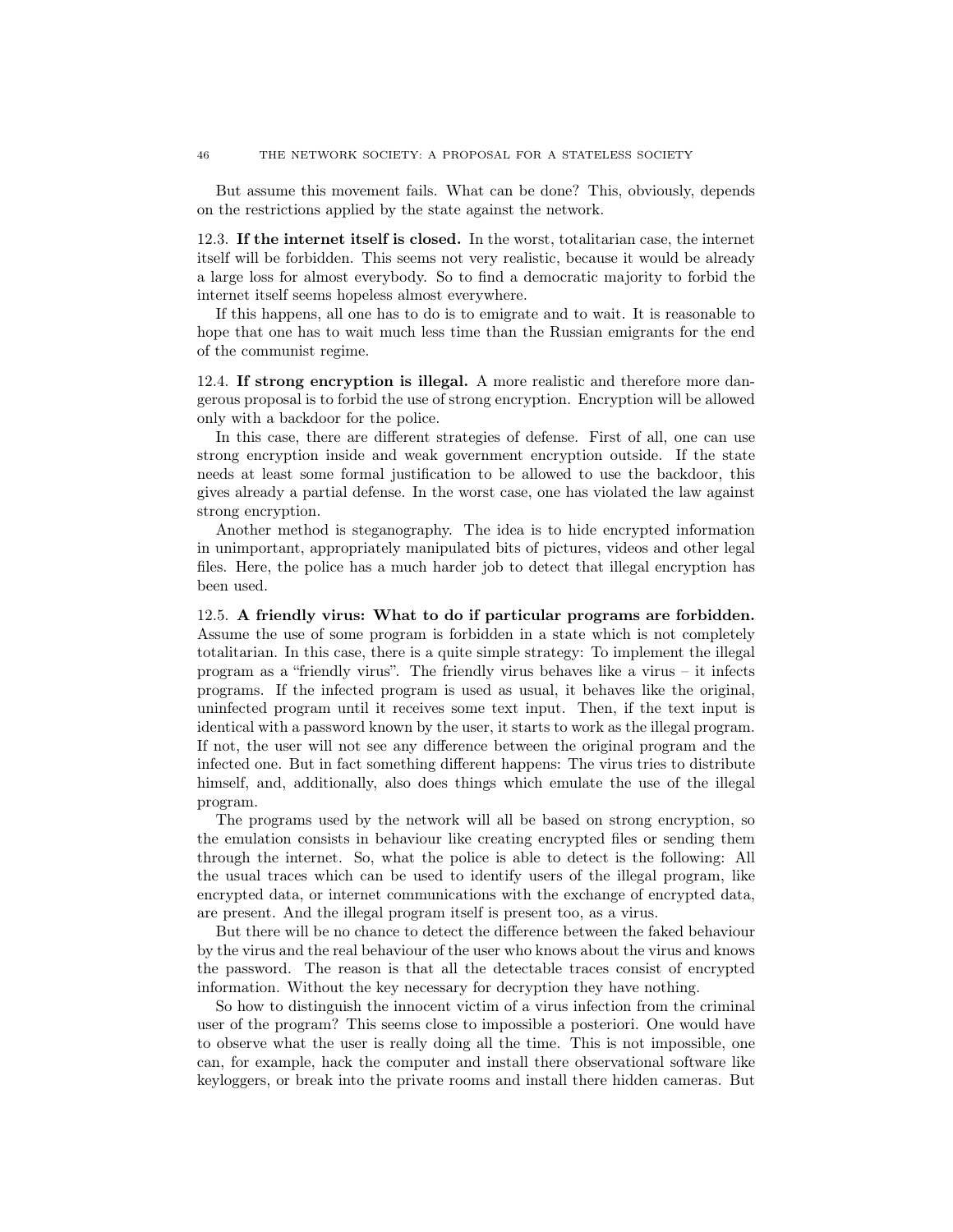if the virus becomes quite distributed, this would mean that such measures have to be applied against a lot of completely innocent victims of the virus infection. So the state has to be already quite totalitarian to be able to enforce such a law.

<span id="page-46-0"></span>12.6. Surviving with strong encryption. Let's finish with the easy part – how to survive if strong encruption and internet connections remain possible. This does not mean that they have to be legal  $-$  it is sufficient if the countermeasures described above, or some other measures, appear sufficient or the enforcement of anti-encryption laws is inefficient for other, unknown, reasons.

Once encryption is possible, it can be used to hide the parts of the network which would be open in a legal situation too. But this would not be sufficient protection: Last but not least, most of the information would be open to every participant in the network, and nobody prevents the police from participating.

So, if the network is illegal, the participants would be forced to use pseudonyms to hide their identities. For this reason alone, it seems useful to allow pseudonymous accounts in general from the start.

#### 13. A LEGAL NETWORK IN A STATIST SOCIETY

<span id="page-46-1"></span>The network can be created today. All one needs is appropriate software – something we can start to implement today – and the internet, which already exists. There are even subnetworks like Tor or freenet which make control by government much harder (if not almost impossible).

Once it is implemented, one needs people who try it. They will find out the weak places and improve it. Initially, there will be only a few participants. This situation may be the critical one, because the network becomes useful and powerful only with many participants. But I don't think there is much reason to be afraid. That's because there are some simple applications of the network which make the network attractive even for small groups. We will consider some examples below.

What follows is an already sufficiently large network in numbers, but yet small in comparison with the whole population. Say, some hundreds of thousands in a single state, or millions over the whole world. In this situation, the network becomes more and more useful for its members. And, as a consequence, the black list becomes more and more dangerous as a penalty. You have yet all possibilities to live outside the network, but the blacklist record becomes already a loss. Moreover, the black list is visible even to non-members, so they may use it too.

Once this state has been reached, the attractiveness of the network has a potential to increase. There will be jobs offered only to members of the network – this becomes attractive, because networkers are more reliable and will not use the expensive and unreliable government courts in case of conflict. First this will be mainly the black job market, in particular jobs where contracts cannot be enforced in government courts because some points are forbidden by one or another type of government regulation. Then it will cover contracts where government courts are problematic for other reasons, for example, international contracts. But finally people will prefer volitional arbitrage simply because of higher reliability and lower costs in money and time. But to use this method of arbitrage requires, of course, membership in the network. Once network members will be preferred on the job market, people will become members simply because they want to find good jobs.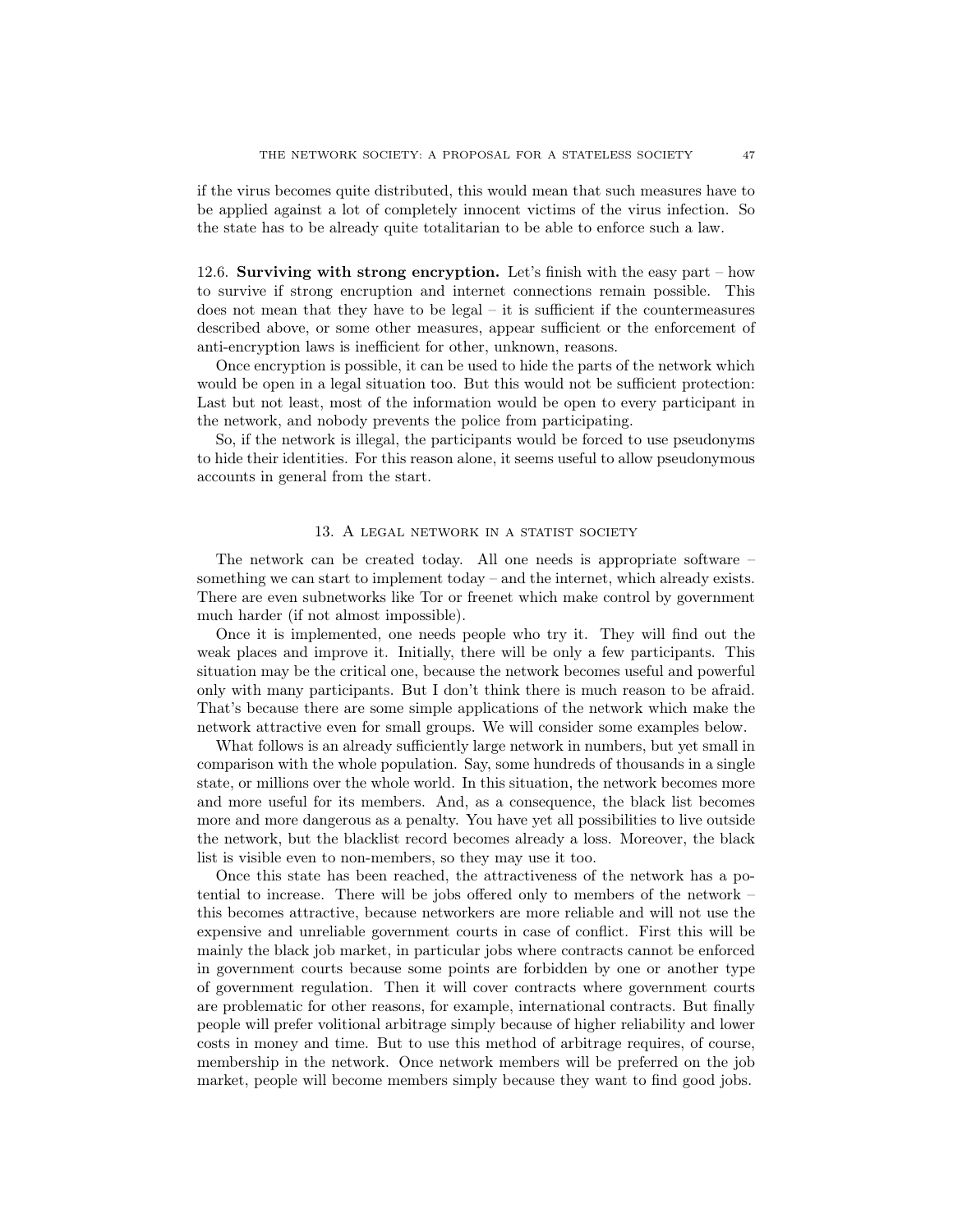<span id="page-47-0"></span>13.1. The internal banking system. Once the network is large enough, an internal banking system will start to work. There is not much one needs for this. The appropriate banking software will be part of the network software anyway. To increase security, safety, and anonymity, appropriate transfer protocols like ecash will be used. Bankers may be simply trustworthy persons who manage the software. Only from time to time, in case you need cash or have to pay, they have to organize transfers between your internal account and your external banking account. This may be, for example, done by a transfer between their external bank accounts and your external bank account.

One great advantage of such an internal banking system is that the state cannot control it. All information which the state can obtain is that there are a lot of small transfers between the external banking account of the banker and your external banking account. This is not much  $-$  it is used only if you really need cash. And it also gives not much information about the nature of the income. Of course, there will be also transfers between different bankers. But there will be a lot of internal clearing which never leads to traces in external, state-controlled bank accounts. And the larger the network, the greater the role of internal, undetectable circulation.

Each internal transfer is a possible tax economy: A pays to B. In many jurisdictions, this is an income for B which has to be taxed. But if B does not declare this, and the state is unable to identify this, it cannot be taxed. As a consequence, the internal banking system creates a lot of possibilities for tax avoidance. This starts with black market jobs and does not end with tax-free payments for whatever you like. The main point is that the government has no longer any information about your real income.

<span id="page-47-1"></span>13.2. The special attractiveness of the network for the rich and powerful. Given the heavy progressive income taxation in many states, the network becomes especially attractive for the rich and powerful, or, in other words, for the ruling elite.

The avoidance of the progressive income tax is not the only point which makes the network especially attractive for the rich. One should not underestimate the criminal energy and corruption among the ruling class. For the management of various non-legal payments the network will be a nice possibility. As a consequence, one has to expect an increase of corruption in the states in general. Indeed, the network increases the safety of corruption: Payments are made by reliable network members, which can be much better distinguished from undercover cops. Then, payments will be made not in real cash, or via state-controlled bank accounts, but via the network-internal banking system, so that it leaves no trace on legal bank accounts. It seems not unrealistic to think that corruption is more distributed among the rich and powerful, so, as a consequence, the network becomes even more attractive to the rich. Because of the increase of safety of corruption it becomes attractive for the corrupt government workers, which are, in the average, also powerful people (it is, last but not least, their power which forces others to pay them bribes).

What will be the outcome of increasing corruption is a difficult and complex question, but one of the results is surely the decrease of the income of the state itself (if instead of taxes you pay bribes to government officials) and the decreasing ability of the state to use this income purposeful, in particular for fighting the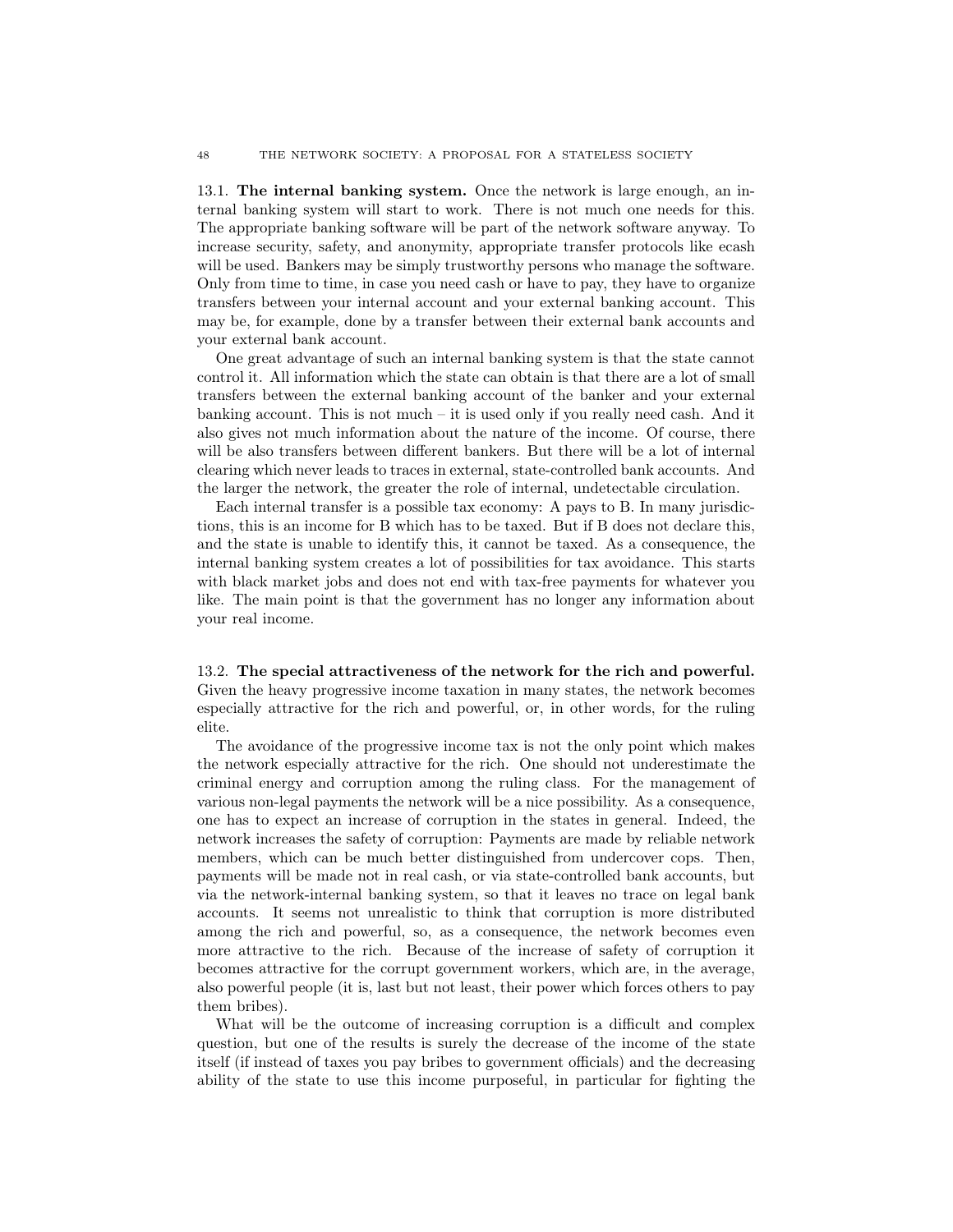network (if you bribe policemen for not enforcing some laws, or state property is sold for cheap to private persons).

These effects are likely to decrease the resistance of the state in its fight against the network. First, with the loss of a lot of tax income and increasing corruption the ability of the state to fight decreases. But even more important is if the ruling elite itself is participating in the network. The ruling elite certainly will not fight itself. Given the special attractiveness for the rich, one can imagine a situation where the ruling elite is already part of the network, but the man on the street hasn't even heard about it. In such a situation it is unlikely that the ruling elites will focus the interest of everbody on the network by fighting it.

The special attractiveness for the already rich and powerful is a point similar to the situation in communist states before 1989. To open the society was especially attractive for the ruling class – those who have become the superrich in these states after privatization. The times have been hard for the large masses of poor people, but much more attractive for the winners of the privatization, for those with connections with the establishment. This special attractiveness for the ruling class may have been one of the main reasons why the anti-communist revolutions, with minor small exceptions, have been peaceful.

Of course, one cannot exclude that there will be sufficiently strong forces inside the government which want to fight the network. Last but not least, the network is dangerous for the very existence of the state, and therefore for their own power base. But, on the other hand, the survival of the state will be only a common good of the whole ruling class. Instead, the advantages they obtain from participating in the network are their private goods. Standard economic theory teaches us that most of them will care more about their private goods. In particular, cheating the state in favour of a private company can give a large enough income so that a possible future loss of this possibility is not that dangerous.

Thus, one can hope as well that the special attractiveness of the network for the rich and powerful will be helpful for a peaceful transition into a libertarian society.

<span id="page-48-0"></span>13.3. The raise of illegal markets. With the increasing importance of the network, one of the most powerful mechanisms of state power – state courts – loose their importance. Private conflicts will be solved increasingly by volitional arbitrage, outside the system of state courts. But it is not only the number of conflicts solved by state courts which matters. Much more important is their influence – the danger that, in case of conflict, one of the sides will go to a state court decreases: If it is part of the contract not to go to a state court, network members will not react in such a way.

Next, there will be an influence on the power of criminal courts as well. There are two reasons for this. First, the rules used in the network will offer as penalties, instead of jail sentences, payments to the victims. So, for victims it becomes more attractive to ask, at first, private arbiters. It is quite obvious that they will receive their compensation only if they promise not to call state police. So the state will loose a lot of its influence even in cases which today are covered by criminal justice, simply because fines paid to the victims are more attractive for the victims of crimes.

But another mechanism will be much more important for the general weakening of the state – the improvement of the illegal markets. With the network, it will become much harder for the state to fight all those victimless crimes: Restrictions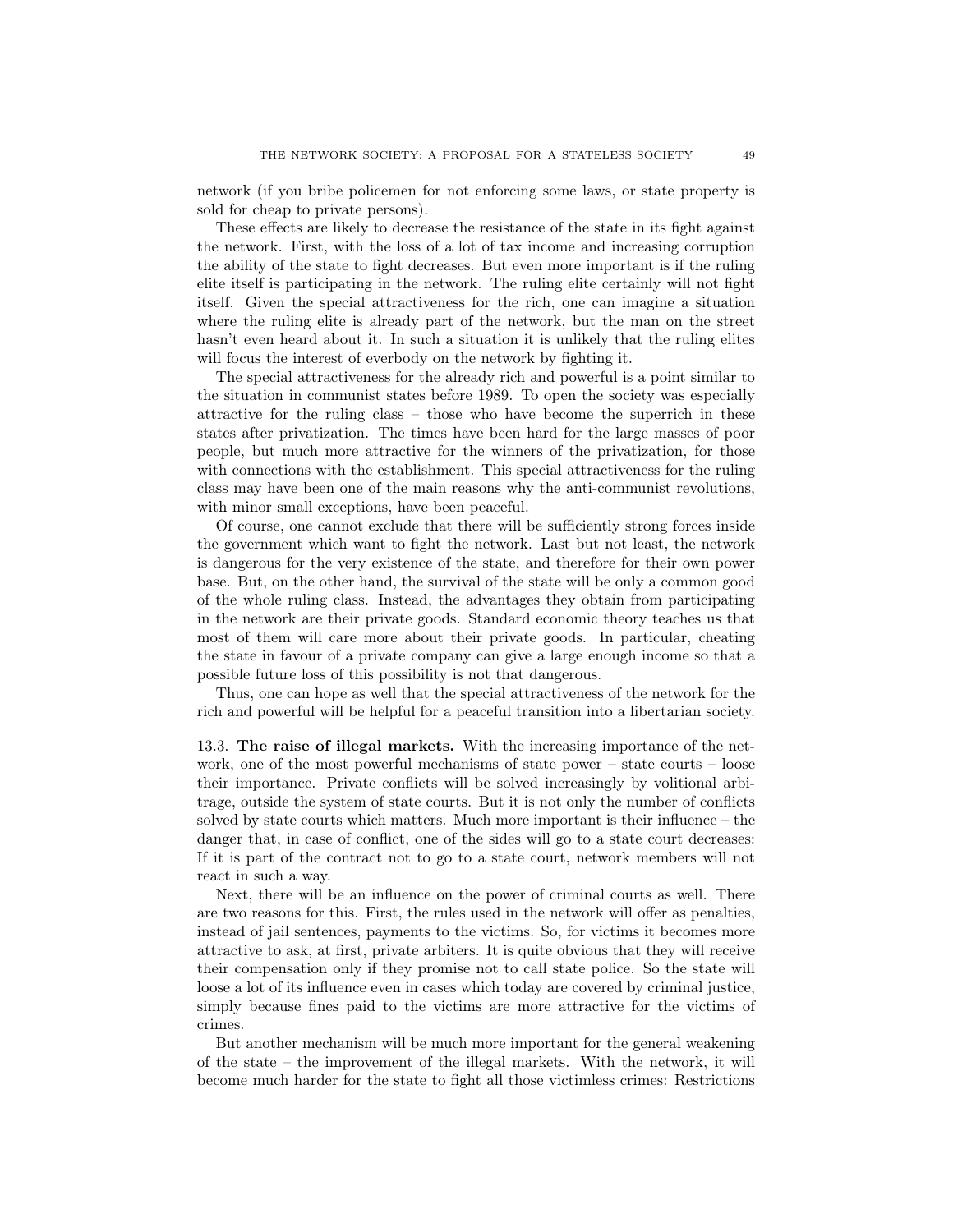for gambling, prostitution, pornography, sex, drugs, tobacco and alcohol prohibitions and so on. The entrepreneurs in these domains become more reputable, they have less incentives to cheat given the danger of the black list, and the system of arbitrage gives them more civilized methods of conflict resolution – the age-old problem of illegal businesses. With less violent fighting between different illegal businessmen where is less justification for police intervention.

Then, to become a police informant becomes more dangerous in the network – again, because of the black list. And, again because of the black list, an informant will be successful only once. A life-long job as a police informant becomes impossible. Thus, there will be less informants, and those remaining will be less productive and ask for more as compensation for their higher risk. But informants are a necessary instrument of police control. Without informants, police is almost blind.

Another point is that, with the network, one can use much better and safer ways to find clients. One problem with trading illegal drugs and prostitution is that to find new clients one needs some contact with the general population, which contains a lot of people who feel offended by the offers. Now, advertizing in the network will be more efficient. Reading your rules, one can already see that you will not like some offers. If you describe in your rules that you respect drug laws, only idiots will bother you with proposals to buy illegal drugs. Thus, the illegal markets will become much less offending for those who don't like them, simply because they no longer see them. Citizens offended by illegal proposals are another powerful source of information for the police, so this leads to a further decrease of police power.

To use illegal markets as a customer becomes much safer too. Today, you have to believe an offer given by some unknown, often dangerous-looking person, some of them being undercover cops, or journalists, or blackmailers. In the network, you can search for proposals made by people with well-established reputation. The black list is extremely helpful in this context too. So illegal markets will work much more smoothly. If not completely without the classical problems caused by police restrictions, then at least much better and safer than today.

We have already discussed the increasing possibilities for corruption as well as the advantages of a network-internal banking system. Above points are extremely important for the safety of illegal markets.

All this possibly leads to some increase of illegal markets. As a consequence, an increasing number of people will work in these markets. They have no connection at all with the state – they don't pay income taxes, they don't care about the laws, and they don't cooperate with the police at all, except possibly for payments of bribes. And an increasing number of people will use these markets as customers. Such a raise in illegal markets will have a back-reaction on the network-internal banking system: It increases the network-internal circulation of money and the attractiveness of network-internal payments.

<span id="page-49-0"></span>13.4. Increasing reputation of political prisoners. A natural change in the evaluation of other people follows. Today we have, outside small networks, almost no information about the reliability of other people. We have to rely, at best, on their empty criminal record. This changes in the network. Here, the black list contains much more interesting information: The information if we can believe his promises. The empty criminal record remains silent about this – it tells only if one likes to violate state laws or not. But this is not the information we really need, in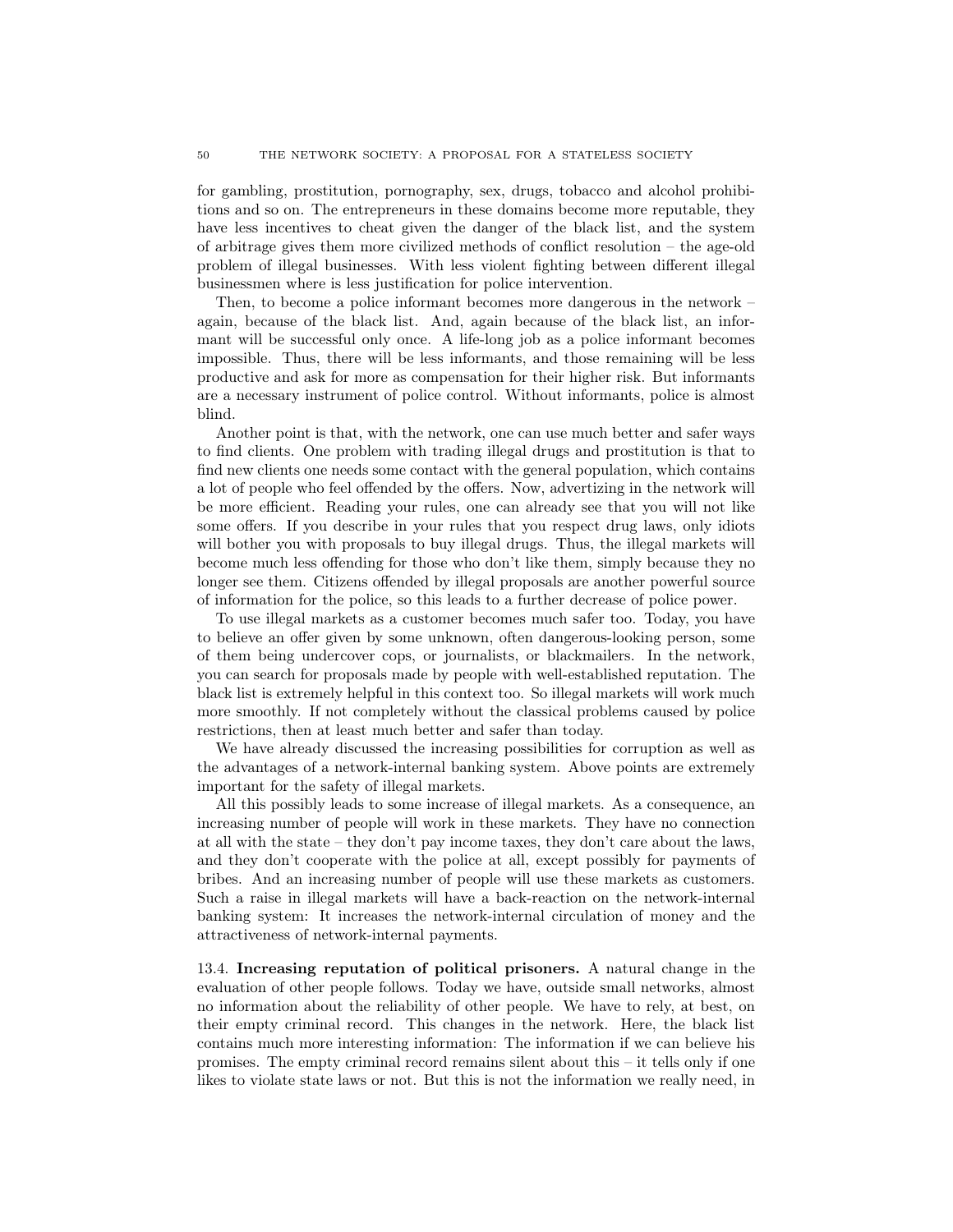particular in the case of participants of illegal markets. Reliability is much more important.

As a consequence, people will despise those on the black list much more than those with other criminal records. Those on the black list are the real criminals. Those with other criminal records are those who have violated only unjust laws, laws which they have openly disqualified as unjust, so that their violation is ethically unproblematic. One can disagree with his political or ethical position, but he remains a honest, reputable man even in jail – like a polical prisoner today.

So, the general reputation of all those who violate the laws of states, but not their own rules, increases. They obtain a status similar to that of political prisoners. If they come out of jail, their moral reputation (in the eyes of the network members) has not been damaged by their jail sentence at all.

One may think that such modifications in public opinion are not very important – what counts are the hard facts. That would be wrong. In human relations, such "ideal" things like reputation are extremely important. History teaches that many people have been ready to die to preserve their reputation – to live without reputation would have been worse for them than death. So such a change in the public evaluation of reputations could be extremely important for the fate of the network.

Because of the importance of such a moral shift, let's reconsider the reasons for this shift in more detail. Our main point is to clarify that this shift is a rational one. The participant of the network has rational reasons to prefer the new type of political prisoner in comparison with the true criminal.

Indeed, the main rational reason to think about reputation is the expectation about the his behaviour in some possible future cooperation. It is rational to expect that his previous behaviour will be predictive for his future behaviour too. So we have to think about the question if we can trust him. But this does not depend on his relation to the laws of the state, at least not if he openly names them unjust. Indeed, the situation in a contract with you is different. Once he has signed the contract volitionally, he has acknowledged the contract as just and binding. So if he would break your contract, this would be something new. Instead, if he has already broken a contract or a rule he has accepted as just, the situation is different. You have to expect that he may break your contract too. Thus, it is rational to cooperate with the political prisoner, but not rational to cooperate with the criminal promise breaker.

Then, the part of the reputation which is important is not what you officially claim to think about him. The important part is if you are ready to cooperate, ready to believe him, because it is this cooperation which is useful not only for you, but also for him. So, it is not only rational for you to prefer the political prisoner in comparison with the criminal. It is also rationally preferable for him to become a political prisoner in comparison with becoming a criminal.

The last point is an important one: In case of conflict, people will prefer to hold their promises even if this leads to persecution by the state. If this shift has happened, the power of the state will be reduced essentially: Even legal obligations to call the authorities if illegal behaviour becomes known will fail.

<span id="page-50-0"></span>13.5. Decreasing regulative power of the state. Another source of power of the state are the various interventions of the state in all domains of economics. Today, such regulations usually have effects. The problem is that in case of conflict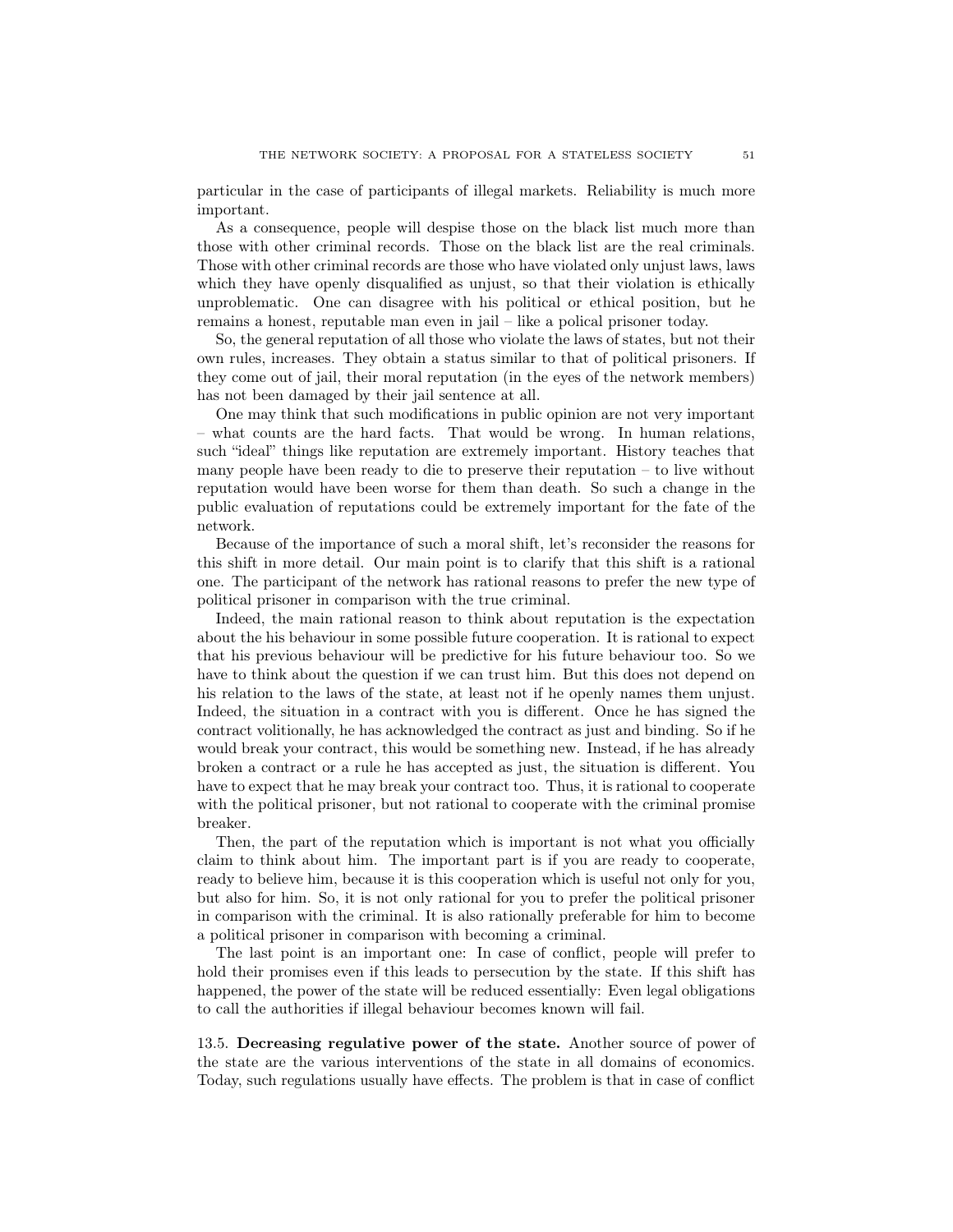people are used to call the state courts. But these courts will enforce what is prescribed by the state, overruling different choices of the partners in private contracts. So, once people cannot exclude a possible later conflict and its resolution in a state court, they have to be afraid of using illegal clauses in their private contracts.

But with the network, where appeal to a state court can easily be excluded, this becomes much less dangerous. So people will no longer care in their private contracts about regulations by the state if they are in conflict with their own interests.

Thus, the regulative power of the state vanishes or at least heavily decreases. Whenever the state tries to forbid some type of behaviour which is in the interest of all contracting parties, the regulation will be ignored. But it will nonetheless have some consequences: Because the contract contains something illegal, the contracting sides have to insist, as part of the contract, that state courts should not be called for conflict resolution. Once the regulation by the state covers almost everything, from jobs to housing, almost everybody will depend on contracts which explicitly forbid to call the state in case of conflict.

Those who recognize this will accept from the start, as a general rule, that it is unethical to call the state or any other criminal organization in case of conflict. Once people have to insist on such clauses anyway, those who accept such a general clause from the start, and as a consequence in all their contracts automatically, will be preferred. So one can predict that a general rule not to call the police in case of conflict (with violent crime as a possible exception) will be accepted by a lot of participants of the network.

This additionally decreases the power base of the state.

<span id="page-51-0"></span>13.6. Development of a shadow economy. As long as the state has enough manpower to control a lot of things in real life, the obvious way to minimize taxes is the development of a shadow economy. The things done in real life have to be combined with faked documents in such a way that police has not much chance to establish that there is anything wrong except by very intense and regular controls. For example, the official working contract may be a half-time minimal wage contract. Is there anything to object? Officially not. One needs a lot of control to establish that they in fact work full time or even more, and one has no way to find out that part of the payment is received through the network.

How much does the firm produce? This is not easy to establish. So what is the problem if the official documents reduce the number of items sold by a factor two? Do policemen want to count all the nails? Not? Again, the money for the other half are paid through the network. As a result, the firm does not make any official profit. It officially doesn't produce enough to be able to make it. Whatever the receiving firm does with the shadow items, they will certainly not appear in their official documents. Once they use the same sort of items officially too, the police would have to count them to find out the extra pieces.

You buy some luxery. How much is it worth? You officially pay less, the remaining part is paid in the network. The firm has a lower income to tax, and your property is officially much less worth if there is some property tax. Even counting doesn't help here.

Of course, to pay less in a shop may be difficult – there may be non-members in the shop too, who have to pay the full price. But how to control home delivery?

What can be done by the state against a developed shadow economy? Essentially not very much. One thing would be complete control. Counting nails. It seems, the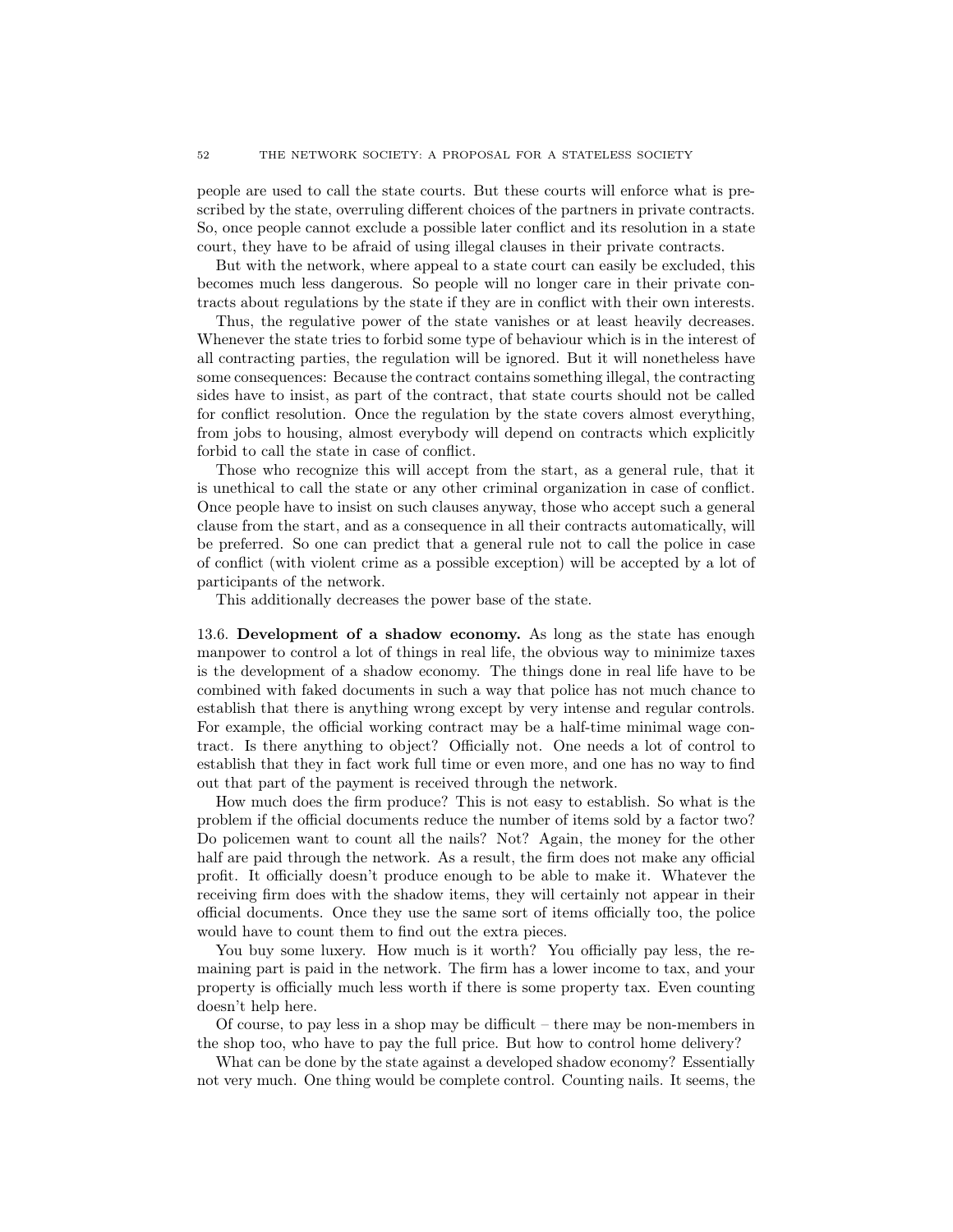costs of this will be far too high in comparison with the gain. Then, you can count things. You cannot evaluate the real market value of them. You can control shops. It is much harder to control home delivery. Those who control will be hated. One has to pay them a lot to motivate them. Those controlled may offer them some payment to demotivate them.

One can increase the taxes. But you cannot tax too much from the minimum wage if you don't want to risk a revolution – those who really receive only minimum wages have not that much to loose. If one increases taxes on profits, the main effect will be that the remaining honest firms will punished. Indeed, however you increase the taxes on profit, you cannot tax in this way a firm which does not make a profit. So, to survive on the market, one has to participate in the shadow economy and therefore in the network – a further increase in the membership, by rich and powerful people.

This leads also to a further shift in the relation to the state. For network members, the state is much less useful – they will not call the cops in most of their conflicts anyway. But cops become more and more dangerous for them – while participation in illegal markets and the shadow economy is much less dangerous than today, all what happens in real life can be, in principle, controlled by the police. So the number of those who have only fear and hate for the police increases. And even the increasing participation of the police in the shadow economy by bribes does not really make the police more popular.

The problem of the government is simply missing information. One can no longer identify the rich, those who can be taxed. And it becomes more and more obvious that the poor have to pay almost all the taxes. Police methods in real life, without sufficient support with information from the population, will give at best proportional taxes, but probably something more close to head taxes.

Whatever, to receive the taxes, the state has to spend much more for control of tax avoidance by the shadow economy. So there remains much less to be spend for other things. So it is quite probable that regulations which do not improve the tax income of the state will be enforced in a less rigorous way, and, possibly, essentially will be given up. This leads to an important improvement for the whole economy.

<span id="page-52-0"></span>13.7. Loss of the power of labor unions. An increasing difference between legal contracts and de-facto contracts creates a problem for labor unions. If they continue to fight for an increase of official wages, they obtain new enemies – the workers themself. It depends on the power of the unions how important this hate factor becomes: If the contract obtained by the union is obligatory only for union members, the only result will be that network members leave the unions. If the union contract is obligatory for the whole firm or even whole branches (like in Germany), unions will have to survive the hate of non-members, who, with increasing official wages, have to pay more taxes and social security payments from the same wage (which is fixed in their real contract). It seems hard to expect that the unions will survive such a conflict.

On the other hand, if the unions participate in the network, they would have to learn to behave in a civilized way. And all the government support for them will be lost.

The loss of power of the labor unions will have positive effects on employment.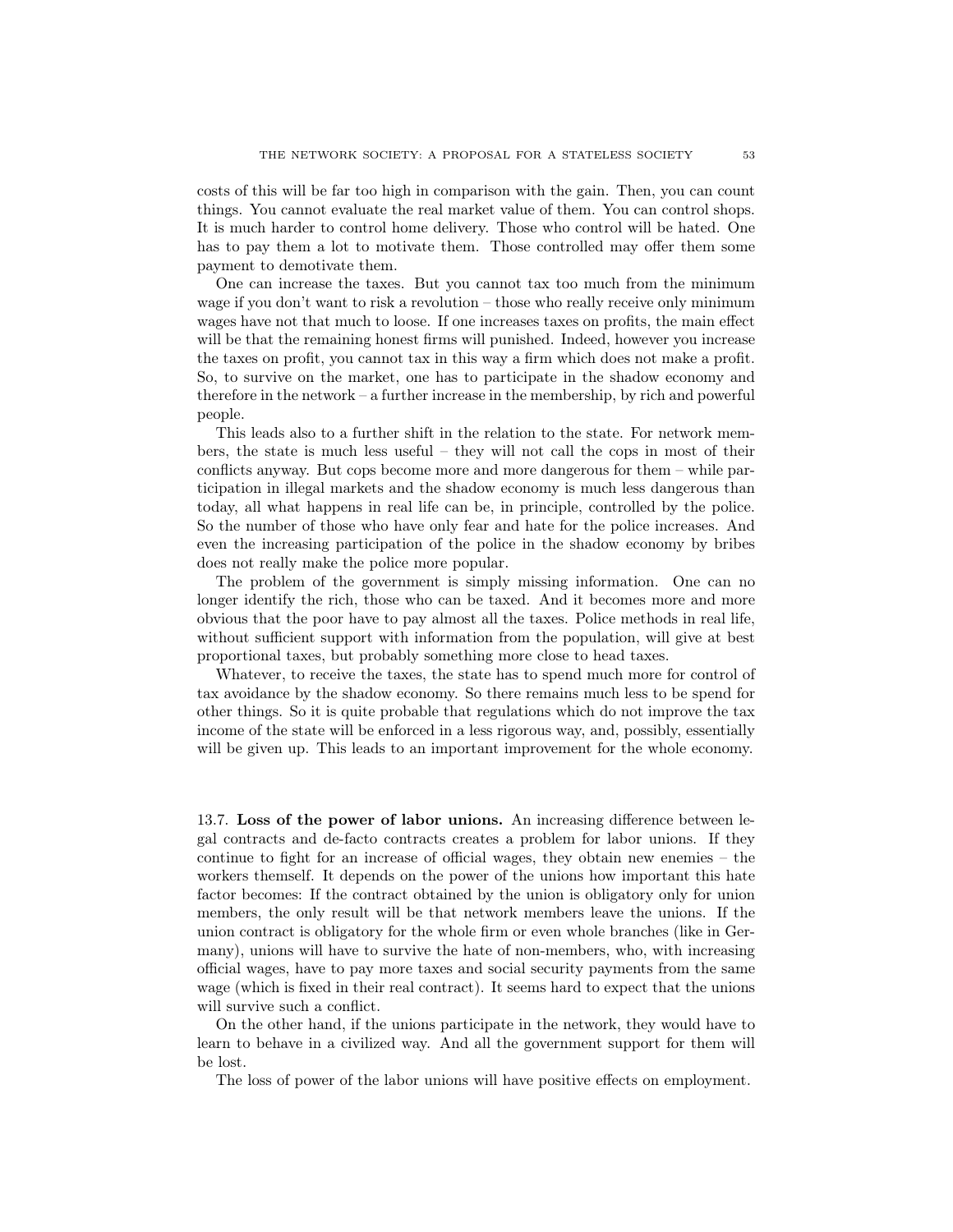<span id="page-53-0"></span>13.8. Possible consequences of the decreasing tax base. Will the state be able to survive an essential reduction of his tax income? This is questionable. A rational firm would be able, in a situation with reduced income, to get rid of all unnecessary or less useful parts, and leave only the really necessary parts. But the state is not a rational firm. The outcome is predictable – all the unnecessary bureaucrats preserve their jobs. The reduced income of the state will lead only to reduced wages for them.

Once this state has been reached, one can expect several consequences: First, once the state does not pay, one has to look for other income possibilities. One of them is corruption. Thus, the decreasing tax income leads to a further increase of corruption. Then, people will be less eager to work for the state. As bureaucrats, they are not famous for their eagerness anyway, so that means they will simply do nothing at all, and, instead, take a job at some real working place for real money paid inside the network. In the age of the internet, one can even force people to sit on their official working places, but they can nonetheless make other jobs during this time. To control what they really do would require even more bureaucrats to control them, but there are not enough money to pay them.

## 14. The Golden Rule

<span id="page-53-1"></span>Up to now, we have not considered at all the very content of the rules.

There was a reason for this: It is, last but not least, left to the user of the network. So, the content may be very different. Nonetheless, I would like to make some suggestions for the content which I find important for the libertarian movement as a whole.

The primary suggestion is about the central, decisive role of the Golden Rule.

<span id="page-53-2"></span>14.1. The meaning of the Golden Rule in the network context. The Golden Rule is a symmetry principle: You should forbid yourself everything you don't like if other people do it to you. So, after accepting the Golden Rule, you have only two choices in every case: Or you accept a general rule which forbids you to do it to somebody else. Or you allow everybody else to do it to you.

The usual formulations of the Golden Rule have been influenced by etatist thinking about general laws obligatory for everybody. So it seems necessary to clarify the meaning of the phrases like "to allow" or "to forbid" in the network context. The very point is that your rules are only restrictions for your own behaviour. Nobody else is obliged to follow your rules. So what does it mean "to forbid" or "to allow"?

The answer is quite simple: You have your rules for legitimate self-defense. The boundary of your right for legitimate self-defense is an important part of your rules. And the notion "to allow" has a simple and clear meaning: If you allow other people to do something, you have no right to use force against them in self-defense if they do it – you have allowed them to do it, so, doing it is not an attack and you cannot use self-defense as a justification for the use of force. If you, instead, forbid other people to do something, it means that it is, according to your rules, legitimate for you to apply, in self-defense, force against people who behave in this way.

So, in above cases, it is not the behaviour of others which is regulated, but, in full agreement with the general concept of the network, it is your own reaction on the behaviour of others which is specified by these notions.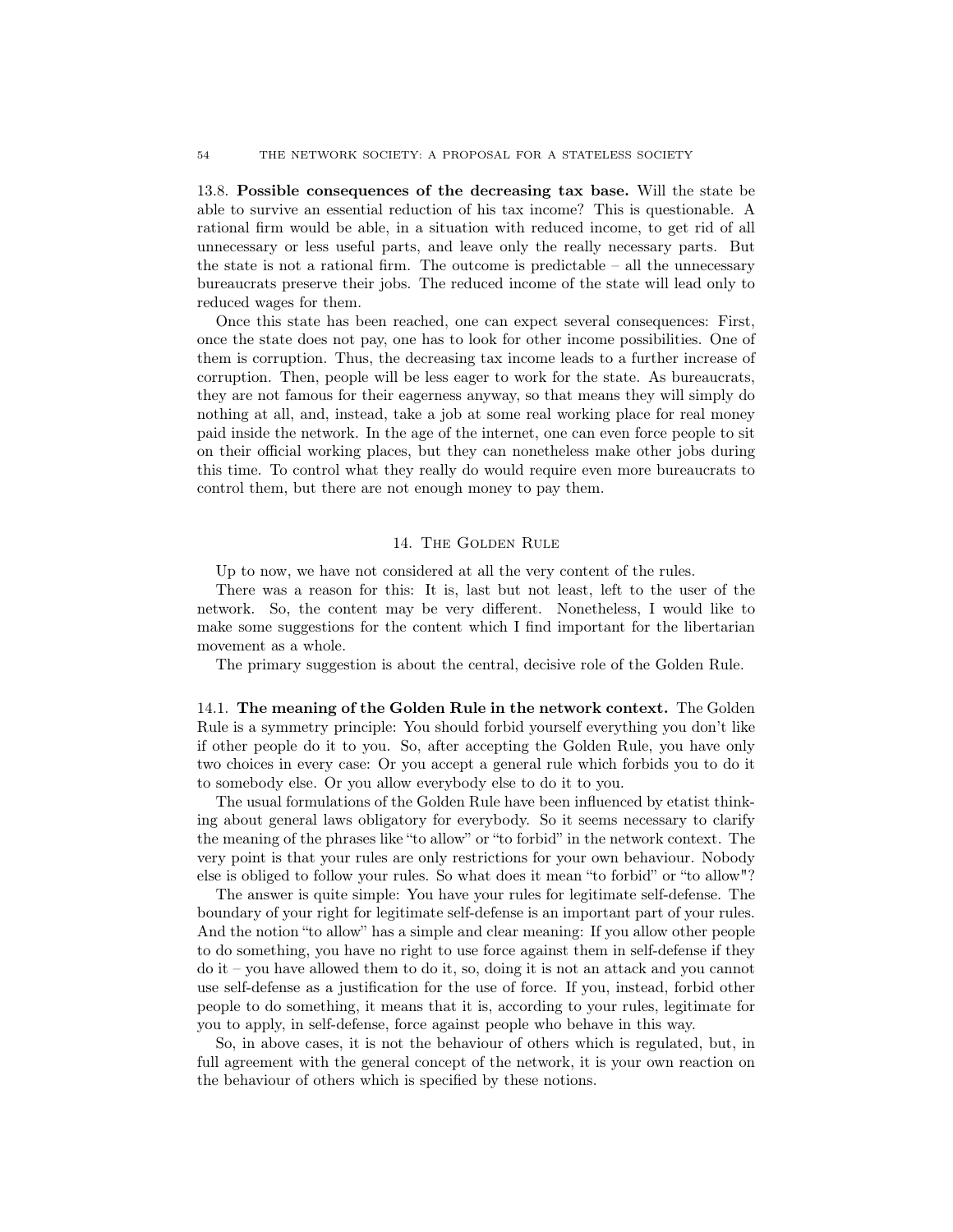<span id="page-54-0"></span>14.2. About the justification of the Golden Rule. If humans would be completely equal, so that they would accept exactly the same rules, and if they would always hold all their promises, then the acceptance of the Golden Rule alone would guarantee a peaceful world. Of course, this is not our world. Human beings are, fortunately, different – everything else would be boring. But, as a consequence, they will never agree completely about their rules. Therefore conflict, even bloody conflict, remains possible – the unfortunate side of the differences between people.

So even if everybody follows the Golden Rule, our world would not be without conflict. But does this mean that the Golden Rule itself should be rejected? Certainly not. Those who do not accept the Golden Rule can be characterized as especially anti-social people. In fact, in their case conflict is not an unfortunate consequence of the differences between the people – conflict with them would also appear if all the other people were similar to them. Even if there would be no differences at all between people, and even if everybody would follow their own rules without a single exception, there would be conflicts between such sociopaths.

Therefore the acceptance of the Golden Rule allows to distinguish two very different groups of people. The first group can be named aggressors – they start conflicts with other people even if these follow the very same rules they accept as just for themself. The social order they prefer is one where other people have to accept their superiour position. All other people – those who accept the Golden Rule – may also appear in conflicts. But these conflicts are not caused by some inherent failure of these people, but by differences between different people. They are at least able to live in a peaceful way in a civilzed cociety. So we can name them civilized.

There is only a single unreasonable exception from this rule in traditional ethics: An exception for a single organization, the state. But, of course, it is reasonable to apply the Golden Rule to organizations too. An organization which does not accept the Golden Rule is also anti-social, aggressive, and dangerous.

<span id="page-54-1"></span>14.3. Comparison with the non-aggression principle. Here it seems useful to compare the power of the Golden Rule with that of the non-aggression principle. The non-aggression principle regulates the application of force. But it does not and should not forbid every use of force. There is, last but not least, justified use of force, as in case of self-defense or defense of others. The question is what can you conclude if somebody accepts, in his rules, the non-aggression principle? It is almost nothing. Indeed, you have to look first at his rules defining the boundaries of self-defense. It may, for example, contain the idea that if you don't pay a regular tax to him you violate his rights and therefore he obtains the right to apply force against you. So, the meaning of the non-aggression principle may be easily and heavily distorted by a lot of details hidden in other rules.

In fact, if one defines the rules of self-defense in a way which violates the Golden Rule, allowing oneself to apply force under the label of self-defense in much more situations than one allows other to defend themself, we have a quite obvious distortion of the meaning of the non-aggression principle. An example would be a slave-owner, who considers an attempt of the slave to run away as an attack on his property which justifies self-defense of his property rights.

In other words, a meaningful interpretation of the non-aggression principle in fact presupposes the acceptance of the Golden Rule. Without the Golden Rule as a background, it is not more than a way to legitimate the own aggressions by naming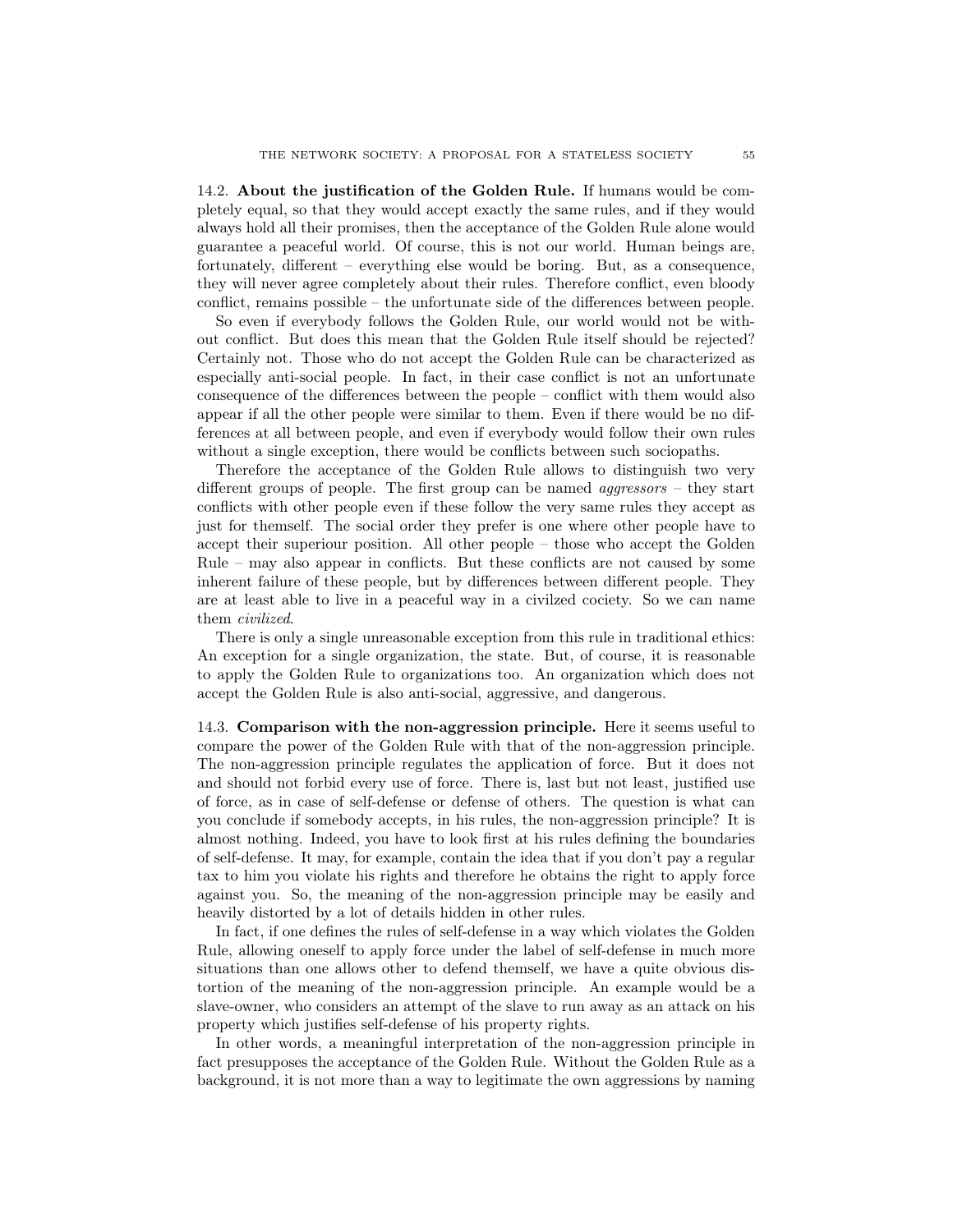them self-defense or, correspondingly, the delegitimization of the self-defense of others by naming it aggression.

In this sense, the Golden Rule is more fundamental than the non-aggression principle. Of course, the Golden Rule, taken alone, is also weaker than the Golden Rule together with the non-aggression principle. But it has an independent value. One who rejects not only the Golden Rule together with the non-aggression principle, but even the Golden Rule taken alone, is obviously more dangerous, more antisocial than one who accepts the Golden Rule, but rejects only the non-aggression principle.

I think it is important to recognize this difference. In particular, it can be applied to the state. The state violates not only the non-aggression principle, together with the Golden Rule, but already violates the Golden Rule taken alone. This makes this organization even more dangerous and more anti-social. And, by the way, the non-aggression principle without the Golden Rule is not violated by the state: The Orwellian redefinition of aggression by the laws of the state, which classifies selfdefense against taxation by the state as aggression and names aggression by the state "enforcement of laws", is, of course, indefensible – but only if one accepts the Golden Rule. Without the Golden Rule there is not much to object.

So, my argument is that the case against the state is much stronger if it is based on the Golden Rule, and not on the non-aggression principle.

The non-aggression principle has also other problems: It answers a simple yesno question. You violate my property rights – I have the right to use force in self-defense. But in human relations we often have minor disagreements about property rights. Reasonable rules have to care about the possibility of escalation of such conflicts. The non-aggression principle does not care. So a reasonable set of rules may be in conflict with the non-aggression principle (or at least with some particular interpretations of it) if it does not allow, for example, to use force in self-defense if the property violation in question is not serious enough.

To use a principle which may reasonably be rejected by reasonable people as the foundation of libertarian ethics seems unreasonable to me.

If we base libertarian ethics, instead, on the Golden Rule, this gives also another advantage: There may be other people who disagree with the non-aggression principle, but accept the Golden Rule. To live with them may be more or less problematic, in dependence of their particular rules. If they, for example, use slightly different versions of property rights (for example, about apples falling from your trees into his garden) and reject the application of force in case of such minor violation, one could possibly live with them. But even if the conflicts are of more serious character, theses people seem much less dangerous than the state already because they accept the Golden Rule. In particular, in our conflict with the state they are our natural allies.

So if we base libertarian ethics on the Golden Rule, we have a much better chance to cooperate with them in our fight against the state.

<span id="page-55-0"></span>14.4. The ethical content of promises. The Golden Rule can lead to a slightly paradoxical result. To explain it, let's introduce the notion of the ethical content of a promise: The ethical content of a promise is greater if the promise is more restrictive, if it is easier to establish if it has been broken, if the accepted penalty for breaking it is higher, and if there are more accepted arbiters who can decide if the promise has been broken. This notion is the ethical analogon of Popper's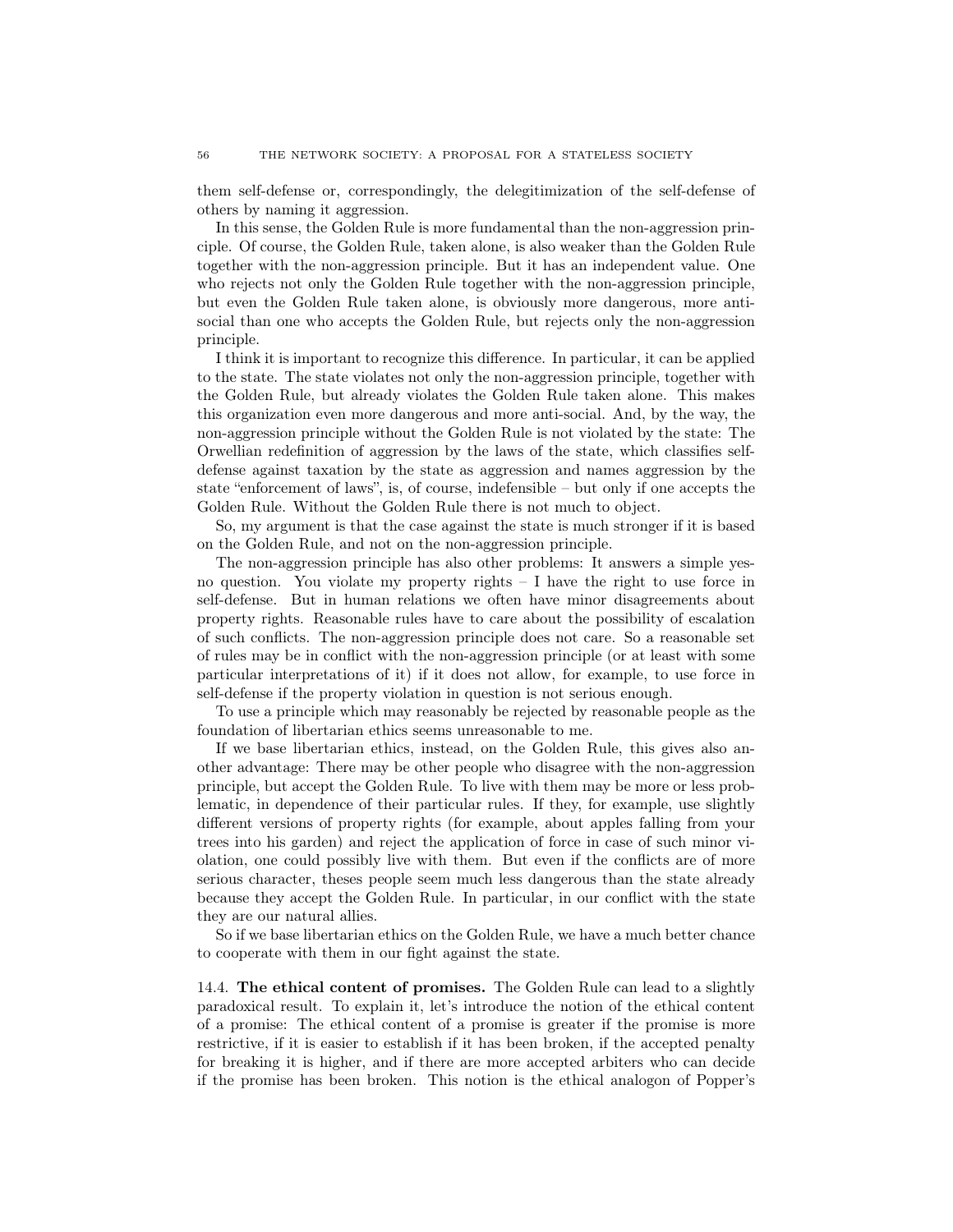notion of "empirical content" of a theory: In fact, it is simply the empirical content of the theory "X will hold his promise".

The notion of ethical content is a useful one if we want to establish the reputation of people depending on their promises. A higher ethical content of your promises gives you higher reputation. Now, the most important way of increasing the ethical content is to accept some additional promise: The ethical content of the promise "A and B" is higher than the ethical content of "A" taken alone.

The notion of ethical content does not allow to define a complete ordering of different sets of promises. There are many cases where it does not give an answer which of the two sets of promises has higher content. In fact, the cases where a unique answer can be gives are only exceptional. In the language of mathematics, such an ordering relation is named a "partial order". Nonetheless, it is useful, because in the rare cases where it gives a unique answer we can make unique decisions: Those who make promises with higher ethical content are preferable.

In fact, this applies even in the case where the promise defines a behaviour you don't like. Say, X tells you "I come tomorrow to kill you." This allows you to prepare yourself, say, to buy a gun, or to run away. You may feel uncomfortable that night, but the situation is much better in comparison with the situation where he comes tomorrow to kill you without telling you about this before. In fact, compare this with a slightly different situation, where you ask a friend what he thinks X will do. If your friend tells you that X will certainly come tomorrow to kill you, and it happens that X really tries, but you survive because you have been prepared, you will thank your friend very much. But the prediction about the future behaviour is the same. So, even in this extremal case the general rule that higher ethical content of a promise is preferable holds.

<span id="page-56-0"></span>14.5. General rules vs. additional promises. So, the general situation is that if I give another promise, A and B instead of A only, this is something preferable for you.

But now assume I have accepted the Golden Rule. Now, say, I have also accepted several rules, say, A, B, and C. What follows from the Golden Rule about these rules? I have to allow others to behave in ways which do not violate nor A, nor B, nor C. That means, if I add yet another rule D, I have to allow less: It is allowed now to behave in ways which do not violate nor A, nor B, nor C, nor D. Behaviour which violates nor A, nor B, nor C, but violates D is no longer allowed. That means, if you behave in such a way, I'm allowed now to apply self-defense against you.

In other words, if I accept the additional rule D for myself, I also reject the rule which forbids me to use force if you violate D. So, accepting yet another rule no longer increases the ethical content of my promises. A behaviour everybody likes to see – that I accept additional restrictions for myself – now becomes questionable, because, on the other hand, I also give up some other restrictions.

In particular, an asket is no longer a person which deserves high reputation because he is able to follow extremely restrictive rules, but becomes dangerous to people who are unable or unwilling to follow similar restrictive rules. There are, of course, such fanatical askets who have the aim to force everybody to follow their particular asketic rules. But there are also socially acceptable askets, people who do not want to force others to do things they don't like, people who deserve high reputation.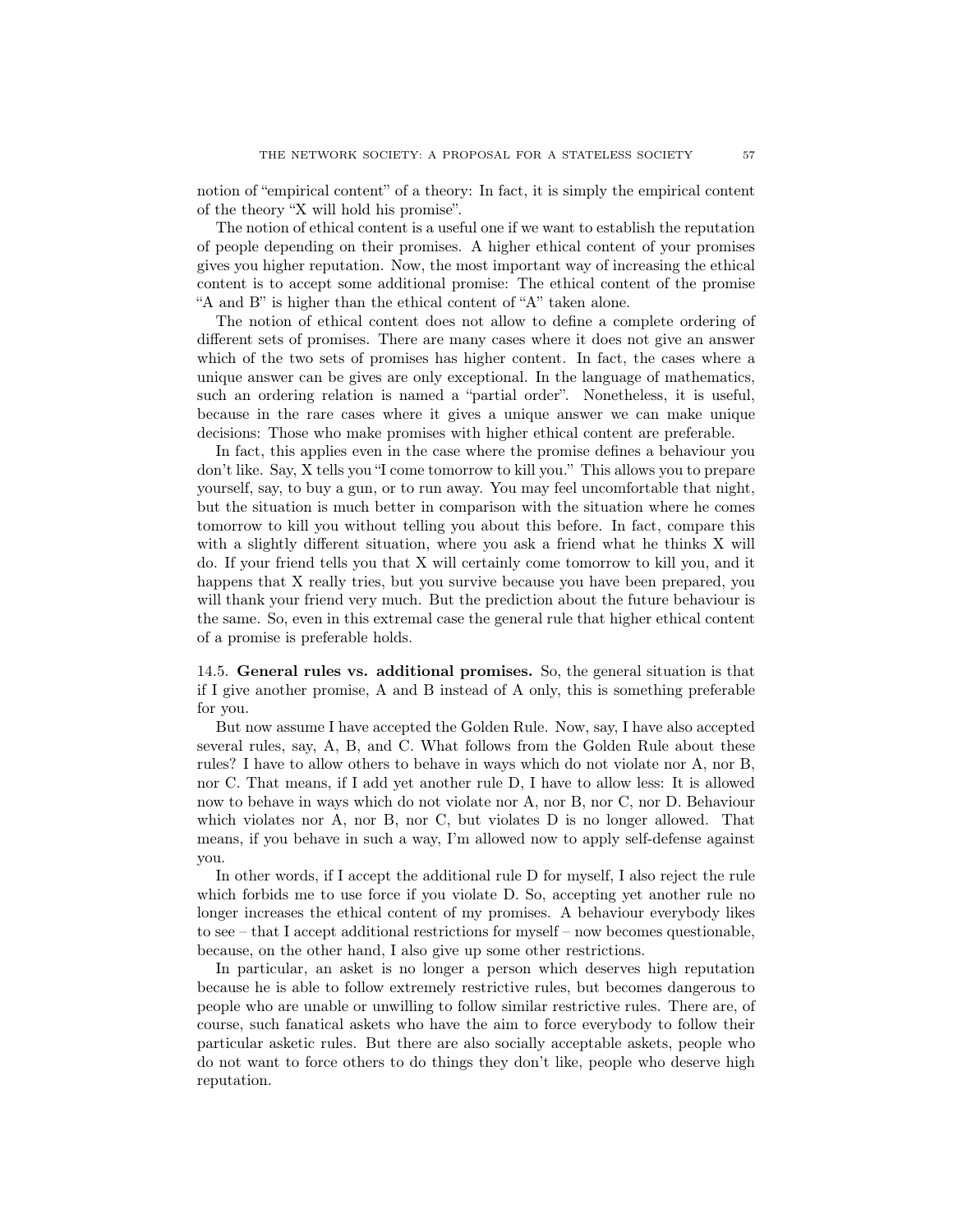The Golden Rule as defined up to now does not allow to distinguish these two types of askets. So everybody will qualify the socially acceptable asket as at least potentially dangerous. But what to do in this case? A simple but reasonable way to solve this problem is to introduce a subdivision of our rules into general rules and particular, additional promises. Then, the Golden Rule has to be applied only to the general rules.

In this case, the socially acceptable asket accepts A, B and C as his general rules, allowing others to behave as if they would accept A, B, and C. Instead, the special asketic rule D he can classify now as a particular, additional promise. In this case, we are allowed to behave as if we would accept only A, B, and C, as before. So, accepting the promise D is, again, a pure increase of the ethical content of the askets rules.

Instead, a modification of the general rules, defined as those rules the Golden Rule has to be applied to, is nor an increase, nor a decrease of the ethical content: Every modification in the restrictions I accept for myself leads to a similar modification of what I allow others, but in the reverse direction.

<span id="page-57-0"></span>14.6. The preference for tolerance. What should be the character of the general rules? This seems to be a complicate question. But, given that people are different and therefore may like to do things that you don't want to do, those with less restrictive general rules seem to be preferable partners – it is more probable that they tolerate your own strange habits and interests.

The aggressive asket can be, instead, identified by classifying very specific, very detailed rules, which prescribe almost everything in detail, not as additional private promises but as part of his general rules. That means, whoever does not follow his very detailed "general rules" has to be afraid of him.

The preference for tolerance is purely rational. The rules of the aggressive asket have a lower ethical content than the rules of the tolerant asket. So it is rational for everybody to prefer the tolerant asket.

But it is not only the comparison with the tolerant asket. Let's compare simply different sets of general rules, assuming that there are no private rules. Now, assume the difference between X and Y is that Y accepts an additional general rule A. Without the Golden Rule, the ethical content of Y's rules would be higher. With the Golden Rule, we have no longer a unique preference. On the one hand, Y is now not allowed to do A. On the other hand, X allows others to do A. What is more important now?

Usually people care more about their own freedom. So, usually Z would prefer rules where he is allowed to do A, and care less about the minor problem that X is also allowed to do A too. So Z will prefer to cooperate with X.

There are, of course, exceptions. The exception is that Z considers X doing A as dangerous for himself, and the danger as greater than his own interest in doing A. In this case, Z will accept the rule forbidding A too, and will prefer to cooperate with Y.

These two typical cases lead to a simple resulting rule: In your general rules, you should forbid yourself only things which are *really dangerous* to other people.

I have used here "really dangerous", not simply "dangerous", for the following reason: A little danger will not be sufficient. People prefer their own freedom of choice. So the fear of others doing X should be large enough to be stronger than the own interest to do X. Of course, to estimate the meaning of this "large enough"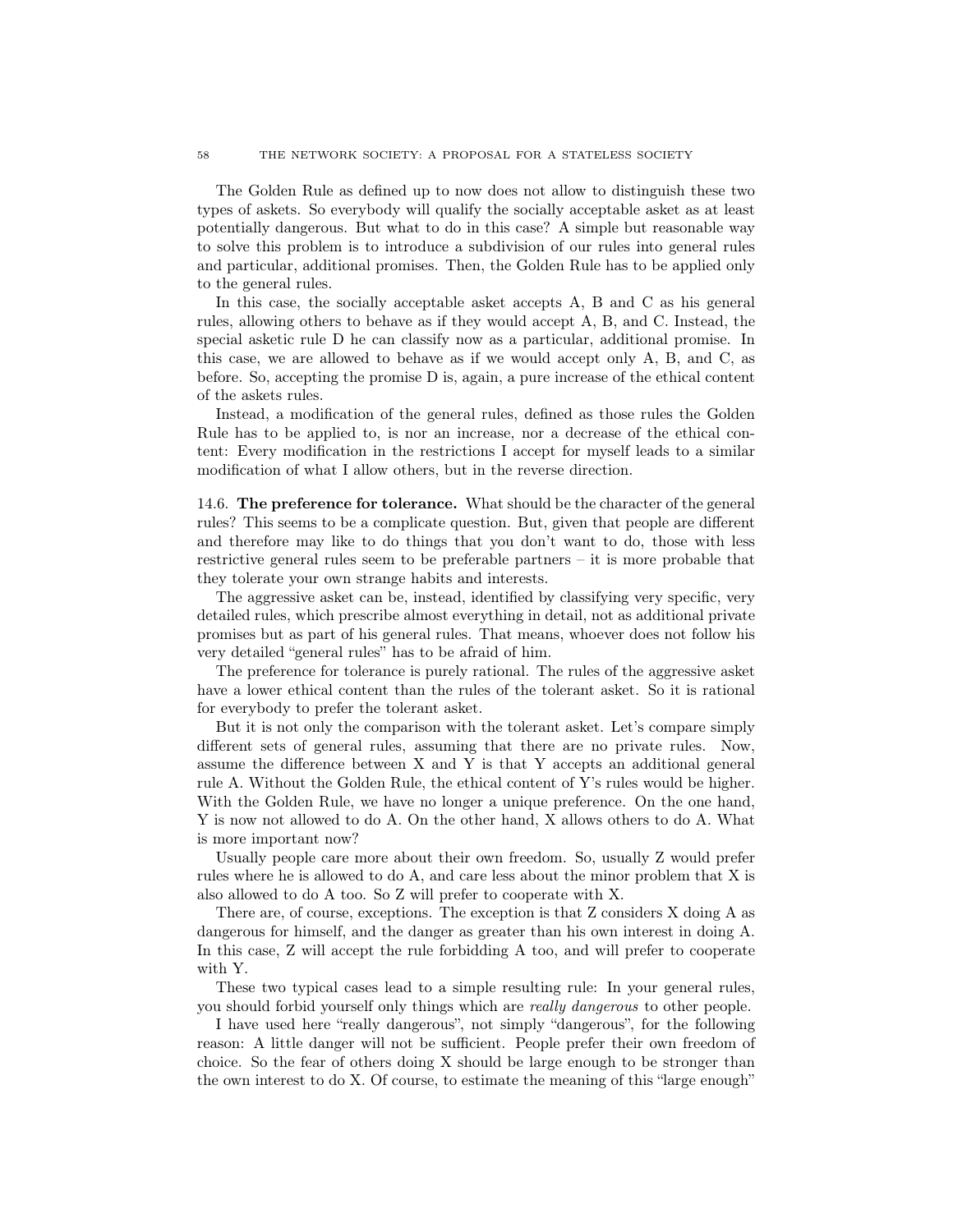has to be left to the participants themself. In particular cases, science can support the decision-making by giving scientific results about the dangerousness of certain behaviour for other people. A general consideration as given here cannot.

So the classical difference between law of a liberal state and morals, where laws are justified only to forbid behaviour which is really dangerous to others, while moral rules may be much more restrictive, appears in the network in a natural way: The laws of the state become the general rules, the rules connected with the Golden Rule. The morals become the additional private promises. The rational rule to distinguish the two remains the same: The general rules should forbid only really dangerous behaviour.

<span id="page-58-0"></span>14.7. Property claims. If one considers the Golden Rule formally as a rule which forbids any legal monopoly, which requires me to allow everybody else what I'm allowed to do myself, property seems to be forbidden: It is a legal monopoly right. I have the right to do with my property whatever I like, and nobody else has this right without my explicit agreement.

This may be a problem for libertarian philosophers who would like to use the Golden Rule as some absolute ethical rule. But from point of view of rational ethics such a problem does not appear. It is simply irrational for human beings to accept a rule, however named, if it forbids property. So, particular property claims are another thing which has to be considered outside the scope of the Golden Rule. The Golden Rule is, therefore, a metarule applicable to general rules. It should not be applied nor to additional promises, nor to property claims.

As the additional promises, as the particular property claims are, therefore, possibilities to modify the Golden Rule, to apply it to a society of different people.

Promises and property claims have a different sign: Additional promises increase the ethical content of the own rules, property claims decrease it. This is in full agreement with the rational notion of ethical content: We prefer people which make less property claims, because they are less likely to be in conflict with our own property claims and gives us more possibilities – for example, to take something which he does not claim as his property.

I have intentionally named the claims discussed here as property claims, not as property rights. It is not the job of the network to solve conflicts between different people, but to inform people about what other people accept as just. The main purpose of such information is the prevention of conflicts, not their solution. If the network allows, in an easy way, to find out if a car I want to buy is claimed as property not only by the seller, but also by somebody else, this is useful information for me. By not buying it I can possibly avoid a conflict.

<span id="page-58-1"></span>14.8. Justification of property claims. This situation is not nice for the seller of the car. Many people will not buy the car at all, other only for a large discount. This may be a motivation to solve the property conflict: The mere existence of the property conflict decreases the value of the property, at least on the market.

The problem with this is that somebody could, just because he hates somebody else, claim all his property. Without the intention to really take the property away, but simply to decrease their market value for the owner. How to prevent this?

The best idea seems to be a formalism for the justification of the property right. There will be simply some standard forms of property claims. I buy something, the previous owner signs that I have paid. The record of this, with the date, will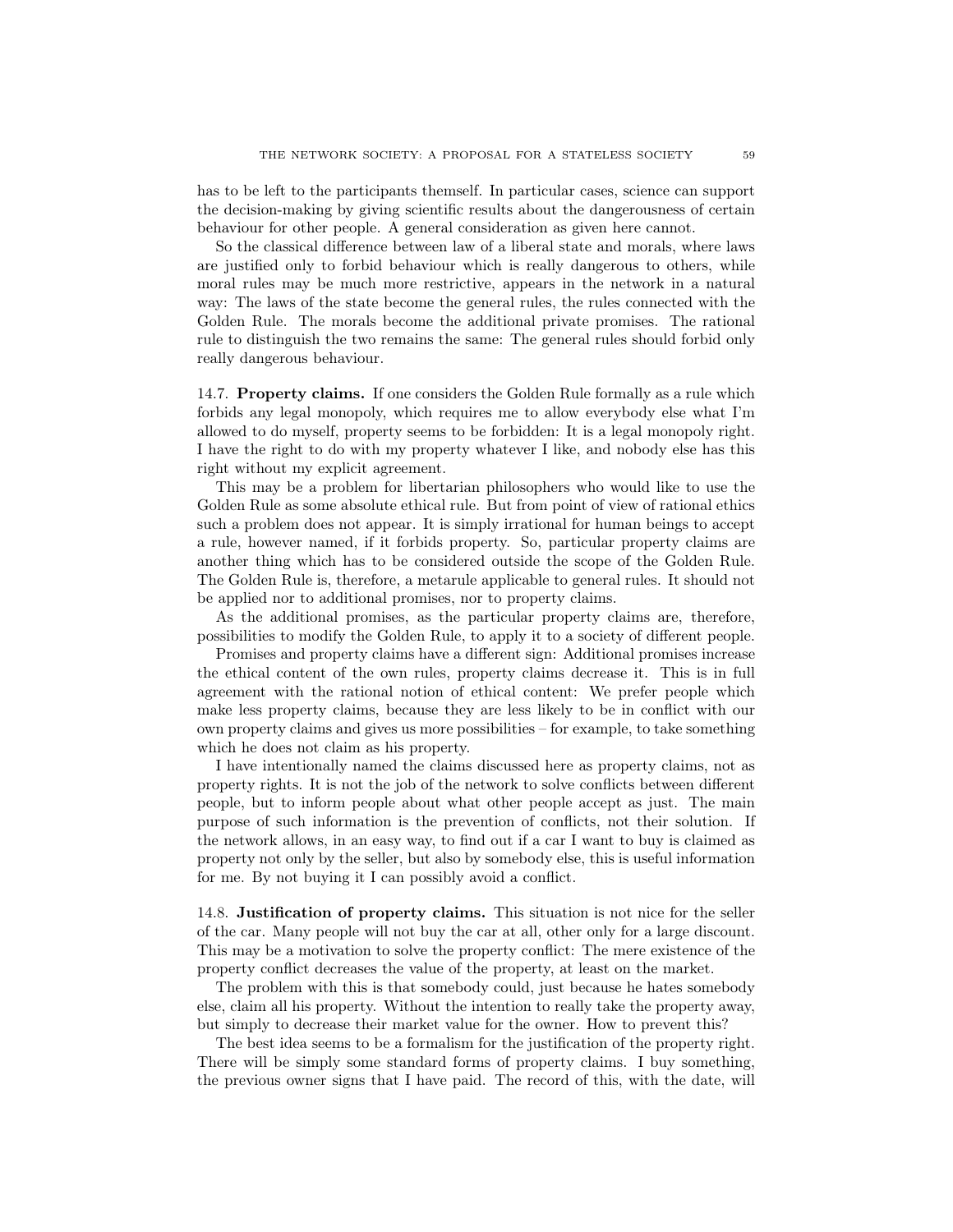be stored. You create something, say a picture, and leave a note that you have created the picture, with date and photography, and own it. A fabric produces a device which, in the age of chips everywhere, has a chip with an identification number in it, and the corresponding record with the identification number, the date of production, and the ownership claim for the owner of the fabric is submitted into the network.

Of course, there will be problematic cases. I have received something from you in exchange of some service, claim to have done everything, you disagree and claim your property back. It seems, the reasonable way to handle this is to have some record for the fact that you have given the thing to me, but no record of the final transfer, instead another record about your claim (with justification) and my refusal to return it (with justification).

This would, in this case, not solve the conflict. But it would allow other people to differentiate between completely unjustified claims and claims which have at least some base.

In a world full of states who like to extort the property of people it would be dangerous to give such detailed information about actual and previous owners. But the network would, in such an environment, have to care anyway about the security of the participants. One way would be to support pseudonymous accounts. Such pseudonymous accounts could be used to manage your property claims without informing the tax inspector about your property.

#### 15. THE STATE AS PART OF THE NETWORK

<span id="page-59-0"></span>We have already noted that the network can start to work already in a world controlled by states.

And we have also considered in section [12](#page-42-1) the possibilities of defense of the network against attacks by the state. And we have considered in section [13.1](#page-47-0) what happens if the network is legal. Here we continue this consideration: We consider the case where the network is not only legal, but the state itself participates.

<span id="page-59-1"></span>15.1. Participation of states and other criminal organizations. We have introduced now two types of exceptions of the Golden Rule: addtional private promises and property claims. We want to introduce here a third class. It consists of general rules with an exception for yourself. These are, therefore, simply exceptions from the Golden Rule.

What is the purpose of introducing this type of exceptions? The point is to allow states and other criminal organizations to participate in the network in a more natural way. It is simply the way they usually formulate their rules  $-$  as general laws which are obligatory for everybody else except the state itself. So, in this form the laws of the states and the general rules of the individuals become comparable in a much more natural form: The civilized individual, who accepts the Golden Rule, uses a general rule, acknowledging that this rule is binding for himself and that he has to tolerate behaviour of others in agreement with the rule. The criminal organization, instead, accepts possibly the same general rule as a law. This means, as well, that it promises to tolerate behaviour of others in agreement with the rule. The difference is only that the criminal organization does not accept the law as binding himself.

This difference is certainly important, but, on the other hand, there are many situations where I do not care about the difference, but where I simply want to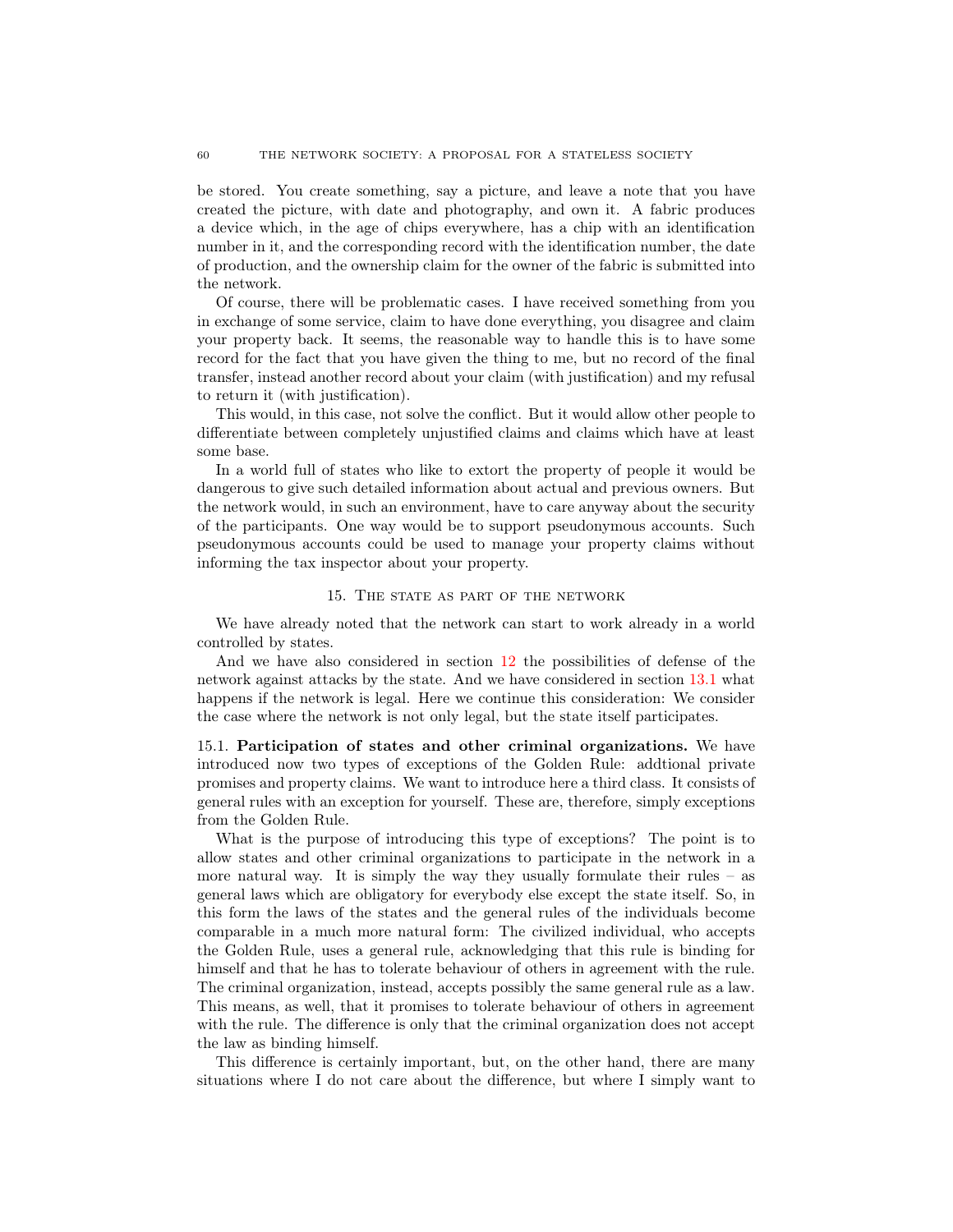know if a certain type of behaviour is unproblematic in a certain area or not. In this case, I have to look for what the relevant actors in that region tolerate. In such a situation I do not care too much about the exceptions these criminal organizations make for themself.

It is worth to recognize here that, in a world where states and other criminal organizations exist, it would be certainly preferable to have them participating in the network too. It makes it easier to get information about their laws and their reputation for holding them, and it will lead, in a natural way, to a competition between the states. Other criminal organizations may participate in this competition too. Non-state criminal organizations are not necessarily worse than states. For example, a separatist movement may want a separate state (and has, therefore, to be qualified as criminal) but a much more libertarian one, a minimal state. One has to recognize in this context that the network will be very helpful for more civilized (say, separatist) organizations, but less helpful for the more dangerous totalitarian organizations. In any way, they can use the network to establish a reputation for having civilized rules and for following their own rules.

The competition between states and other criminal organizations for reputation in the network would follow the same rules as the competition between civilized citizens and between members of above groups. Rule breakers will be despised and loose potential cooperators. And rules of different persons may be compared, first of all by their ethical content.

Of course, every exception from the Golden Rule – the difference we name here "criminal" – decreases the ethical content of the rules of the given organization. So, the state has no chance to compete in the domain of ethical content with a civilized citizen. This fact, taken alone, becomes much more obvious if everybody – citizens as well as criminal gangs – participate in the network.

There are other advantages of the competition. For civilized people it is obvious and clear that they would have to accept independent arbiters. States and other criminal organizations are not used to allow independent arbitrage.<sup>[2](#page-60-1)</sup> In a fight for reputation, this may change.<sup>[3](#page-60-2)</sup>

The real point is that this competition may be the tool to transform the current state into a more civilized organization.

<span id="page-60-0"></span>15.2. Making the state predictable at all. In a purely formal way, the state is predictable today. All what the bureaucrats do is prescribed by some written laws. The problem is that there are so many laws that it is impossible to know them all, which effectively makes the state unpredictable.

This remains extremely problematic if the state decides to participate in the network. Simply to put the own laws, article by article, into the network is, of course, possible. And even this gives some advantages. Having all laws in electronic form in the network, one can use at least search programs to try to find something relevant. But one of the advantages of the network is one can use programs to

<span id="page-60-1"></span> $2I$  have to admit that I don't know enough about criminal organizations here. It is reasonable to think that what is presented in the etatist media as a unique organization like "the mafia" may be a group of sufficiently independent small criminal enterprises which solve their conflicts by arbitrage, where the "bosses" are, in fact, more close to arbiters.

<span id="page-60-2"></span><sup>3</sup>For example, the US libertarian movement could fight for the right of state courts to make final decisions about constitutionality of federal laws.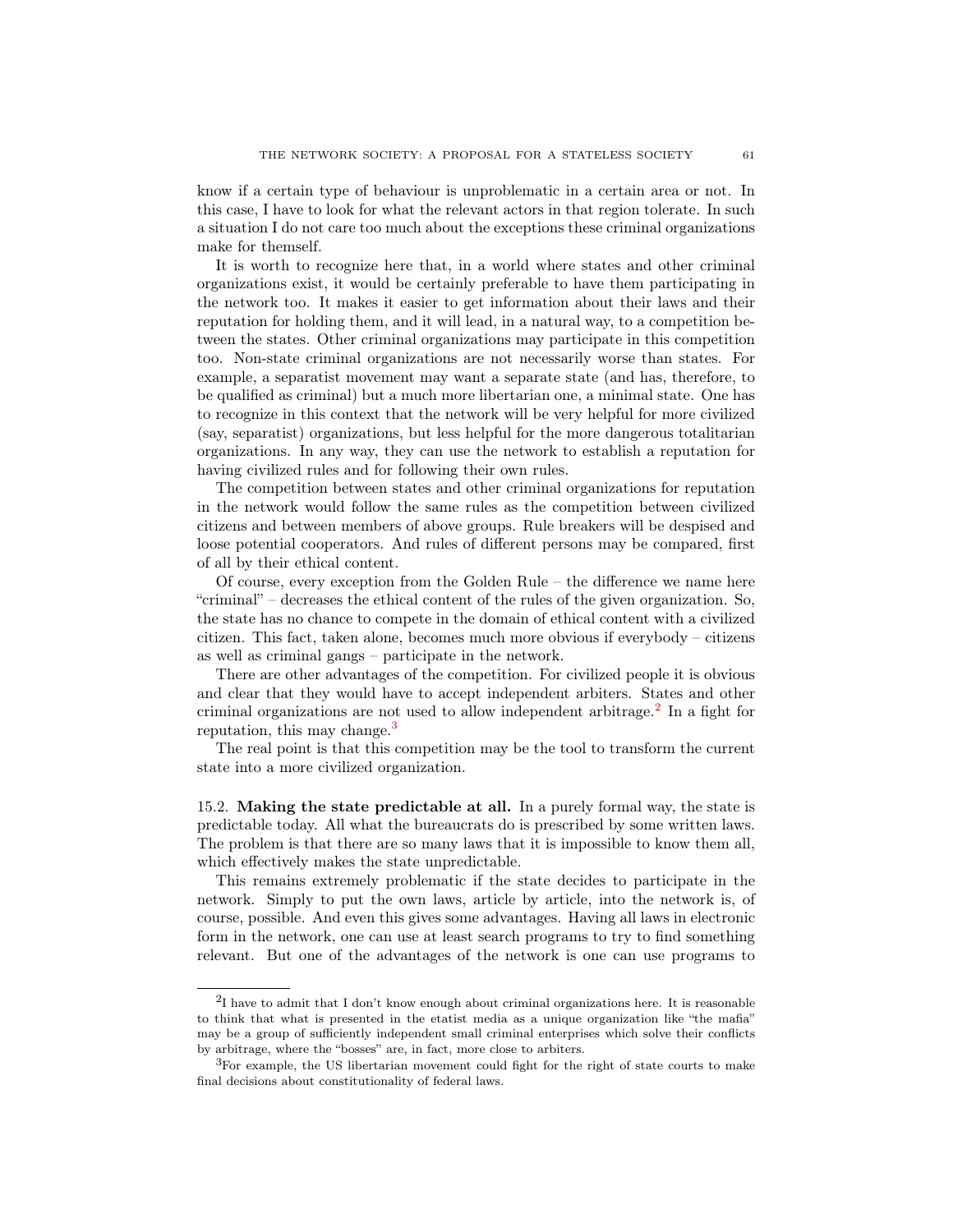compare the rules of different participants. Here, states cannot compete, at least in their current state.

So, the existing laws of states are simply not compatible with the network, in particular with the software used in the network to compare the reasonableness of the rules accepted by other people. Moreover, the very idea to let the state participate in the network is not an idea which would be acceptable for the established political parties. Probable such a decision is possible only after a quite serious change of the political power. A possible scenario would be the development of political parties as organization in the network who propose completely new sets of laws for the state, new sets which are compatible with the standards developed in the network, as discussed in section [7.](#page-22-1)

Therefore the reform would have to be a quite radical one, with a political fight for support inside the network. So, the great number of laws of existing states would not be a really big problem at all – the new law would be developed by political parties in the network from the scratch, in agreement with the established network standards and therefore testable and regularly tested with the standard test software applicable for usual human beings.

Of course, it does not follow that the resulting new law are very much better than the old ones. They can, at least partially, even become worse. Nonetheless, what would happen would be a quite radical transformation – almost all existing laws would have been replaced by new ones. So a lot of unnecessary regulation would disappear overnight, not after some long political fight between lobbyists who defend these laws and the rest of the world, but simply because these regulations have not been part of the program of the new network-based parties.

If the state starts to participate in the network, this is a large step forward in the long way toward the transformation of the state into a civilized society. The first step, the step which makes participation itself meaningful, may be the most problematic one. In fact, one needs a lot of legal reform to make the state, even in the complete form as today, with police, jail, and taxes, compatible with the standards of the network.

<span id="page-61-0"></span>15.3. Transforming the state into a civilized organization. So assume the state is in the network. Its laws remain monopolistic laws of a state, violating the Golden Rule, instead of rules of a civilized organization. Nonetheless, they are compatible now with the accepted standards for rules as used in the network. So people can compare now the laws of different states using the same software, and behind that the same general principles, they use for the evaluation of other organizations and persons.

Its remaining violations of the Golden Rule puts the state into one category with other criminal organizations, as organizations which violate the Golden Rule.[4](#page-61-1)

Now, the software used to evaluate the rules of other people automatically recognizes every removal of a legal monopoly of the state as an advantage – it gives additional freedom to yourself (to compete with the government in this domain) and makes the government itself less dangerous for you (it will not start violence

<span id="page-61-1"></span> $4$ Here, the oganizations considered today as criminal will heavily object – most of them respect the Golden Rule, and they are named "criminal" today by the state only because they provide illegal services to customers like illegal drugs and so on. So, I don't have in mind such providers of simply illegal services. I name an organization "criminal" if and only if it rejects the Golden Rule.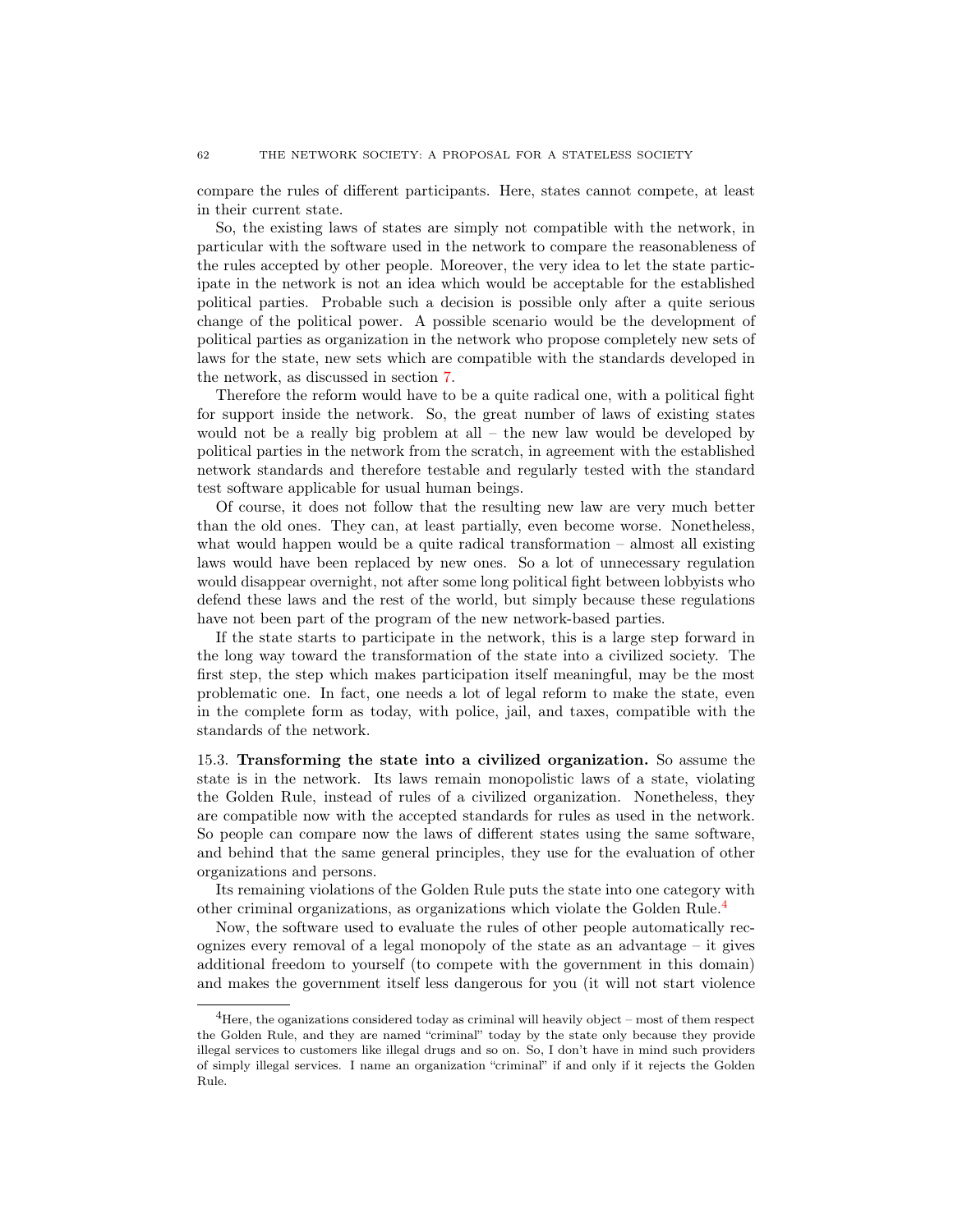if you start competition). Of course, some people, believing into etatist ideology, may prefer some other software, which prefers aggression by the state against competitors in some domains. And there will be, of course, such special software for evaluating states based on other principles. But the very fact that one needs special software to present states in a better light, instead of using the same principles for all, so that states appear as criminal organizations, is a good argument against the state.

<span id="page-62-0"></span>15.4. A program for a libertarian party. It is hard to say if there is a possibility of a peaceful transformation of the state into a civilized organization. Historical evidence is not in favour of such a hypothesis – the typical evolution is in direction of increasing government power. But there are exceptions, in particular the liberalization in the communist states after Stalin's death and the final collapse of communism.

But the situation we have in the situation described here is a completely new one. First, we can assume a quite strong libertarian ideology in the network. Then, the state itself is already weakened in some very essential points: It has no longer the possibility to control the real income of the people, which destroys its tax base. So the tax revenue has been, probably, already heavily reduced. Then, it has no longer the ability to prevent freedom of contract, and in civil law its power is gone.

Moreover, political parties have to put their proposals for legal reform into the network, for evaluation by the network software.

In this situation, a lot of things may change. In particular, there will be a simple program for a libertarian party. It fixes the decisions of its members of legislation in the following way:

- (1) Proposals which improve the ethical content of the laws of the state have to be supported.
- (2) Proposals which don't improve the ethical content of the laws cannot be supported. The only exception are modifications which can be split into two parts:
	- (a) a part which improves the ethical content and, in particular, decreases the criminal character of the laws (that means, removes some violations of the Golden Rule) and
	- (b) a remaining modification of rules such that the modified rules themself are compatible with civilized behaviour (say, increasing prices for some services provided by the government on a free market).
- (3) Proposals which decrease the ethical content of the laws of the state have to be rejected;
- (4) Proposals which add or extend any new violations of the Golden Rule have to be rejected;
- (5) For all other proposals, or neutrality or rejection is allowed.

And, of course, it makes an own proposal for a new law which is a completely civilized one.

In fact, making exceptions from the second rule is dangerous, but there seem to be reasonable situations where not to support such things would be stupid. Imagine a transformation of a legal monopoly into a free market service where the government service is no longer supported by tax money, so that taxes may be decreased. But, as a consequence, the former monopolistic service, now a completely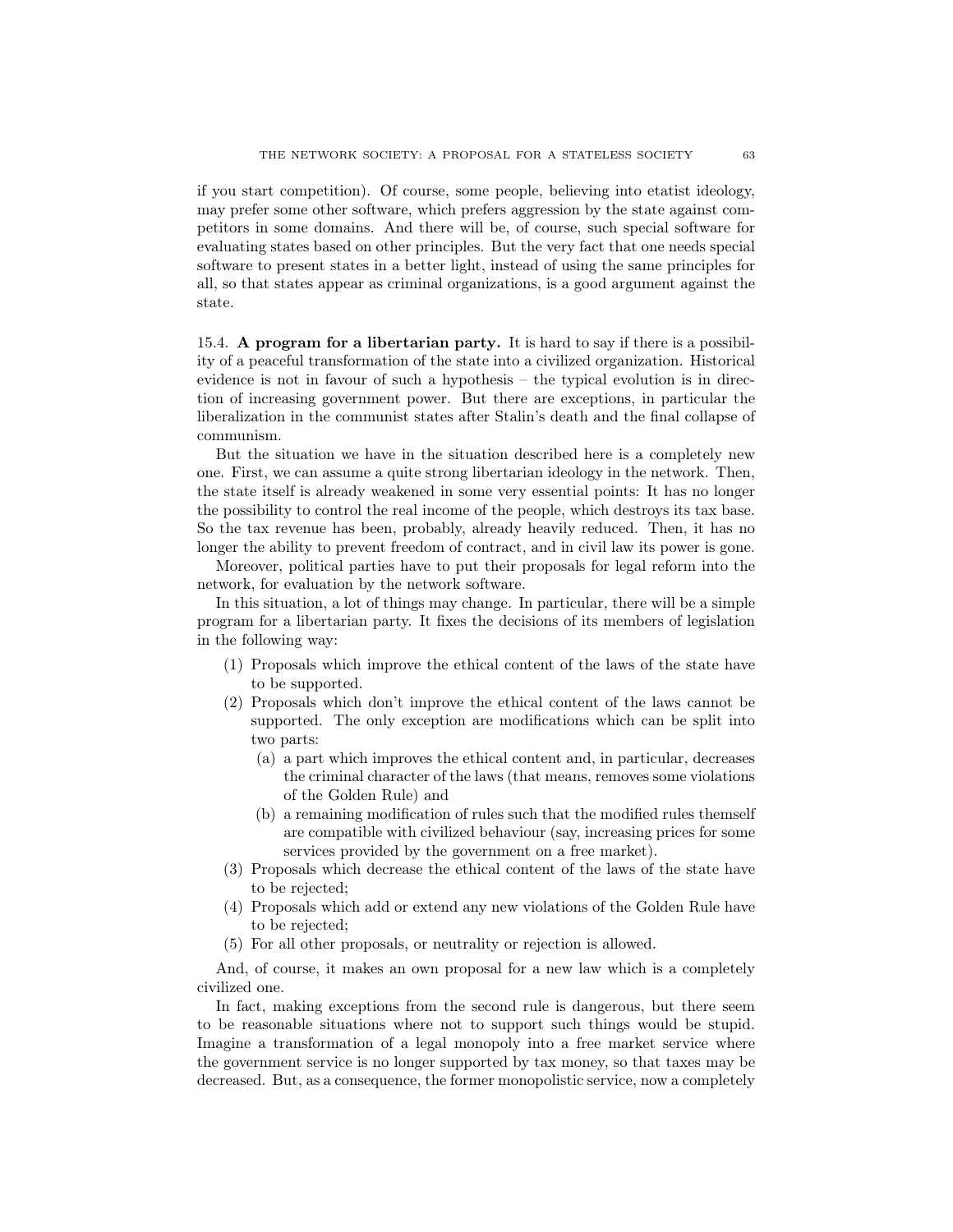civilized participant of the market, obtains the right to increase its prices, which was previously fixed by law. This would be a completely libertarian reform, but would remove the restriction of the fixed price from the service and in this way decrease the ethical content a little bit.

The danger of misuse of such exception clauses is a serious one, so it has to be severely restricted. Those who will be elected, of course, have to promise to follow these rules in the network. So, to elect this party would be a safe bet for libertarians, independent of their political preferences and interests. And for those who use the standard software, without special handling for the state, for evaluating party programs, this party will be clearly the preferred choice.

<span id="page-63-0"></span>15.5. Strategies for improvement of the state. An interesting question is which part of existing laws could be preserved, with some modifications, in a civilized society.

The laws which regulate the behaviour of state courts are usually almost completely civilized laws – the state is the owner of the court rooms and can decide about the ways state courts work. The only laws which have to be removed are laws which force citizens to cooperate with them, say, to tell there anything at all. As far as they regulate only state courts, they are civilized. Any arbiter in the network also has rules for his own behaviour.

In a similar way, laws which regulate industries which are completely owned by the state may be easily transformed into civilized rules: All what has to be removed is the legal monopoly. Everything else, then, has to be reinterpreted as regulating the rules of behaviour on government property.

Note that this simple modification is much easier than the usual way of "privatization" of various state-owned industries – usually a large body of unnecessary regulations. If the government monopoly is removed, this is all we need. If the former government monopoly is a natural monopoly – so what?

Then there is a great complex of laws which have to be only slightly modified to become compatible with the Golden Rule – all the laws which are justified today with the label of "consumer protection". They can be easily transformed into laws which, instead of forbidding something, simply regulate the use of a label named "approved by the government of X". In fact, every person or organization X owns its name and, therefore, has the right to decide about the conditions of using a label "approved by X", and the government is no exception here. The resulting legislation about the use of this label, however stupid, complex, or otherwise unreasonable, would be completely civilized, in full agreement with the Golden Rule, and therefore completely unproblematic. But almost everything regulated today can be replaced by regulation relevant only for those who want to use the label "approved by government".

The subtle point here is, of course, that only the official, claimed aim (the protection of the public) will be reached – the consumer will be informed about what the government thinks about the security of the things. But the hidden, illegitimate intention of the lobbyists for this type of legislation  $-$  to preserve established firms from competition – is no longer reached. So, the lobbyists would protest heavily.

But to justify more, one should argue that poor stupid consumers have to be prevented from using products not approved by the government even in a situation where they know that the product is not approved by the government. Such paternalistic argumentation is, of course, sometimes used. But members of the network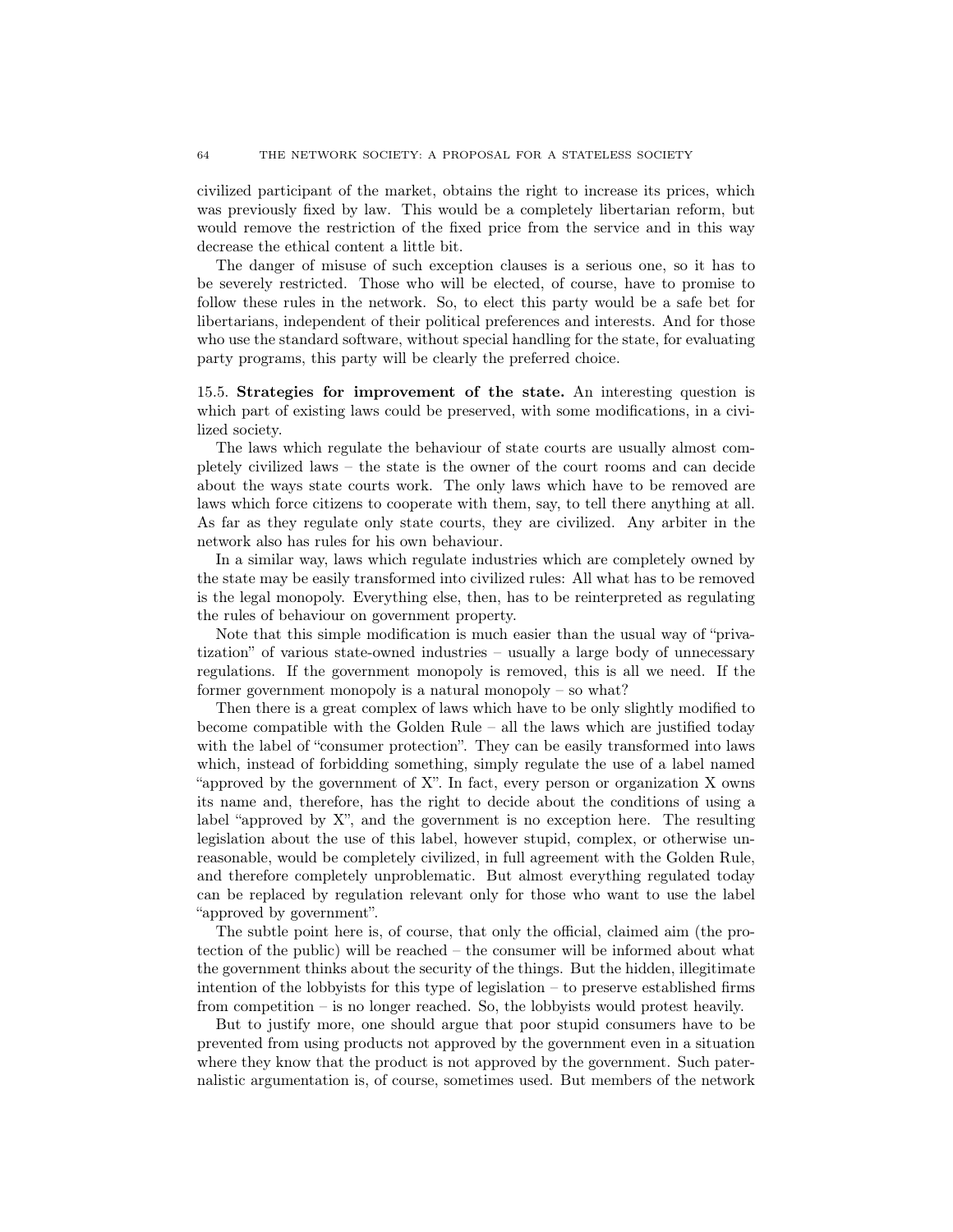will be unable to follow such arguments. States which do not restrict themself to labeling, but forbid to sell non-approved things, will be disfavoured. The reason is not so much that they don't like paternalism – even if this is quite probable. The reason is simply that their programs for evaluation of the rules of people would fail to evaluate the state as predictable at all, given the large amount of things which are forbidden.

<span id="page-64-0"></span>15.6. Other transformations of state laws. The so-called "consumer protection" is, of course, not everything which makes the state unpredictable. There are a lot of laws which can be modified in such ways that their content becomes more compatible with the rules of the network. In particular, there are a lot of laws which are in fact only relevant for small minorities of people, usually potential and actual competitors of the lobbyists who have supported the law. But, of course, who knows without reading them? It happens that somewhere, hidden in some law which seems completely irrelevant to almost everybody, appears to be some law whose appropriate place would have been the penal code.

So even if one would not like to reject such laws completely (the best thing which one can do with state laws in general), one could make them more compatible with the network by placing some restrictions into the initial part of the laws which states: 1.) that the law is relevant for a certain, well-defined group of people, and 2.) that the maximal penalty for violating this law is equal to a certain maximal penalty. With such restrictions, the law could possibly be identified as irrelevant for many people even if the program is unable to identify its content.

There are other laws which become worthless for the networkers almost automatically: Whatever is decided by civil courts becomes irrelevant once the participants don't use state courts anyway to resolve their conflicts about contracts. The large amount of restrictions of freedom of contract becomes de facto irrelevant in the same way.

<span id="page-64-1"></span>15.7. Transformation into a stateless society. Is it possible, at least in principle, that such a transformation ends in a really stateless society?

It seems, at least, not impossible.

The network itself already destroys government monopoly in one of the few domains where minimal state supporters have seen a necessity for the state – arbitrage and enforcement of contracts.

There are a lot of questions I have not considered here, in particular that of production of defense, and the problem of conflict resolution in cases where no contractual obligations exist between the conflicting parties. But it should be noted that the worst thing related with national defense – the slavery named obligatory military service – is decreasing all over the world. The armies all over the world become professional, and in this sense unproblematic.

On another level, private security firms also play an increasing role all over the world, with gated communities becoming more distributed. There is the moral objection that they are only affordable for the rich, but I assume the reader is sufficiently libertarian to reject this objection himself. From point of view of a libertarian movement, this may be even an advantage: First, the rich and powerful solve their own security problems in a civilized, private way. Once they start to prefer such private services as more reliable than state police, they will tend to lobby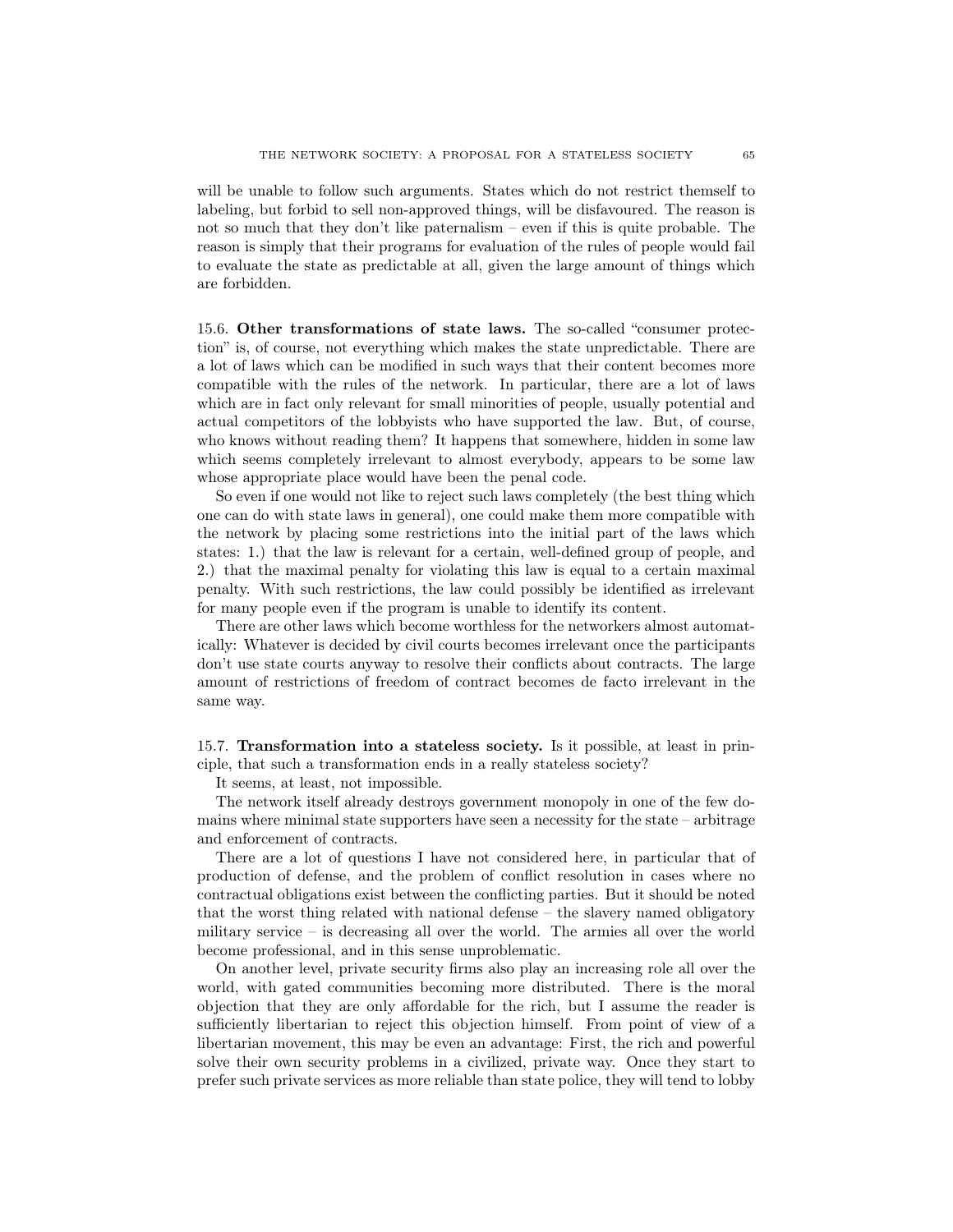for a removal of legal restrictions for these private agencies, so that they can take over more and more functions of governement police in their gated communities.

Given that the rich and powerful solve their security problems in a private way, they have no private motivation to give government police any power. Government police becomes police for the poor, and, correspondingly, ignored. The expected decrease in tax support for the state in general will lead to decreasing financial support for the police too. At some point, the poor will also create their own private security agencies, as well as their private gated communities. Given the nonsensical minimal wage laws, there is a sufficient number of jobless young men to do such jobs for cheap, thus, affordable also for the poor. In fact, similar things are already happening in many slums of the world. With detoriating police power, this simply becomes a necessity.

So, the problem of government police may disappear itself, in a quite civilized way, with the increasing role of private security services and decreasing tax income of the state.

#### 16. Conclusions

<span id="page-65-0"></span>With modern information technology, it is possible to manage a network society where everybody defines his own set of rules – rules he accepts as just and obligatory for himself – together with just penalties for breaking these rules and fair arbiters. Those who do not accept their penalties after violating their own rules will be punished by an entry in an open black list – a sufficiently strong penalty in a large network.

Some minimal standardization is necessary for this, but the resulting restictions of the freedom of choice of the own rules are quite unimportant. The evaluation of the rules of other people can be managed by sufficiently simple software. The network allows also automatic procedures for the establishment of reputation.

All software programs for the evaluation of other people depend on parameters which can be controlled by the users of these programs. Despite the large number of such parameters, the possibility to use the parameters preferred by other trusted persons as a starting point makes the use of such programs sufficiently easy for newcomers.

Only a few proposals have been made about the content of the rules. The Golden Rule has been considered in some detail. In such ethical considerations only rational, utilitarian ethics (educated self-interest) has been assumed. Because in the network everybody is evaluated by everybody else in dependence of his rules and his reputation to follow them, the necessity to find cooperators in the network is sufficient to enforce reasonable rules.

Defense against possible aggression from states is possible, various methods have been considered. One important prerequisite is the possibility to use the network pseudonymously and to control each bit of personal information one gives. The main problem with pseudonyms is that it is much harder to evaluate reputation automatically: One has to be able to distinguish fake subnetworks created by a single person from networks of real persons. Nonetheless, some sufficiently safe possibilities for the management of personal information have been presented which allow to solve this problem.

Various other questions have been considered, in particular the influence of the network and in particular of the freedom of speech in the network on the ideologies of